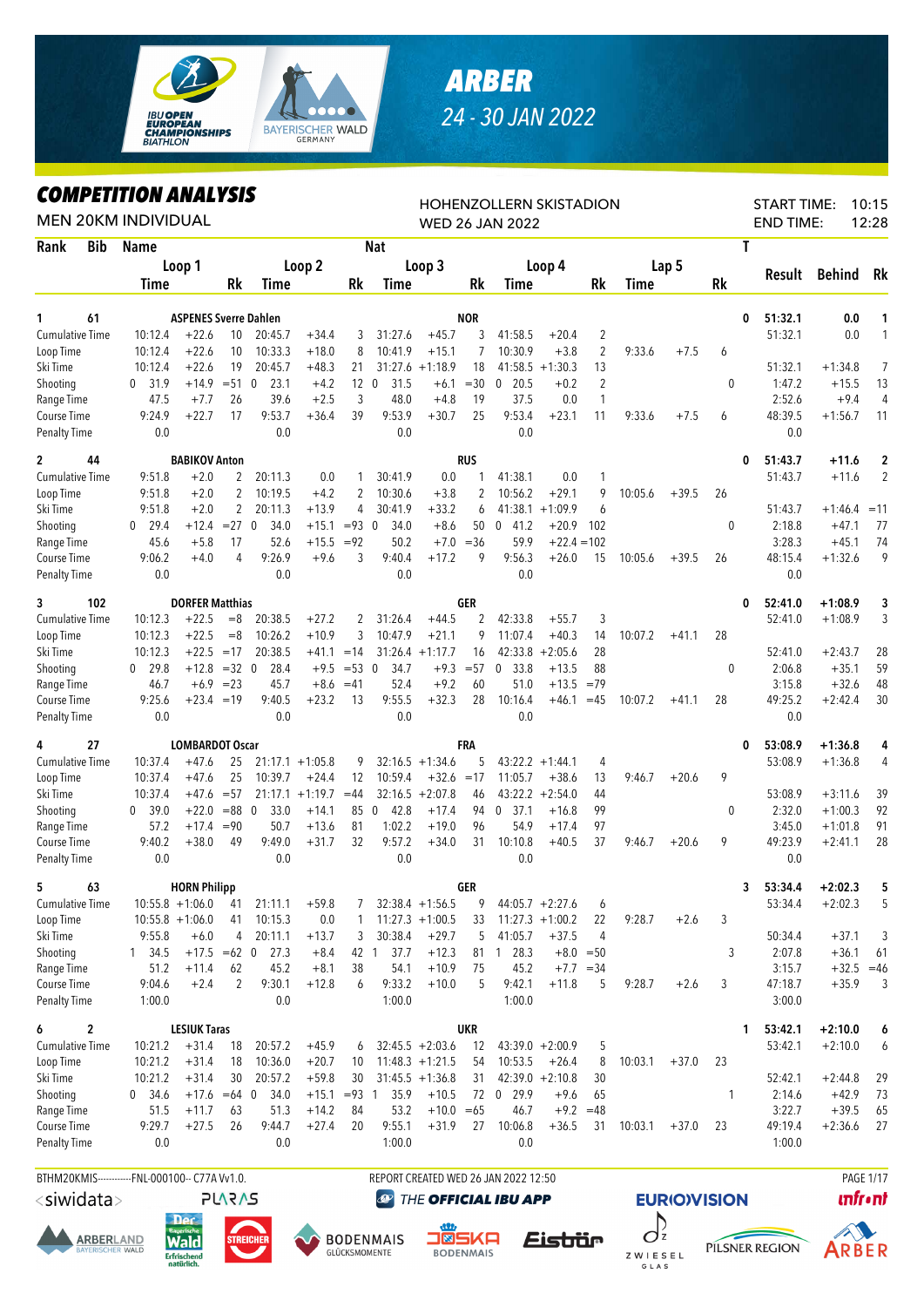| <b>Bib</b><br>Rank                 | <b>Name</b>          |                                                  |             |                        |                                          |                 | Nat                 |                                              |                   |                      |                                          |                |         |         |           | T            |                    |                        |                     |
|------------------------------------|----------------------|--------------------------------------------------|-------------|------------------------|------------------------------------------|-----------------|---------------------|----------------------------------------------|-------------------|----------------------|------------------------------------------|----------------|---------|---------|-----------|--------------|--------------------|------------------------|---------------------|
|                                    |                      | Loop 1                                           |             |                        | Loop 2                                   |                 |                     | Loop 3                                       |                   |                      | Loop 4                                   |                |         | Lap 5   |           |              |                    |                        |                     |
|                                    | Time                 |                                                  | Rk          | Time                   |                                          | Rk              | Time                |                                              | Rk                | Time                 |                                          | Rk             | Time    |         | <b>Rk</b> |              | Result             | Behind                 | Rk                  |
|                                    |                      |                                                  |             |                        |                                          |                 |                     |                                              |                   |                      |                                          |                |         |         |           |              |                    |                        |                     |
| 7<br>15<br><b>Cumulative Time</b>  |                      | <b>BJOENTEGAARD Erlend</b><br>$12:07.5 + 2:17.7$ | 71          |                        | $23:30.3 + 3:19.0$                       | 51              |                     | $33:57.1 + 3:15.2$                           | <b>NOR</b><br>27  |                      | $44:24.2 +2:46.1$                        | 9              |         |         |           | 3            | 53:50.3<br>53:50.3 | $+2:18.2$<br>$+2:18.2$ | 7<br>$\overline{7}$ |
| Loop Time                          | 12:07.5              | $+2:17.7$                                        | 71          | 11:22.8                | $+1:07.5$                                | 31              | 10:26.8             | 0.0                                          | 1                 | 10:27.1              | 0.0                                      | $\mathbf{1}$   | 9:26.1  | 0.0     | 1         |              |                    |                        |                     |
| Ski Time                           | 10:07.5              | $+17.7$                                          | $=11$       | 20:30.3                | $+32.9$                                  | 9               | 30:57.1             | $+48.4$                                      | 7                 | 41:24.2              | $+56.0$                                  | 5              |         |         |           |              | 50:50.3            | $+53.0$                | 5                   |
| Shooting                           | 2 38.0               | $+21.0$                                          | 82 1        | 31.3                   | $+12.4$                                  | 78              | 36.0<br>$\Omega$    | $+10.6$                                      | $= 73$            | 27.1<br>0            | $+6.8$                                   | $=40$          |         |         | 3         |              | 2:12.5             | $+40.8$                | 67                  |
| Range Time                         | 54.7                 | $+14.9$                                          | 75          | 48.7                   | $+11.6$                                  | 68              | 53.2                | $+10.0 = 65$                                 |                   | 44.5                 | $+7.0$                                   | 30             |         |         |           |              | 3:21.1             | $+37.9$                | 62                  |
| Course Time                        | 9:12.8               | $+10.6$                                          | 8           | 9:34.1                 | $+16.8$                                  | 10              | 9:33.6              | $+10.4$                                      | 6                 | 9:42.6               | $+12.3$                                  | 6              | 9:26.1  | 0.0     | 1         |              | 47:29.2            | $+46.4$                | 4                   |
| <b>Penalty Time</b>                | 2:00.0               |                                                  |             | 1:00.0                 |                                          |                 | 0.0                 |                                              |                   | 0.0                  |                                          |                |         |         |           |              | 3:00.0             |                        |                     |
| 8<br>46                            |                      | <b>BRAUNHOFER Patrick</b>                        |             |                        |                                          |                 |                     |                                              | ITA               |                      |                                          |                |         |         |           | 2            | 54:11.5            | $+2:39.4$              | 8                   |
| <b>Cumulative Time</b>             |                      | $11:16.6 + 1:26.8$                               | 49          |                        | $21:44.3 + 1:33.0$                       | 17              |                     | $32:27.0 +1:45.1$                            | 6                 |                      | $44:05.8 + 2:27.7$                       | 7              |         |         |           |              | 54:11.5            | $+2:39.4$              | 8                   |
| Loop Time                          |                      | $11:16.6 + 1:26.8$                               | 49          | 10:27.7                | $+12.4$                                  | 4               | 10:42.7             | $+15.9$                                      | 8                 | 11:38.8              | $+1:11.7$                                | 26             | 10:05.7 | $+39.6$ | 27        |              |                    |                        |                     |
| Ski Time                           | 10:16.6              | $+26.8$                                          | 23          | 20:44.3                | $+46.9$                                  | 20              | 31:27.0             | $+1:18.3$                                    | 17                | 42:05.8              | $+1:37.6$                                | 14             |         |         |           |              | 52:11.5            | $+2:14.2$              | 16                  |
| Shooting                           | 1 28.9               | $+11.9$                                          | $= 22 \ 0$  | 22.5                   | $+3.6$                                   | 8               | $\mathbf 0$<br>33.3 | $+7.9$                                       | $=45$             | 21.9<br>1            | $+1.6$                                   | $= 6$          |         |         | 2         |              | 1:46.8             | $+15.1$                | 12                  |
| Range Time                         | 45.2                 | $+5.4$                                           | $=12$       | 42.2                   | $+5.1$                                   | $=15$           | 49.2                | $+6.0$                                       | 26                | 40.5                 | $+3.0$                                   | $=6$           |         |         |           |              | 2:57.1             | $+13.9$                | 8                   |
| Course Time<br><b>Penalty Time</b> | 9:31.4<br>1:00.0     | $+29.2$                                          | 30          | 9:45.5<br>0.0          | $+28.2$                                  | 23              | 9:53.5<br>0.0       | $+30.3$                                      | 24                | 9:58.3<br>1:00.0     | $+28.0$                                  | 18             | 10:05.7 | $+39.6$ | 27        |              | 49:14.4<br>2:00.0  | $+2:31.6$              | 25                  |
|                                    |                      |                                                  |             |                        |                                          |                 |                     |                                              |                   |                      |                                          |                |         |         |           |              |                    |                        |                     |
| 18<br>9                            |                      | <b>PORSHNEV Nikita</b>                           |             |                        |                                          |                 |                     |                                              | <b>RUS</b>        |                      |                                          |                |         |         |           | $\mathbf{2}$ | 54:13.6            | $+2:41.5$              | 9                   |
| <b>Cumulative Time</b>             | 10:27.0              | $+37.2$                                          | 20          |                        | $23:09.7 + 2:58.4$                       | 49              |                     | $33:58.6 + 3:16.7$                           | 28                |                      | $44:47.4 + 3:09.3$                       | 12             |         |         |           |              | 54:13.6            | $+2:41.5$              | 9                   |
| Loop Time                          | 10:27.0              | $+37.2$                                          | 20          |                        | $12:42.7 + 2:27.4$                       | 76              | 10:48.9             | $+22.1$                                      | 10                | 10:48.8              | $+21.7$                                  | $\overline{7}$ | 9:26.2  | $+0.1$  | 2         |              |                    |                        |                     |
| Ski Time<br>Shooting               | 10:27.0<br>33.5<br>0 | $+37.2$<br>$+16.5$                               | $=40$<br>60 | -2<br>39.9             | $21:09.7 + 1:12.3$<br>$+21.0 = 102$ 0    | 41              | 31:58.6<br>32.1     | $+1:49.9$<br>$+6.7$                          | 39<br>38          | 26.9<br>$\mathbf 0$  | $42:47.4 + 2:19.2$<br>$+6.6$             | 33<br>$= 37$   |         |         | 2         |              | 52:13.6<br>2:12.6  | $+2:16.3$<br>$+40.9$   | 18<br>68            |
| Range Time                         | 51.0                 | $+11.2$                                          | 60          | 57.9                   | $+20.8$                                  | 101             | 49.1                | $+5.9$                                       | 25                | 45.0                 | $+7.5$                                   | $= 31$         |         |         |           |              | 3:23.0             | $+39.8$                | 66                  |
| Course Time                        | 9:36.0               | $+33.8$                                          | 41          | 9:44.8                 | $+27.5$                                  | 21              | 9:59.8              | $+36.6$                                      | 36                | 10:03.8              | $+33.5$                                  | 27             | 9:26.2  | $+0.1$  | 2         |              | 48:50.6            | $+2:07.8$              | 15                  |
| <b>Penalty Time</b>                | 0.0                  |                                                  |             | 2:00.0                 |                                          |                 | 0.0                 |                                              |                   | 0.0                  |                                          |                |         |         |           |              | 2:00.0             |                        |                     |
| 10<br>3                            |                      | <b>AUSEYENKA Ilya</b>                            |             |                        |                                          |                 |                     |                                              | <b>BLR</b>        |                      |                                          |                |         |         |           | 0            | 54:29.6            | $+2:57.5$              | 10                  |
| <b>Cumulative Time</b>             | 10:46.1              | $+56.3$                                          | 33          |                        | $21:49.7 + 1:38.4$                       | 20              |                     | $33:06.5 +2:24.6$                            | 15                |                      | $44:16.1 + 2:38.0$                       | 8              |         |         |           |              | 54:29.6            | $+2:57.5$              | 10                  |
| Loop Time                          | 10:46.1              | $+56.3$                                          | 33          | 11:03.6                | $+48.3$                                  | 22              | 11:16.8             | $+50.0$                                      | 30                | 11:09.6              | $+42.5$                                  | 15             | 10:13.5 | $+47.4$ | 45        |              |                    |                        |                     |
| Ski Time                           | 10:46.1              | $+56.3$                                          | 74          |                        | $21:49.7 + 1:52.3$                       | 72              |                     | $33:06.5 + 2:57.8$                           | 72                |                      | $44:16.1 + 3:47.9$                       | 68             |         |         |           |              | 54:29.6            | $+4:32.3$              | 65                  |
| Shooting                           | $0$ 28.5             | $+11.5$                                          | $=18$       | $\overline{0}$<br>27.7 | $+8.8$                                   | $=43$           | 35.3<br>$\mathbf 0$ | $+9.9$                                       | 64                | $\mathbf{0}$<br>27.1 | $+6.8$                                   | $=40$          |         |         | 0         |              | 1:58.7             | $+27.0$                | 37                  |
| Range Time                         | 48.4                 | $+8.6$                                           | 38          | 46.1                   | $+9.0$                                   | 44              | 52.8                | $+9.6$                                       | 61                | 46.3                 | $+8.8$                                   | $=42$          |         |         |           |              | 3:13.6             | $+30.4$                | 40                  |
| Course Time                        | 9:57.7               | $+55.5$                                          | $= 82$      | 10:17.5                | $+1:00.2$                                | 80              | 10:24.0             | $+1:00.8$                                    | 70                | 10:23.3              | $+53.0$                                  | 58             | 10:13.5 | $+47.4$ | 45        |              | 51:16.0            | $+4:33.2$              | 68                  |
| <b>Penalty Time</b>                | 0.0                  |                                                  |             | 0.0                    |                                          |                 | 0.0                 |                                              |                   | 0.0                  |                                          |                |         |         |           |              | 0.0                |                        |                     |
| 39<br>11                           |                      | <b>POVARNITSYN Alexander</b>                     |             |                        |                                          |                 |                     |                                              | RUS               |                      |                                          |                |         |         |           | 3            | 54:38.8            | $+3:06.7$              | 11                  |
| <b>Cumulative Time</b>             | 10:09.9              | +20.1                                            | 6           |                        | $22:31.5 + 2:20.2$                       | 35              |                     | $34:04.7 + 3:22.8$                           | 29                | 44:45.1              | $+3:07.0$                                | 11             |         |         |           |              | 54:38.8            | $+3:06.7$              | 11                  |
| Loop Time                          | 10:09.9              | $+20.1$                                          | 6           |                        | $12:21.6 + 2:06.3$                       | 63              |                     | $11:33.2 +1:06.4$                            | 36                | 10:40.4              | $+13.3$                                  | 4              | 9:53.7  | $+27.6$ | -14       |              |                    |                        |                     |
| Ski Time                           | 10:09.9              | $+20.1$                                          | 14          | 20:31.5                | $+34.1$                                  | 11              | 31:04.7             | $+56.0$                                      | 9                 |                      | $41:45.1 + 1:16.9$                       | 9              |         |         |           |              | 51:38.8            | $+1:41.5$              | 9                   |
| Shooting                           | 0 35.6               |                                                  |             | $+18.6$ =72 2 29.2     | $+10.3 = 60$ 1                           |                 | 33.4                |                                              | $+8.0 = 47$       | $0$ 27.4             | $+7.1$                                   | 43             |         |         | 3         |              | 2:05.7             | $+34.0$                | 56                  |
| Range Time<br>Course Time          | 51.7<br>9:18.2       | $+11.9 = 64$<br>$+16.0$                          | 16          | 48.4<br>9:33.2         | $+11.3 = 60$<br>$+15.9$                  | 8               | 49.6<br>9:43.6      | $+20.4$                                      | $+6.4 = 31$<br>10 | 44.2<br>9:56.2       | $+6.7$<br>$+25.9$                        | 28<br>14       | 9:53.7  | $+27.6$ | -14       |              | 3:13.9<br>48:24.9  | $+30.7$<br>$+1:42.1$   | 41<br>10            |
| <b>Penalty Time</b>                | 0.0                  |                                                  |             | 2:00.0                 |                                          |                 | 1:00.0              |                                              |                   | 0.0                  |                                          |                |         |         |           |              | 3:00.0             |                        |                     |
|                                    |                      |                                                  |             |                        |                                          |                 |                     |                                              |                   |                      |                                          |                |         |         |           |              |                    |                        |                     |
| 12<br>57                           |                      | <b>TOMSHIN Vasilii</b>                           |             |                        |                                          |                 |                     |                                              | <b>RUS</b>        |                      |                                          |                |         |         |           | 3            | 54:43.7            | $+3:11.6$              | -12                 |
| Cumulative Time<br>Loop Time       | 10:02.2<br>10:02.2   | $+12.4$<br>$+12.4$                               | 4<br>4      |                        | $21:29.1 + 1:17.8$<br>$11:26.9 + 1:11.6$ | 11<br>32        |                     | $33:03.0 + 2:21.1$<br>$11:33.9 +1:07.1 = 38$ | 13                |                      | $44:49.8 + 3:11.7$<br>$11:46.8 + 1:19.7$ | 13<br>29       | 9:53.9  | $+27.8$ | 15        |              | 54:43.7            | $+3:11.6$              | 12                  |
| Ski Time                           | 10:02.2              | $+12.4$                                          | 7           | 20:29.1                | $+31.7$                                  | 7               | 31:03.0             | $+54.3$                                      | 8                 |                      | $41:49.8 + 1:21.6 = 10$                  |                |         |         |           |              | 51:43.7            | $+1:46.4 = 11$         |                     |
| Shooting                           | $0$ 26.2             | $+9.2$                                           |             | 8 1<br>25.1            | $+6.2$                                   | 26 <sub>1</sub> | 30.1                |                                              |                   | $+4.7$ = 18 1 28.6   | $+8.3 = 56$                              |                |         |         | 3         |              | 1:50.1             | $+18.4$                | 19                  |
| Range Time                         | 45.5                 | $+5.7$                                           | 16          | 43.2                   |                                          | $+6.1 = 21$     | 47.9                |                                              | $+4.7 = 16$       | 46.4                 | $+8.9 = 45$                              |                |         |         |           |              | 3:03.0             | $+19.8$                | 19                  |
| Course Time                        | 9:16.7               | $+14.5$                                          | 13          | 9:43.7                 | $+26.4$                                  | 17              | 9:46.0              | $+22.8$                                      | 12                | 10:00.4              | $+30.1 = 24$                             |                | 9:53.9  | $+27.8$ | 15        |              | 48:40.7            | $+1:57.9$              | 12                  |
| <b>Penalty Time</b>                | 0.0                  |                                                  |             | 1:00.0                 |                                          |                 | 1:00.0              |                                              |                   | 1:00.0               |                                          |                |         |         |           |              | 3:00.0             |                        |                     |
| 51<br>13                           |                      | <b>HORNIG Vitezslav</b>                          |             |                        |                                          |                 |                     |                                              | <b>CZE</b>        |                      |                                          |                |         |         |           | 1            | 54:53.0            | $+3:20.9$              | - 13                |
| Cumulative Time                    |                      | $11:24.5 + 1:34.7$                               | 54          |                        | $22:17.1 + 2:05.8$                       | 28              |                     | $33:19.5 +2:37.6$                            | 19                |                      | $44:32.5 + 2:54.4$                       | 10             |         |         |           |              | 54:53.0            | $+3:20.9$              | 13                  |
| Loop Time                          |                      | $11:24.5 + 1:34.7$                               | 54          | 10:52.6                | $+37.3$                                  | 17              | 11:02.4             | $+35.6$                                      | 20                | 11:13.0              | $+45.9$                                  | 16             | 10:20.5 | $+54.4$ | 54        |              |                    |                        |                     |
| Ski Time                           | 10:24.5              | $+34.7$                                          | 38          |                        | $21:17.1 + 1:19.7 = 44$                  |                 |                     | $32:19.5 + 2:10.8$                           | 47                |                      | $43:32.5 +3:04.3$                        | 48             |         |         |           |              | 53:53.0            | $+3:55.7$              | 49                  |
| Shooting                           | 126.6                | $+9.6$                                           |             | 27.8<br>9 0            |                                          | $+8.9 = 45$ 0   | 27.9                | $+2.5$                                       | 11                | $0\quad 26.2$        | $+5.9$                                   | 29             |         |         | 1         |              | 1:48.7             | $+17.0$                | 14                  |
| Range Time                         | 45.2                 |                                                  | $+5.4 = 12$ | 46.7                   |                                          | $+9.6 = 47$     | 46.1                | $+2.9$                                       | 11                | 44.1                 | $+6.6$                                   | $= 25$         |         |         |           |              | 3:02.1             | $+18.9$                | 17                  |
| Course Time                        | 9:39.3               | $+37.1$                                          | 46          | 10:05.9                | $+48.6$                                  | 60              | 10:16.3             | $+53.1 = 62$                                 |                   | 10:28.9              | $+58.6$                                  | 68             | 10:20.5 | $+54.4$ | 54        |              | 50:50.9            | $+4:08.1$              | 59                  |
| <b>Penalty Time</b>                | 1:00.0               |                                                  |             | 0.0                    |                                          |                 | 0.0                 |                                              |                   | 0.0                  |                                          |                |         |         |           |              | 1:00.0             |                        |                     |

<siwidata>

**ARBERLAND** 







REPORT CREATED WED 26 JAN 2022 12:50

**@** THE OFFICIAL IBU APP

Eistrür



**EURIO)VISION** 







**PAGE 2/17**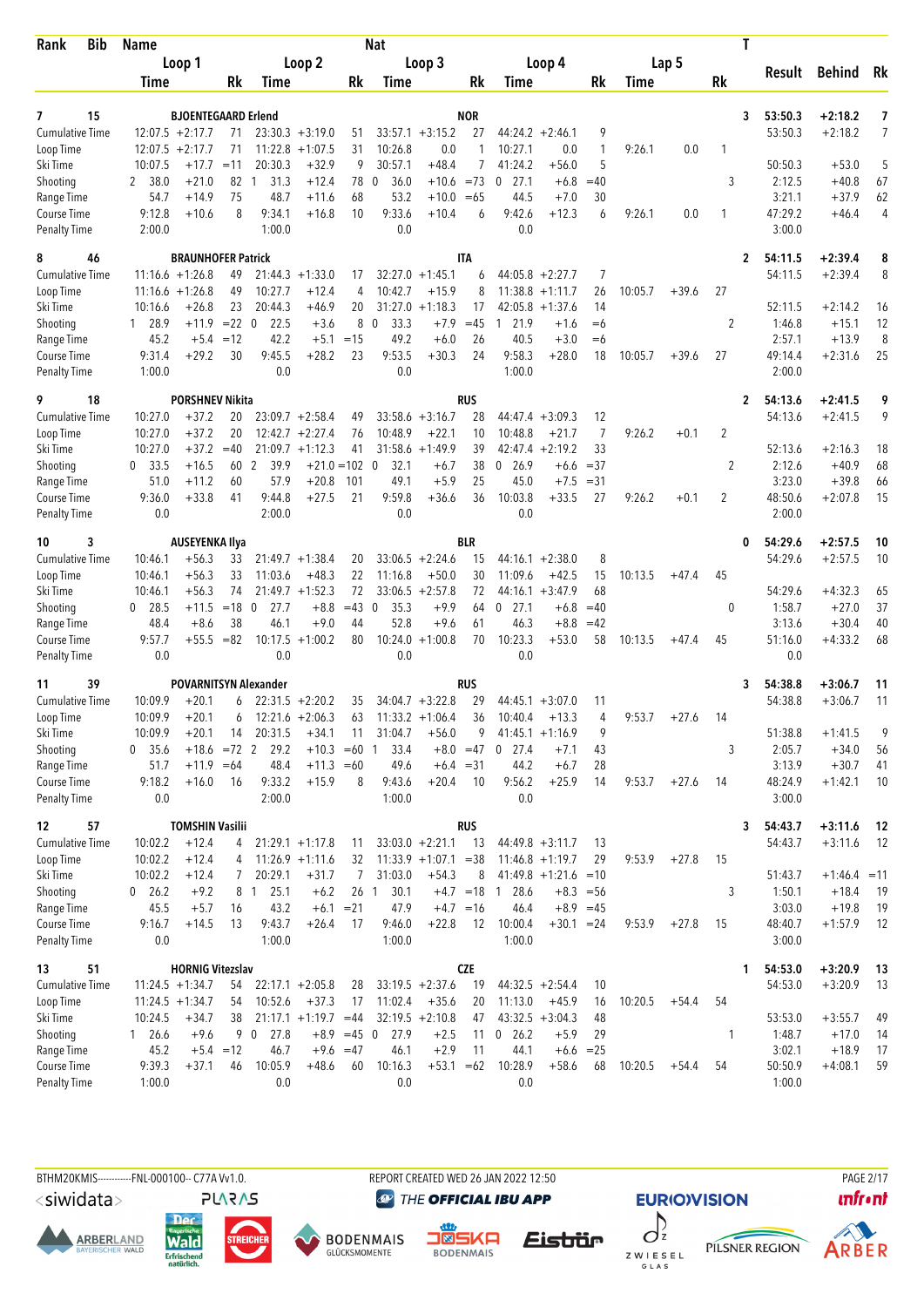| <b>Bib</b><br>Rank                 | <b>Name</b>          |                                  |                 |                                  |                              |                | Nat                  |                                         |                   |                      |                                 |                |         |                    |           | T            |                    |                        |                          |
|------------------------------------|----------------------|----------------------------------|-----------------|----------------------------------|------------------------------|----------------|----------------------|-----------------------------------------|-------------------|----------------------|---------------------------------|----------------|---------|--------------------|-----------|--------------|--------------------|------------------------|--------------------------|
|                                    |                      | Loop 1                           |                 |                                  | Loop 2                       |                |                      | Loop 3                                  |                   |                      | Loop 4                          |                |         | Lap 5              |           |              | Result             | <b>Behind</b>          | Rk                       |
|                                    | Time                 |                                  | Rk              | Time                             |                              | Rk             | Time                 |                                         | Rk                | Time                 |                                 | Rk             | Time    |                    | <b>Rk</b> |              |                    |                        |                          |
|                                    |                      |                                  |                 |                                  |                              |                |                      |                                         |                   |                      |                                 |                |         |                    |           |              |                    |                        |                          |
| 50<br>14<br><b>Cumulative Time</b> | 9:49.8               | 0.0                              | 1               | <b>BOGETVEIT Haavard Gutuboe</b> | $21:57.4 + 1:46.1$           | 21             |                      | $33:08.7 +2:26.8$                       | <b>NOR</b><br>16  |                      | $45:28.2 + 3:50.1$              | 20             |         |                    |           | 5            | 54:57.3<br>54:57.3 | $+3:25.2$<br>$+3:25.2$ | 14<br>14                 |
| Loop Time                          | 9:49.8               | 0.0                              |                 |                                  | $12:07.6 + 1:52.3$           | 59             | 11:11.3              | $+44.5$                                 | 24                |                      | $12:19.5 + 1:52.4$              | 56             | 9:29.1  | $+3.0$             | 4         |              |                    |                        |                          |
| Ski Time                           | 9:49.8               | 0.0                              | $\mathbf{1}$    | 19:57.4                          | 0.0                          | 1              | 30:08.7              | 0.0                                     | 1                 | 40:28.2              | 0.0                             | $\mathbf{1}$   |         |                    |           |              | 49:57.3            | 0.0                    | $\overline{\phantom{a}}$ |
| Shooting                           | $\mathbf{0}$<br>31.9 | $+14.9$                          | $= 51$          | 2<br>33.5                        | $+14.6$                      | $= 88$         | 31.9<br>1            | $+6.5$                                  | $= 33$            | 2 31.9               | $+11.6$                         | 80             |         |                    | 5         |              | 2:09.3             | $+37.6$                | $=62$                    |
| Range Time                         | 47.6                 | $+7.8$                           | 27              | 50.3                             | $+13.2$                      | 77             | 48.1                 | $+4.9$                                  | 20                | 48.5                 | $+11.0$                         | 63             |         |                    |           |              | 3:14.5             | $+31.3$                | 43                       |
| Course Time                        | 9:02.2               | 0.0                              | $\mathbf{1}$    | 9:17.3                           | 0.0                          | $\mathbf{1}$   | 9:23.2               | 0.0                                     | 1                 | 9:31.0               | $+0.7$                          | $\overline{2}$ | 9:29.1  | $+3.0$             | 4         |              | 46:42.8            | 0.0                    | $\mathbf{1}$             |
| <b>Penalty Time</b>                | 0.0                  |                                  |                 | 2:00.0                           |                              |                | 1:00.0               |                                         |                   | 2:00.0               |                                 |                |         |                    |           |              | 5:00.0             |                        |                          |
| 15<br>59                           |                      | <b>NASYKO Denys</b>              |                 |                                  |                              |                |                      |                                         | <b>UKR</b>        |                      |                                 |                |         |                    |           | 2            | 55:10.3            | $+3:38.2$              | 15                       |
| <b>Cumulative Time</b>             | 10:10.4              | $+20.6$                          |                 |                                  | $21:49.2 + 1:37.9$           | 19             |                      | $32:39.9 + 1:58.0$                      | 10                |                      | $44:53.7 + 3:15.6$              | 14             |         |                    |           |              | 55:10.3            | $+3:38.2$              | 15                       |
| Loop Time                          | 10:10.4              | $+20.6$                          |                 |                                  | $11:38.8 + 1:23.5$           | 40             | 10:50.7              | $+23.9$                                 | 12                | 12:13.8              | $+1:46.7$                       | $=49$          | 10:16.6 | $+50.5$            | 50        |              |                    |                        |                          |
| Ski Time                           | 10:10.4              | $+20.6$                          | 16              | 20:49.2                          | $+51.8$                      | 22             | 31:39.9              | $+1:31.2$                               | 27                |                      | $42:53.7 + 2:25.5$              | 37             |         |                    |           |              | 53:10.3            | $+3:13.0$              | 40                       |
| Shooting                           | $0$ 25.2             | $+8.2$                           | 5               | 27.2<br>$\overline{1}$           | $+8.3$                       | 41             | 26.8<br>0            | $+1.4$                                  | 7                 | 26.7<br>$\mathbf{1}$ | $+6.4$                          | 36             |         |                    | 2         |              | 1:46.0             | $+14.3$                | 9                        |
| Range Time<br>Course Time          | 42.8<br>9:27.6       | $+3.0$<br>$+25.4$                | 6<br>24         | 45.8<br>9:53.0                   | $+8.7$<br>$+35.7$            | 43<br>37       | 44.1<br>10:06.6      | $+0.9$<br>$+43.4$                       | 3<br>45           | 46.9<br>10:26.9      | $+9.4$<br>$+56.6$               | $= 51$<br>64   | 10:16.6 | $+50.5$            | 50        |              | 2:59.6<br>50:10.7  | $+16.4$<br>$+3:27.9$   | 12<br>41                 |
| <b>Penalty Time</b>                | 0.0                  |                                  |                 | 1:00.0                           |                              |                | 0.0                  |                                         |                   | 1:00.0               |                                 |                |         |                    |           |              | 2:00.0             |                        |                          |
|                                    |                      |                                  |                 |                                  |                              |                |                      |                                         |                   |                      |                                 |                |         |                    |           |              |                    |                        |                          |
| 52<br>16                           |                      | <b>TULATSIN Ivan</b>             |                 |                                  |                              |                |                      |                                         | <b>BLR</b>        |                      |                                 |                |         |                    |           | 3            | 55:27.1            | $+3:55.0$              | 16                       |
| <b>Cumulative Time</b>             |                      | $11:26.7 + 1:36.9$               | 55              |                                  | $21:58.3 + 1:47.0$           | 23             |                      | $32:38.3 +1:56.4$                       | 8                 |                      | $45:22.7 + 3:44.6$              | 17             |         |                    |           |              | 55:27.1            | $+3:55.0$              | 16                       |
| Loop Time<br>Ski Time              | 10:26.7              | $11:26.7 + 1:36.9$<br>$+36.9$    | 55<br>39        | 10:31.6                          | $+16.3$<br>$20:58.3 +1:00.9$ | 6<br>33        | 10:40.0              | $+13.2$<br>$31:38.3 +1:29.6$            | 5<br>25           | 12:44.4              | $+2:17.3$<br>$42:22.7 + 1:54.5$ | 67<br>23       | 10:04.4 | $+38.3$            | 25        |              | 52:27.1            | $+2:29.8$              | 22                       |
| Shooting                           | $1 \quad 27.2$       | $+10.2$                          | 12 <sub>0</sub> | 20.0                             | $+1.1$                       | $\overline{2}$ | $\mathbf{0}$<br>25.8 | $+0.4$                                  | 2                 | 2<br>26.0            | $+5.7$                          | $= 27$         |         |                    | 3         |              | 1:39.1             | $+7.4$                 | 3                        |
| Range Time                         | 44.4                 | $+4.6$                           | $= 8$           | 37.1                             | 0.0                          | 1              | 45.2                 | $+2.0$                                  | 8                 | 44.0                 | $+6.5$                          | 24             |         |                    |           |              | 2:50.7             | $+7.5$                 | 3                        |
| Course Time                        | 9:42.3               | $+40.1$                          | 51              | 9:54.5                           | $+37.2$                      | 40             | 9:54.8               | $+31.6$                                 | 26                | 10:00.4              | $+30.1$                         | $= 24$         | 10:04.4 | $+38.3$            | 25        |              | 49:36.4            | $+2:53.6$              | 34                       |
| <b>Penalty Time</b>                | 1:00.0               |                                  |                 | 0.0                              |                              |                | 0.0                  |                                         |                   | 2:00.0               |                                 |                |         |                    |           |              | 3:00.0             |                        |                          |
| 90<br>17                           |                      | <b>WIESTNER Serafin</b>          |                 |                                  |                              |                |                      |                                         | SUI               |                      |                                 |                |         |                    |           | 3            | 55:28.5            | $+3:56.4$              | 17                       |
| <b>Cumulative Time</b>             | 10:08.5              | $+18.7$                          | 5               |                                  | $21:42.8 + 1:31.5$           | 16             |                      | $32:34.8 +1:52.9$                       | 7                 |                      | $45:28.8 + 3:50.7$              | 21             |         |                    |           |              | 55:28.5            | $+3:56.4$              | 17                       |
| Loop Time                          | 10:08.5              | $+18.7$                          | 5               |                                  | $11:34.3 + 1:19.0$           | 38             | 10:52.0              | $+25.2$                                 | 14                | 12:54.0              | $+2:26.9$                       | 70             | 9:59.7  | $+33.6$            | 19        |              |                    |                        |                          |
| Ski Time                           | 10:08.5              | $+18.7$                          | 13              | 20:42.8                          | $+45.4$                      | 18             | 31:34.8              | $+1:26.1$                               | 23                | 42:28.8              | $+2:00.6$                       | 25             |         |                    |           |              | 52:28.5            | $+2:31.2$              | 24                       |
| Shooting                           | 0 26.0               | $+9.0$                           | $=6$            | 26.6<br>$\mathbf{1}$             | $+7.7$                       | 37             | $\mathbf 0$<br>28.6  | $+3.2$                                  | 14                | $\mathbf{2}$<br>28.3 | $+8.0$                          | $=50$          |         |                    | 3         |              | 1:49.7             | $+18.0$                | 18                       |
| Range Time                         | 42.7                 | $+2.9$                           | $=4$            | 44.1                             | $+7.0$                       | 27             | 46.0                 | $+2.8$                                  | $=9$              | 46.4                 | $+8.9$                          | $=45$          |         |                    |           |              | 2:59.2             | $+16.0$                | 10                       |
| Course Time                        | 9:25.8               | $+23.6$                          | 21              | 9:50.2                           | $+32.9$                      | 35             | 10:06.0              | $+42.8 = 42$                            |                   | 10:07.6              | $+37.3$                         | 33             | 9:59.7  | $+33.6$            | 19        |              | 49:29.3            | $+2:46.5$              | 31                       |
| <b>Penalty Time</b>                | 0.0                  |                                  |                 | 1:00.0                           |                              |                | 0.0                  |                                         |                   | 2:00.0               |                                 |                |         |                    |           |              | 3:00.0             |                        |                          |
| 41<br>18                           |                      | <b>BUTA George</b>               |                 |                                  |                              |                |                      |                                         | <b>ROU</b>        |                      |                                 |                |         |                    |           | $\mathbf{2}$ | 55:35.9            | $+4:03.8$              | 18                       |
| <b>Cumulative Time</b>             |                      | $11:32.5 + 1:42.7$               | $= 58$          |                                  | $22:20.9 + 2:09.6$           | 30             |                      | $33:12.5 +2:30.6$                       | 17                | 45:07.2              | $+3:29.1$                       | 16             |         |                    |           |              | 55:35.9            | $+4:03.8$              | 18                       |
| Loop Time                          |                      | $11:32.5 +1:42.7 = 58$           |                 | 10:48.4                          | $+33.1$                      | 15             | 10:51.6              | $+24.8$                                 | 13                |                      | $11:54.7 + 1:27.6$              | 35             |         | $10:28.7 + 1:02.6$ | 66        |              |                    |                        |                          |
| Ski Time                           | 10:32.5              | $+42.7$                          | $=46$           |                                  | $21:20.9 + 1:23.5$           | 48             |                      | $32:12.5 + 2:03.8$                      | 43                |                      | $43:07.2 +2:39.0$               | 42             |         |                    |           |              | 53:35.9            | $+3:38.6$              | 44                       |
| Shooting                           | 1 29.0               | $+12.0$                          | 24 0            | 26.9                             | $+8.0$                       | 40             | 32.0<br>$\mathbf{0}$ |                                         |                   | $+6.6 = 36$ 1 31.5   | $+11.2 = 75$                    |                |         |                    | 2         |              | 1:59.6             | $+27.9$                | 40                       |
| Range Time<br>Course Time          | 48.2<br>9:44.3       | $+8.4$<br>$+42.1$                | 36<br>53        | 46.2<br>10:02.2                  | $+9.1$<br>$+44.9$            | 45<br>52       | 50.5<br>10:01.1      | $+37.9$                                 | $+7.3 = 41$<br>38 | 50.7<br>10:04.0      | $+13.2$<br>$+33.7$              | 76<br>28       |         | $10:28.7 + 1:02.6$ | 66        |              | 3:15.6<br>50:20.3  | $+32.4$<br>$+3:37.5$   | 45<br>45                 |
| <b>Penalty Time</b>                | 1:00.0               |                                  |                 | 0.0                              |                              |                | 0.0                  |                                         |                   | 1:00.0               |                                 |                |         |                    |           |              | 2:00.0             |                        |                          |
|                                    |                      |                                  |                 |                                  |                              |                |                      |                                         |                   |                      |                                 |                |         |                    |           |              |                    |                        |                          |
| 19<br>54                           |                      | <b>MAGAZEEV Pavel</b><br>$+43.5$ |                 |                                  | $23:03.5 +2:52.2$            |                |                      |                                         | <b>MDA</b>        |                      |                                 |                |         |                    |           | 3            | 55:39.3<br>55:39.3 | $+4:07.2$<br>$+4:07.2$ | -19<br>19                |
| Cumulative Time<br>Loop Time       | 10:33.3<br>10:33.3   | $+43.5$                          | 23<br>23        |                                  | $12:30.2 +2:14.9$            | 44<br>71       |                      | $34:47.0 + 4:05.1$<br>$11:43.5 +1:16.7$ | 44<br>49          | 10:44.7              | $45:31.7 + 3:53.6$<br>$+17.6$   | 22<br>5        | 10:07.6 | $+41.5$            | 32        |              |                    |                        |                          |
| Ski Time                           | 10:33.3              | $+43.5$                          | 51              |                                  | $21:03.5 +1:06.1$            | 36             |                      | $31:47.0 +1:38.3 = 33$                  |                   |                      | $42:31.7 + 2:03.5$              | 26             |         |                    |           |              | 52:39.3            | $+2:42.0$              | 27                       |
| Shooting                           | 0, 38.9              | $+21.9$                          |                 | 87 2 31.5                        | $+12.6 = 79$ 1               |                | 36.3                 | $+10.9$                                 | 76                | 0 26.0               | $+5.7 = 27$                     |                |         |                    | 3         |              | 2:12.9             | $+41.2$                | 70                       |
| Range Time                         | 58.6                 | $+18.8$                          | 93              | 51.1                             | $+14.0 = 82$                 |                | 56.2                 | $+13.0 = 81$                            |                   | 45.0                 | $+7.5 = 31$                     |                |         |                    |           |              | 3:30.9             | $+47.7$                | 76                       |
| Course Time                        | 9:34.7               | $+32.5$                          | 39              | 9:39.1                           | $+21.8 = 11$                 |                | 9:47.3               | $+24.1 = 15$                            |                   | 9:59.7               | $+29.4$                         | 23             | 10:07.6 | $+41.5$            | 32        |              | 49:08.4            | $+2:25.6$              | 23                       |
| <b>Penalty Time</b>                | 0.0                  |                                  |                 | 2:00.0                           |                              |                | 1:00.0               |                                         |                   | 0.0                  |                                 |                |         |                    |           |              | 3:00.0             |                        |                          |
| 75<br>20                           |                      | <b>NYKVIST Emil</b>              |                 |                                  |                              |                |                      |                                         | <b>SWE</b>        |                      |                                 |                |         |                    |           | 3            | 55:42.9            | $+4:10.8$              | 20                       |
| <b>Cumulative Time</b>             |                      | $12:34.8 + 2:45.0 = 79$          |                 |                                  | $23:05.5 + 2:54.2$           | 46             |                      | $34:57.3 +4:15.4$                       | 47                |                      | $45:34.0 + 3:55.9$              | 24             |         |                    |           |              | 55:42.9            | $+4:10.8$              | 20                       |
| Loop Time                          |                      | $12:34.8 + 2:45.0 = 79$          |                 | 10:30.7                          | $+15.4$                      | 5              |                      | $11:51.8 + 1:25.0$                      | 56                | 10:36.7              | $+9.6$                          | 3              | 10:08.9 | $+42.8$            | 36        |              |                    |                        |                          |
| Ski Time                           | 10:34.8              | $+45.0 = 55$                     |                 |                                  | $21:05.5 +1:08.1$            | 37             |                      | $31:57.3 +1:48.6$                       | 37                |                      | $42:34.0 + 2:05.8$              | 29             |         |                    |           |              | 52:42.9            | $+2:45.6$              | 30                       |
| Shooting                           | 2 35.7               | $+18.7$                          |                 | 74 0<br>25.0                     |                              | $+6.1 = 24$ 1  | 35.5                 | $+10.1 = 66$                            |                   | $0$ 25.4             | $+5.1 = 21$                     |                |         |                    | 3         |              | 2:01.8             | $+30.1$                | 46                       |
| Range Time                         | 55.7                 | $+15.9 = 82$                     |                 | 45.1                             | $+8.0$                       | 37             | 54.3                 | $+11.1$                                 | 77                | 43.4                 | $+5.9$                          | 20             |         |                    |           |              | 3:18.5             | $+35.3$                | 56                       |
| Course Time                        | 9:39.1               | $+36.9$                          | 45              | 9:45.6                           | $+28.3$                      | 24             | 9:57.5               | $+34.3$                                 | 32                | 9:53.3               | $+23.0$                         | 10             | 10:08.9 | $+42.8$            | 36        |              | 49:24.4            | $+2:41.6$              | 29                       |
| <b>Penalty Time</b>                | 2:00.0               |                                  |                 | 0.0                              |                              |                | 1:00.0               |                                         |                   | 0.0                  |                                 |                |         |                    |           |              | 3:00.0             |                        |                          |

<siwidata>

**ARBERLAND** 





**BODENMAIS** 



REPORT CREATED WED 26 JAN 2022 12:50

**@** THE OFFICIAL IBU APP

 $\int$ Eistrür Z W I E S E L<br>G L A S





**PAGE 3/17**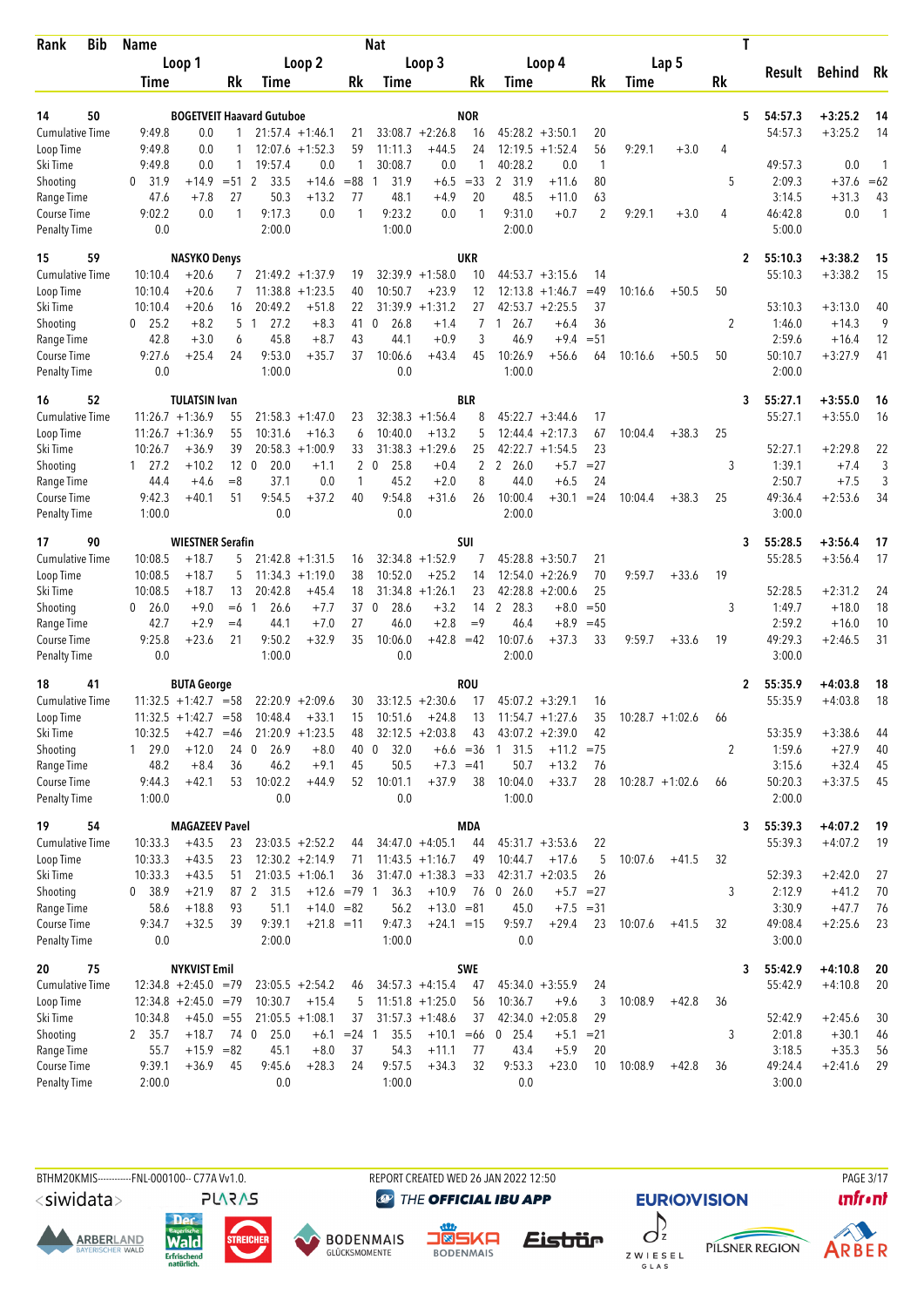| Bib<br>Rank                        | <b>Name</b>           |                           |                |                                    |                    |                | Nat                      |                    |             |                        |                   |             |                    |    | T                       |                      |                |
|------------------------------------|-----------------------|---------------------------|----------------|------------------------------------|--------------------|----------------|--------------------------|--------------------|-------------|------------------------|-------------------|-------------|--------------------|----|-------------------------|----------------------|----------------|
|                                    |                       | Loop 1                    |                |                                    | Loop 2             |                |                          | Loop 3             |             | Loop 4                 |                   |             | Lap 5              |    |                         |                      |                |
|                                    | Time                  |                           | Rk             | Time                               |                    | Rk             | Time                     |                    | Rk          | Time                   |                   | Rk          | Time               | Rk | Result                  | <b>Behind</b>        | Rk             |
|                                    |                       |                           |                |                                    |                    |                |                          |                    |             |                        |                   |             |                    |    |                         |                      |                |
| 21<br>55                           |                       | <b>BRANDT Viktor</b>      |                |                                    |                    |                |                          |                    | <b>SWE</b>  |                        |                   |             |                    |    | 55:44.3<br>1            | $+4:12.2$            | 21             |
| <b>Cumulative Time</b>             | 10:29.0               | $+39.2$                   | 21             |                                    | $22:24.5 + 2:13.2$ | 33             |                          | $33:38.3 + 2:56.4$ | 24          | 45:04.0                | $+3:25.9$         | 15          |                    |    | 55:44.3                 | $+4:12.2$            | 21             |
| Loop Time                          | 10:29.0               | $+39.2$                   | 21             |                                    | $11:55.5 + 1:40.2$ | 48             | 11:13.8                  | $+47.0$            | 26          | 11:25.7                | $+58.6$           | 21          | $10:40.3 +1:14.2$  | 81 |                         |                      |                |
| Ski Time                           | 10:29.0               | $+39.2$                   | 43             |                                    | $21:24.5 + 1:27.1$ | 54             | 32:38.3                  | $+2:29.6$          | 56          | 44:04.0                | $+3:35.8$         | 63          |                    |    | 54:44.3                 | $+4:47.0$            | 70             |
| Shooting<br>Range Time             | $0\quad 31.3$<br>49.1 | $+14.3$<br>$+9.3$         | $=43$<br>$=44$ | 23.9<br>$\overline{1}$<br>42.5     | $+5.0$<br>$+5.4$   | 19<br>17       | 26.1<br>$\Omega$<br>44.7 | $+0.7$<br>$+1.5$   | $=4$<br>6   | 24.1<br>0<br>43.8      | $+3.8$<br>$+6.3$  | $=14$<br>22 |                    | 1  | 1:45.7<br>3:00.1        | $+14.0$<br>$+16.9$   | 8<br>13        |
| Course Time                        | 9:39.9                | $+37.7$                   | 48             | 10:13.0                            | $+55.7$            | 71             | 10:29.1                  | $+1:05.9$          | 77          | $10:41.9 + 1:11.6$     |                   | 84          | $10:40.3 + 1:14.2$ | 81 | 51:44.2                 | $+5:01.4$            | 73             |
| <b>Penalty Time</b>                | 0.0                   |                           |                | 1:00.0                             |                    |                | 0.0                      |                    |             | 0.0                    |                   |             |                    |    | 1:00.0                  |                      |                |
| 87<br>22                           |                       |                           |                | <b>BOURGEOIS REPUBLIQUE Martin</b> |                    |                |                          |                    | <b>FRA</b>  |                        |                   |             |                    |    | 55:48.3<br>2            | $+4:16.2$            | 22             |
| <b>Cumulative Time</b>             | 10:32.5               | $+42.7$                   | 22             |                                    | $21:12.9 + 1:01.6$ | 8              |                          | $33:16.2 +2:34.3$  | 18          | $45:26.2 + 3:48.1$     |                   | 18          |                    |    | 55:48.3                 | $+4:16.2$            | 22             |
| Loop Time                          | 10:32.5               | $+42.7$                   | 22             | 10:40.4                            | $+25.1$            | 13             |                          | $12:03.3 +1:36.5$  | 61          | 12:10.0                | $+1:42.9$         | 46          | 10:22.1<br>$+56.0$ | 58 |                         |                      |                |
| Ski Time                           | 10:32.5               | $+42.7$                   | $=46$          | 21:12.9                            | $+1:15.5$          | 42             |                          | $32:16.2 + 2:07.5$ | 45          | $43:26.2 + 2:58.0$     |                   | 46          |                    |    | 53:48.3                 | $+3:51.0$            | 46             |
| Shooting                           | $0$ 27.5              | $+10.5$                   | 13             | $\overline{0}$<br>24.4             | $+5.5$             | 22             | 34.9<br>$\overline{1}$   | $+9.5$             | 59          | 28.5<br>$\overline{1}$ | $+8.2$            | $= 54$      |                    | 2  | 1:55.4                  | $+23.7$              | 26             |
| Range Time                         | 43.9                  | $+4.1$                    | 7              | 42.2                               | $+5.1$             | $=15$          | 50.2                     | $+7.0$             | $= 36$      | 46.0                   | $+8.5$            | $=39$       |                    |    | 3:02.3                  | $+19.1$              | 18             |
| Course Time                        | 9:48.6                | $+46.4 = 61$              |                | 9:58.2                             | $+40.9$            | 45             | 10:13.1                  | $+49.9$            | 55          | 10:24.0                | $+53.7$           | 60          | 10:22.1<br>$+56.0$ | 58 | 50:46.0                 | $+4:03.2$            | 56             |
| <b>Penalty Time</b>                | 0.0                   |                           |                | 0.0                                |                    |                | 1:00.0                   |                    |             | 1:00.0                 |                   |             |                    |    | 2:00.0                  |                      |                |
| 23<br>49                           |                       | <b>MUSTONEN Joni</b>      |                |                                    |                    |                |                          |                    | <b>FIN</b>  |                        |                   |             |                    |    | 55:52.6<br>3            | $+4:20.5$            | 23             |
| <b>Cumulative Time</b>             | 10:01.9               | $+12.1$                   | 3              |                                    | $21:35.8 + 1:24.5$ | 12             |                          | $33:44.5 + 3:02.6$ | 25          | $45:52.7 +4:14.6$      |                   | 28          |                    |    | 55:52.6                 | $+4:20.5$            | 23             |
| Loop Time                          | 10:01.9               | $+12.1$                   | 3              |                                    | $11:33.9 +1:18.6$  | 37             |                          | $12:08.7 +1:41.9$  | 66          | 12:08.2                | $+1:41.1$         | 44          | 9:59.9<br>$+33.8$  | 20 |                         |                      |                |
| Ski Time                           | 10:01.9               | $+12.1$                   | 6              | 20:35.8                            | $+38.4$            | 13             |                          | $31:44.5 +1:35.8$  | 29          | $42:52.7 + 2:24.5$     |                   | 36          |                    |    | 52:52.6                 | $+2:55.3$            | 33             |
| Shooting                           | $0$ 29.4              | $+12.4$                   | $=27$          | 30.9<br>$\mathbf{1}$               | $+12.0$            | 76             | 34.2<br>$\mathbf{1}$     | $+8.8$             | $=52$       | 27.0<br>$\overline{1}$ | $+6.7$            | 39          |                    | 3  | 2:01.6                  | $+29.9$              | 45             |
| Range Time                         | 46.8                  | $+7.0$                    | 25             | 48.6                               | $+11.5$            | $=66$          | 52.2                     | $+9.0$             | $=$ 56      | 52.8                   | $+15.3$           | $=85$       |                    |    | 3:20.4                  | $+37.2$              | 61             |
| Course Time                        | 9:15.1                | $+12.9$                   | 11             | 9:45.3                             | $+28.0$            | 22             | 10:16.5                  | $+53.3$            | 64          | 10:15.4                | $+45.1$           | 44          | 9:59.9<br>$+33.8$  | 20 | 49:32.2                 | $+2:49.4$            | 33             |
| <b>Penalty Time</b>                | 0.0                   |                           |                | 1:00.0                             |                    |                | 1:00.0                   |                    |             | 1:00.0                 |                   |             |                    |    | 3:00.0                  |                      |                |
| 24<br>5                            |                       | <b>RANTA Jaakko</b>       |                |                                    |                    |                |                          |                    | <b>FIN</b>  |                        |                   |             |                    |    | 55:53.4<br>$\mathbf{2}$ | $+4:21.3$            | 24             |
| Cumulative Time                    |                       | $11:27.1 + 1:37.3$        | 56             | 22:21.8                            | $+2:10.5$          | 31             |                          | $34:24.1 + 3:42.2$ | 34          | 45:27.1                | $+3:49.0$         | 19          |                    |    | 55:53.4                 | $+4:21.3$            | 24             |
| Loop Time                          | 11:27.1               | $+1:37.3$                 | 56             | 10:54.7                            | $+39.4$            | 18             |                          | $12:02.3 +1:35.5$  | 60          | 11:03.0                | $+35.9$           | 11          | $10:26.3 +1:00.2$  | 63 |                         |                      |                |
| Ski Time                           | 10:27.1               | $+37.3$                   | 42             | 21:21.8                            | $+1:24.4$          | 50             |                          | $32:24.1 + 2:15.4$ | 49          | 43:27.1                | $+2:58.9$         | 47          |                    |    | 53:53.4                 | $+3:56.1$            | 50             |
| Shooting                           | 1 26.7                | $+9.7$                    | 10             | $\mathbf{0}$<br>22.1               | $+3.2$             | 7              | 28.8<br>$\mathbf{1}$     | $+3.4$             | $=15$       | 22.1<br>0              | $+1.8$            | $=8$        |                    | 2  | 1:39.8<br>2:53.5        | $+8.1$               | $=4$           |
| Range Time                         | 44.4<br>9:42.7        | $+4.6$<br>$+40.5$         | $=8$<br>52     | 40.7<br>10:14.0                    | $+3.6$<br>+56.7    | 8<br>73        | 47.9<br>10:14.4          | $+4.7$<br>$+51.2$  | $=16$<br>60 | 40.5<br>10:22.5        | $+3.0$<br>$+52.2$ | $= 6$<br>57 | $10:26.3 + 1:00.2$ |    | 50:59.9                 | $+10.3$<br>$+4:17.1$ | 5<br>63        |
| Course Time<br><b>Penalty Time</b> | 1:00.0                |                           |                | 0.0                                |                    |                | 1:00.0                   |                    |             | 0.0                    |                   |             |                    | 63 | 2:00.0                  |                      |                |
| 25<br>68                           |                       | <b>SCHMUCK Dominic</b>    |                |                                    |                    |                |                          |                    | GER         |                        |                   |             |                    |    | 56:01.4<br>3            | $+4:29.3$            | 25             |
| <b>Cumulative Time</b>             | 10:17.7               | $+27.9$                   | 13             | 20:56.2                            | $+44.9$            | 5              |                          | $32:45.2 + 2:03.3$ | 11          | 45:50.2                | $+4:12.1$         | 27          |                    |    | 56:01.4                 | $+4:29.3$            | 25             |
| Loop Time                          | 10:17.7               | $+27.9$                   | 13             | 10:38.5                            | $+23.2$            | 11             |                          | $11:49.0 + 1:22.2$ | 55          | $13:05.0 + 2:37.9$     |                   | 73          | $+45.1$<br>10:11.2 | 38 |                         |                      |                |
| Ski Time                           | 10:17.7               | $+27.9$                   | 24             | 20:56.2                            | $+58.8$            | 28             |                          | $31:45.2 +1:36.5$  | 30          | $42:50.2 + 2:22.0$     |                   | 35          |                    |    | 53:01.4                 | $+3:04.1$            | 36             |
| Shooting                           | $0$ 32.7              | $+15.7$                   | 57 0           | 22.0                               | $+3.1$             | $=4$           | 32.4<br>-1               | $+7.0$             | 40          | 2 31.0                 | $+10.7$           | 73          |                    | 3  | 1:58.2                  | $+26.5$              | 35             |
| Range Time                         | 49.6                  | $+9.8$                    | 48             | 40.0                               | $+2.9$             | $=4$           | 49.9                     | $+6.7 = 34$        |             | 49.7                   | $+12.2$           | $=66$       |                    |    | 3:09.2                  | $+26.0$              | 33             |
| Course Time                        | 9:28.1                | $+25.9$                   | 25             | 9:58.5                             | $+41.2$            | 46             | 9:59.1                   | $+35.9$            | 34          | 10:15.3                | $+45.0$           | 43          | 10:11.2<br>$+45.1$ | 38 | 49:52.2                 | $+3:09.4$            | 37             |
| <b>Penalty Time</b>                | 0.0                   |                           |                | 0.0                                |                    |                | 1:00.0                   |                    |             | 2:00.0                 |                   |             |                    |    | 3:00.0                  |                      |                |
| 96<br>26                           |                       | <b>ZINGERLE David</b>     |                |                                    |                    |                |                          |                    | <b>ITA</b>  |                        |                   |             |                    |    | 56:02.2<br>2            | $+4:30.1$            | 26             |
| <b>Cumulative Time</b>             |                       | $11:32.6 + 1:42.8$        | 60             |                                    | $22:24.4 + 2:13.1$ | 32             |                          | $33:23.8 + 2:41.9$ | 21          | $45:43.0 +4:04.9$      |                   | 25          |                    |    | 56:02.2                 | $+4:30.1$            | 26             |
| Loop Time                          |                       | $11:32.6 + 1:42.8$        | 60             | 10:51.8                            | $+36.5$            | 16             | 10:59.4                  | $+32.6 = 17$       |             | $12:19.2 + 1:52.1$     |                   | 55          | 10:19.2<br>$+53.1$ | 53 |                         |                      |                |
| Ski Time                           | 10:32.6               | $+42.8$                   | 49             |                                    | $21:24.4 + 1:27.0$ | 53             |                          | $32:23.8 + 2:15.1$ | 48          | $43:43.0 + 3:14.8$     |                   | 54          |                    |    | 54:02.2                 | $+4:04.9$            | 54             |
| Shooting                           | 129.3                 | $+12.3$                   | 26 0           | 29.8                               | $+10.9 = 64$ 0     |                | 28.1                     | $+2.7$             |             | 12 1 28.8              | $+8.5$            | 58          |                    | 2  | 1:56.2                  | $+24.5$              | 29             |
| Range Time                         | 45.9                  | $+6.1$                    | 18             | 49.2                               | $+12.1$            | 71             | 45.1                     | $+1.9$             | 7           | 47.4                   | $+9.9$            | 56          |                    |    | 3:07.6                  | $+24.4$              | 26             |
| Course Time                        | 9:46.7                | $+44.5$                   | 57             | 10:02.6                            | $+45.3$            | 54             | 10:14.3                  | $+51.1 = 58$       |             | $10:31.8 + 1:01.5$     |                   | 74          | 10:19.2<br>$+53.1$ | 53 | 50:54.6                 | $+4:11.8 = 60$       |                |
| <b>Penalty Time</b>                | 1:00.0                |                           |                | 0.0                                |                    |                | 0.0                      |                    |             | 1:00.0                 |                   |             |                    |    | 2:00.0                  |                      |                |
| 64<br>27                           |                       | <b>CAPPELLARI Daniele</b> |                |                                    |                    |                |                          |                    | IΤA         |                        |                   |             |                    |    | 56:05.3<br>3            | $+4:33.2$            | - 27           |
| <b>Cumulative Time</b>             |                       | $10:57.8 + 1:08.0$        | 42             |                                    | $22:30.0 + 2:18.7$ | 34             |                          | $33:23.5 +2:41.6$  | 20          | $45:33.0 + 3:54.9$     |                   | 23          |                    |    | 56:05.3                 | $+4:33.2$            | 27             |
| Loop Time                          |                       | $10:57.8 + 1:08.0$        | 42             |                                    | $11:32.2 + 1:16.9$ | 35             | 10:53.5                  | $+26.7$            | 16          | $12:09.5 + 1:42.4$     |                   | 45          | $10:32.3 + 1:06.2$ | 77 |                         |                      |                |
| Ski Time                           | 9:57.8                | $+8.0$                    | 5              | 20:30.0                            | $+32.6$            | 8              |                          | $31:23.5 +1:14.8$  | 15          | $42:33.0 + 2:04.8$     |                   | 27          |                    |    | 53:05.3                 | $+3:08.0$            | 37             |
| Shooting                           | 123.6                 | $+6.6$                    |                | 3 <sub>1</sub><br>18.9             | 0.0                | $\mathbf{1}$   | $\mathbf 0$<br>27.5      | $+2.1$             |             | 10 1 21.5              | $+1.2$            | 4           |                    | 3  | 1:31.7                  | 0.0                  | $\mathbf{1}$   |
| Range Time                         | 39.8                  | 0.0                       | $\mathbf{1}$   | 38.7                               | $+1.6$             | $\overline{2}$ | 44.2                     | $+1.0$             | 4           | 40.5                   | $+3.0$            | $=6$        |                    |    | 2:43.2                  | 0.0                  | $\overline{1}$ |
| Course Time                        | 9:18.0                | $+15.8$                   | 15             | 9:53.5                             | $+36.2$            | 38             | 10:09.3                  | $+46.1$            | 49          | 10:29.0                | $+58.7$           | 69          | $10:32.3 + 1:06.2$ | 77 | 50:22.1                 | $+3:39.3$            | 46             |
| <b>Penalty Time</b>                | 1:00.0                |                           |                | 1:00.0                             |                    |                | 0.0                      |                    |             | 1:00.0                 |                   |             |                    |    | 3:00.0                  |                      |                |

BTHM20KMIS-----------FNL-000100-- C77A Vv1.0. REPORT CREATED WED 26 JAN 2022 12:50 PAGE 4/17

<siwidata>

**ARBERLAND** 







**DENMAIS** 

Eistrür

**@** THE OFFICIAL IBU APP



**EURIOVISION** 



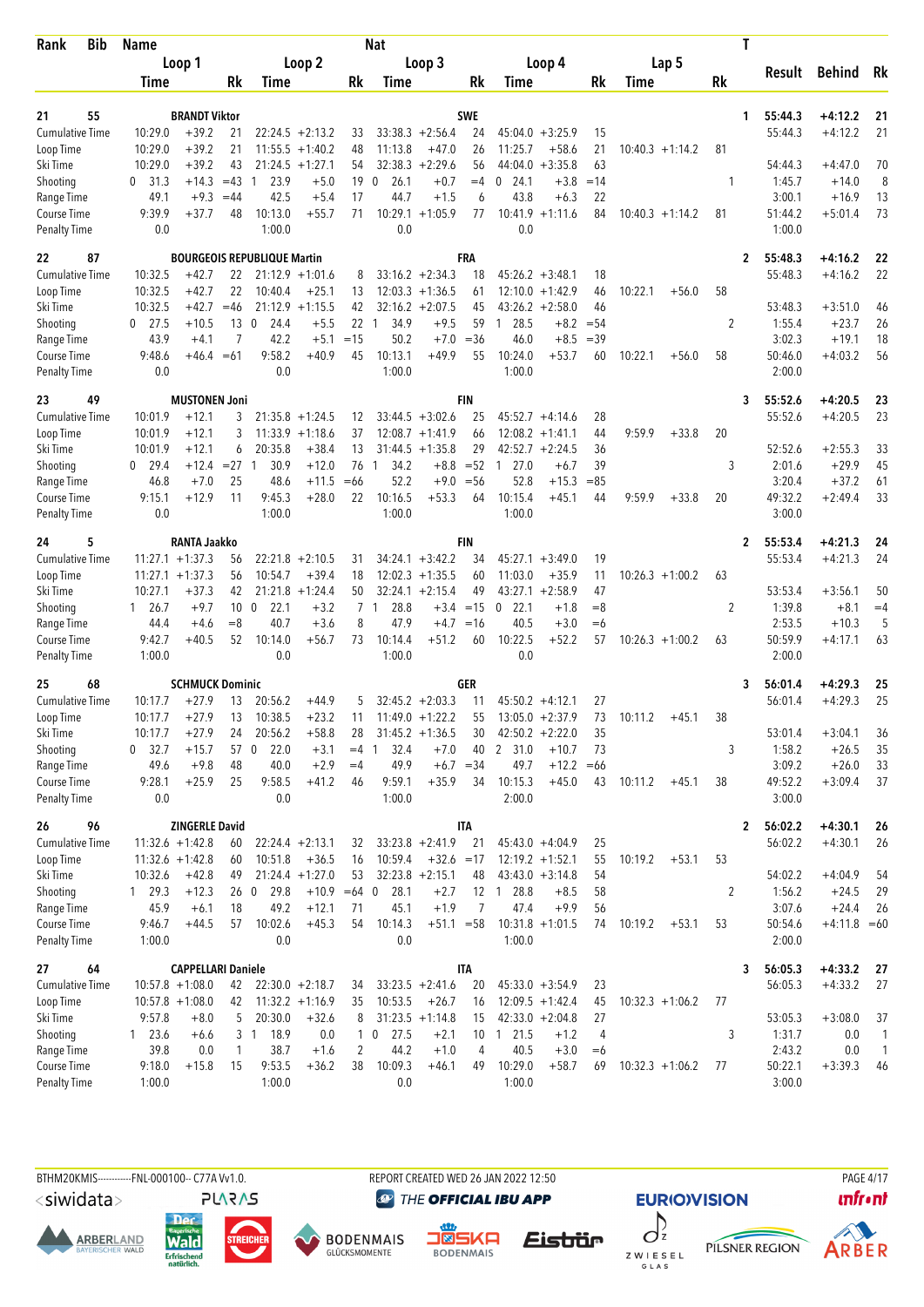| <b>Bib</b><br>Rank          | Name                 |                                                 |          |                     |                               |                 | Nat                    |                               |             |                        |                      |             |         |         |    | T                       |                        |                |
|-----------------------------|----------------------|-------------------------------------------------|----------|---------------------|-------------------------------|-----------------|------------------------|-------------------------------|-------------|------------------------|----------------------|-------------|---------|---------|----|-------------------------|------------------------|----------------|
|                             |                      | Loop 1                                          |          |                     | Loop 2                        |                 |                        | Loop 3                        |             |                        | Loop 4               |             |         | Lap 5   |    |                         |                        |                |
|                             | Time                 |                                                 | Rk       | Time                |                               | Rk              | Time                   |                               | Rk          | Time                   |                      | Rk          | Time    |         | Rk | Result                  | <b>Behind</b>          | Rk             |
|                             |                      |                                                 |          |                     |                               |                 |                        |                               |             |                        |                      |             |         |         |    |                         |                        |                |
| 70<br>28                    |                      | JORDE Sindre Fjellheim                          |          |                     |                               |                 |                        |                               | <b>NOR</b>  |                        |                      |             |         |         |    | 56:13.4<br>6            | $+4:41.3$              | 28             |
| <b>Cumulative Time</b>      |                      | $10:52.2 + 1:02.4$                              | 39<br>39 |                     | $22:10.4 + 1:59.1$            | 25              |                        | $34:29.0 + 3:47.1$            | 37<br>69    | 46:42.8                | $+5:04.7$            | 33<br>$=49$ |         |         |    | 56:13.4                 | $+4:41.3$              | 28             |
| Loop Time<br>Ski Time       | 9:52.2               | $10:52.2 + 1:02.4$<br>$+2.4$                    | 3        | 20:10.4             | $11:18.2 + 1:02.9$<br>$+13.0$ | 27<br>2         | 30:29.0                | $12:18.6 + 1:51.8$<br>$+20.3$ | 2           | 12:13.8<br>40:42.8     | $+1:46.7$<br>$+14.6$ | 2           | 9:30.6  | $+4.5$  | 5  | 50:13.4                 | $+16.1$                | $\overline{2}$ |
| Shooting                    | $1\quad 26.0$        | $+9.0$                                          | $=6$     | 29.2<br>1           | $+10.3$                       | $=60$           | 2<br>29.5              | $+4.1$                        | 17          | 2 25.4                 | $+5.1$               | $= 21$      |         |         | 6  | 1:50.2                  | $+18.5$                | 20             |
| Range Time                  | 41.6                 | $+1.8$                                          | 2        | 48.2                | $+11.1$                       | 59              | 46.0                   | $+2.8$                        | $=9$        | 43.5                   | $+6.0$               | 21          |         |         |    | 2:59.3                  | $+16.1$                | 11             |
| Course Time                 | 9:10.6               | $+8.4$                                          | 5        | 9:30.0              | $+12.7$                       | 5               | 9:32.6                 | $+9.4$                        | 4           | 9:30.3                 | 0.0                  | 1           | 9:30.6  | $+4.5$  | 5  | 47:14.1                 | $+31.3$                | $\overline{2}$ |
| <b>Penalty Time</b>         | 1:00.0               |                                                 |          | 1:00.0              |                               |                 | 2:00.0                 |                               |             | 2:00.0                 |                      |             |         |         |    | 6:00.0                  |                        |                |
| 29<br>110                   |                      | <b>MOLINARI Michele</b>                         |          |                     |                               |                 |                        |                               | <b>ITA</b>  |                        |                      |             |         |         |    | 56:15.6<br>2            | $+4:43.5$              | 29             |
| <b>Cumulative Time</b>      | 10:41.9              | $+52.1$                                         | 30       |                     | $21:40.0 + 1:28.7$            | 13              |                        | $34:45.3 + 4:03.4$            | 42          | 45:58.8                | $+4:20.7$            | 29          |         |         |    | 56:15.6                 | $+4:43.5$              | 29             |
| Loop Time                   | 10:41.9              | $+52.1$                                         | 30       | 10:58.1             | $+42.8$                       | 20              |                        | $13:05.3 + 2:38.5$            | 85          | 11:13.5                | $+46.4$              | $=17$       | 10:16.8 | $+50.7$ | 51 |                         |                        |                |
| Ski Time                    | 10:41.9              | $+52.1$                                         | 65       | 21:40.0             | $+1:42.6$                     | 63              |                        | $32:45.3 + 2:36.6$            | 61          | 43:58.8                | $+3:30.6$            | 61          |         |         |    | 54:15.6                 | $+4:18.3$              | 58             |
| Shooting                    | $0$ 28.6             | $+11.6$                                         | 21       | $\mathbf 0$<br>25.9 | $+7.0$                        | 30              | $\overline{2}$<br>37.9 | $+12.5$                       | 82          | 26.6<br>0              | $+6.3$               | $= 33$      |         |         | 2  | 1:59.2                  | $+27.5$                | 39             |
| Range Time                  | 45.4                 | $+5.6$                                          | 15       | 43.0                | $+5.9$                        | 20              | 54.2                   | $+11.0$                       | 76          | 43.9                   | $+6.4$               | 23          |         |         |    | 3:06.5                  | $+23.3$                | 24             |
| Course Time                 | 9:56.5               | $+54.3$                                         | 80       | 10:15.1             | $+57.8$                       | 76              | 10:11.1                | $+47.9$                       | 52          | 10:29.6                | $+59.3$              | 70          | 10:16.8 | $+50.7$ | 51 | 51:09.1                 | $+4:26.3$              | 65             |
| <b>Penalty Time</b>         | 0.0                  |                                                 |          | 0.0                 |                               |                 | 2:00.0                 |                               |             | 0.0                    |                      |             |         |         |    | 2:00.0                  |                        |                |
| 30<br>7                     |                      | <b>PASHCHENKO Petr</b>                          |          |                     |                               |                 |                        |                               | RUS         |                        |                      |             |         |         |    | 56:22.3<br>4            | $+4:50.2$              | 30             |
| <b>Cumulative Time</b>      | 10:19.6              | $+29.8$                                         | 15       | 20:52.0             | $+40.7$                       | 4               | 31:30.4                | $+48.5$                       | 4           |                        | $46:22.3 +4:44.2$    | 31          |         |         |    | 56:22.3                 | $+4:50.2$              | 30             |
| Loop Time                   | 10:19.6              | $+29.8$                                         | 15       | 10:32.4             | $+17.1$                       | 7               | 10:38.4                | $+11.6$                       | 3           | 14:51.9                | $+4:24.8$            | 106         | 10:00.0 | $+33.9$ | 21 |                         |                        |                |
| Ski Time                    | 10:19.6              | $+29.8$                                         | 26       | 20:52.0             | $+54.6$                       | 23              | 31:30.4                | $+1:21.7$                     | 20          | 42:22.3                | $+1:54.1$            | 21          |         |         |    | 52:22.3                 | $+2:25.0$              | 20             |
| Shooting                    | 29.9<br>$\mathbf{0}$ | $+12.9$                                         | 35       | $\mathbf 0$<br>30.8 | $+11.9$                       | $=73$ 0         | 35.8                   | $+10.4$                       | $=69$       | 35.5<br>4              | $+15.2$              | 92          |         |         | 4  | 2:12.1                  | $+40.4$                | 66             |
| Range Time                  | 46.1                 | $+6.3$                                          | 19       | 49.0                | $+11.9$                       | 70              | 51.7                   | $+8.5$                        | 53          | 53.0                   | $+15.5$              | $= 89$      |         |         |    | 3:19.8                  | $+36.6$                | 59             |
| Course Time                 | 9:33.5               | $+31.3$                                         | 35       | 9:43.4              | $+26.1$                       | 16              | 9:46.7                 | $+23.5$                       | 14          | 9:58.9                 | $+28.6$              | 21          | 10:00.0 | $+33.9$ | 21 | 49:02.5                 | $+2:19.7$              | 21             |
| <b>Penalty Time</b>         | 0.0                  |                                                 |          | 0.0                 |                               |                 | 0.0                    |                               |             | 4:00.0                 |                      |             |         |         |    | 4:00.0                  |                        |                |
| 31<br>6                     |                      | <b>STEGMAYR Gabriel</b>                         |          |                     |                               |                 |                        |                               | SWE         |                        |                      |             |         |         |    | 56:28.2<br>4            | $+4:56.1$              | 31             |
| <b>Cumulative Time</b>      |                      | $11:23.3 + 1:33.5$                              | 53       |                     | $23:52.6 + 3:41.3$            | $= 55$          |                        | $34:32.0 + 3:50.1$            | 39          |                        | $46:20.4 +4:42.3$    | 30          |         |         |    | 56:28.2                 | $+4:56.1$              | 31             |
| Loop Time                   | 11:23.3              | $+1:33.5$                                       | 53       |                     | $12:29.3 + 2:14.0$            | 70              | 10:39.4                | $+12.6$                       | 4           | 11:48.4                | $+1:21.3$            | 31          | 10:07.8 | $+41.7$ | 33 |                         |                        |                |
| Ski Time                    | 10:23.3              | $+33.5$                                         | 36       | 20:52.6             | $+55.2$                       | 24              |                        | $31:32.0 + 1:23.3$            | 21          |                        | $42:20.4 + 1:52.2$   | 19          |         |         |    | 52:28.2                 | $+2:30.9$              | 23             |
| Shooting                    | $1 \quad 28.1$       | $+11.1$                                         | 14       | 2<br>23.4           | $+4.5$                        | $=14$           | $\mathbf 0$<br>30.9    | $+5.5$                        | 23          | 26.3<br>$\overline{1}$ | $+6.0$               | $= 30$      |         |         | 4  | 1:48.8                  | $+17.1$                | $=15$          |
| Range Time<br>Course Time   | 45.0                 | $+5.2$                                          | 11<br>43 | 40.9                | $+3.8$                        | 10<br>30        | 47.4<br>9:52.0         | $+4.2$                        | 13          | 42.9<br>10:05.5        | $+5.4$               | 15          |         |         |    | 2:56.2<br>49:32.0       | $+13.0$                | 7<br>32        |
| <b>Penalty Time</b>         | 9:38.3<br>1:00.0     | $+36.1$                                         |          | 9:48.4<br>2:00.0    | +31.1                         |                 | 0.0                    | $+28.8$                       | 21          | 1:00.0                 | $+35.2$              | 29          | 10:07.8 | $+41.7$ | 33 | 4:00.0                  | $+2:49.2$              |                |
| 32                          |                      |                                                 |          |                     |                               |                 |                        |                               | <b>BLR</b>  |                        |                      |             |         |         |    |                         |                        |                |
| 8<br><b>Cumulative Time</b> |                      | <b>BOCHARNIKOV Sergey</b><br>$11:06.0 + 1:16.2$ |          |                     |                               |                 |                        | $33:34.2 +2:52.3$             | 22          |                        | $46:43.9 + 5:05.8$   | 34          |         |         |    | 56:37.9<br>5<br>56:37.9 | $+5:05.8$<br>$+5:05.8$ | 32<br>32       |
| Loop Time                   |                      | $11:06.0 + 1:16.2$                              | 46<br>46 | 11:09.6             | $22:15.6 + 2:04.3$<br>$+54.3$ | 26<br>25        | 11:18.6                | $+51.8$                       | 31          |                        | $13:09.7 + 2:42.6$   | 76          | 9:54.0  | $+27.9$ | 16 |                         |                        |                |
| Ski Time                    | 10:06.0              | $+16.2$                                         | 9        | 20:15.6             | $+18.2$                       | 5               | 30:34.2                | $+25.5$                       | 3           |                        | $41:43.9 +1:15.7$    | 8           |         |         |    | 51:37.9                 | $+1:40.6$              | 8              |
| Shooting                    | 1 29.8               | $+12.8 = 32 1$                                  |          | 25.4                | $+6.5$                        | 27 <sub>1</sub> | 26.0                   | $+0.6$                        | 3           | 2 54.1                 | $+33.8$              | 109         |         |         | 5  | 2:15.4                  | $+43.7$                | 74             |
| Range Time                  | 49.1                 | $+9.3 = 44$                                     |          | 45.7                | $+8.6$                        | $=41$           | 48.2                   | $+5.0$                        | 21          | 1:14.6                 | $+37.1$              | 109         |         |         |    | 3:37.6                  | $+54.4$                | 80             |
| Course Time                 | 9:16.9               | $+14.7$                                         | 14       | 9:23.9              | $+6.6$                        | 2               | 9:30.4                 | $+7.2$                        | 3           | 9:55.1                 | $+24.8$              | 13          | 9:54.0  | $+27.9$ | 16 | 48:00.3                 | $+1:17.5$              | $\overline{7}$ |
| Penalty Time                | 1:00.0               |                                                 |          | 1:00.0              |                               |                 | 1:00.0                 |                               |             | 2:00.0                 |                      |             |         |         |    | 5:00.0                  |                        |                |
| 32<br>33                    |                      | <b>FRATZSCHER Lucas</b>                         |          |                     |                               |                 |                        |                               | <b>GER</b>  |                        |                      |             |         |         |    | 56:43.3<br>5            | $+5:11.2$              | 33             |
| <b>Cumulative Time</b>      | 10:20.3              | $+30.5$                                         | 16       |                     | $21:42.6 + 1:31.3$            | 15              |                        | $34:11.8 + 3:29.9$            | 30          |                        | $46:49.8 + 5:11.7$   | 37          |         |         |    | 56:43.3                 | $+5:11.2$              | 33             |
| Loop Time                   | 10:20.3              | $+30.5$                                         | 16       |                     | $11:22.3 + 1:07.0$            | 30              |                        | $12:29.2 + 2:02.4$            | 74          |                        | $12:38.0 + 2:10.9$   | 61          | 9:53.5  | $+27.4$ | 13 |                         |                        |                |
| Ski Time                    | 10:20.3              | $+30.5$                                         | 27       | 20:42.6             | $+45.2$                       | 17              |                        | $31:11.8 + 1:03.1$            | 10          |                        | $41:49.8 + 1:21.6$   | $=10$       |         |         |    | 51:43.3                 | $+1:46.0$              | 10             |
| Shooting                    | $0$ 31.3             | $+14.3 = 43$ 1                                  |          | 23.2                | $+4.3$                        |                 | 13 2<br>32.9           | $+7.5$                        | 43          | 2 21.9                 | $+1.6$               | $=6$        |         |         | 5  | 1:49.5                  | $+17.8$                | 17             |
| Range Time                  | 48.5                 | $+8.7$                                          | 39       | 41.5                | $+4.4$                        | 12              | 49.3                   |                               | $+6.1 = 27$ | 39.8                   | $+2.3$               | 3           |         |         |    | 2:59.1                  | $+15.9$                | 9              |
| Course Time                 | 9:31.8               | $+29.6$                                         | 31       | 9:40.8              | $+23.5$                       | 14              | 9:39.9                 | $+16.7$                       | 8           | 9:58.2                 | $+27.9$              | 17          | 9:53.5  | $+27.4$ | 13 | 48:44.2                 | $+2:01.4$              | 13             |
| Penalty Time                | 0.0                  |                                                 |          | 1:00.0              |                               |                 | 2:00.0                 |                               |             | 2:00.0                 |                      |             |         |         |    | 5:00.0                  |                        |                |
| 34<br>112                   |                      | <b>BOVISI Sandro</b>                            |          |                     |                               |                 |                        |                               | SUI         |                        |                      |             |         |         |    | 56:49.6<br>4            | $+5:17.5$              | -34            |
| <b>Cumulative Time</b>      | 10:17.9              | $+28.1$                                         | 14       |                     | $23:06.7 + 2:55.4$            | 47              |                        | $34:49.9 + 4:08.0$            | 45          |                        | $46:45.8 + 5:07.7$   | 36          |         |         |    | 56:49.6                 | $+5:17.5$              | 34             |
| Loop Time                   | 10:17.9              | $+28.1$                                         | 14       |                     | $12:48.8 + 2:33.5$            | 79              |                        | $11:43.2 +1:16.4$             | 48          |                        | $11:55.9 + 1:28.8$   | 37          | 10:03.8 | $+37.7$ | 24 |                         |                        |                |
| Ski Time                    | 10:17.9              | $+28.1$                                         | 25       |                     | $21:06.7 +1:09.3$             | 39              |                        | $31:49.9 + 1:41.2$            | 35          |                        | $42:45.8 + 2:17.6$   | 32          |         |         |    | 52:49.6                 | $+2:52.3$              | 32             |
| Shooting                    | 0, 34.9              | $+17.9$ =68 2                                   |          | 38.1                | $+19.2$                       | 100 1           | 37.5                   | $+12.1$                       | 80          | 1 38.5                 | $+18.2$              | 101         |         |         | 4  | 2:29.1                  | $+57.4$                | 89             |
| Range Time                  | 50.6                 | $+10.8 = 55$                                    |          | 1:00.0              | $+22.9$                       | 103             | 53.6                   | $+10.4 = 73$                  |             | 56.3                   | $+18.8$              | 99          |         |         |    | 3:40.5                  | $+57.3$                | 84             |
| Course Time                 | 9:27.3               | $+25.1$                                         | 22       | 9:48.8              | $+31.5$                       | 31              | 9:49.6                 | $+26.4 = 19$                  |             | 9:59.6                 | $+29.3$              | 22          | 10:03.8 | $+37.7$ | 24 | 49:09.1                 | $+2:26.3$              | 24             |
| <b>Penalty Time</b>         | 0.0                  |                                                 |          | 2:00.0              |                               |                 | 1:00.0                 |                               |             | 1:00.0                 |                      |             |         |         |    | 4:00.0                  |                        |                |

<siwidata>

**ARBERLAND** 







REPORT CREATED WED 26 JAN 2022 12:50

**@** THE OFFICIAL IBU APP

Eistrür Z W I E S E L<br>G L A S

 $\int$ 



PILSNER REGION



**PAGE 5/17**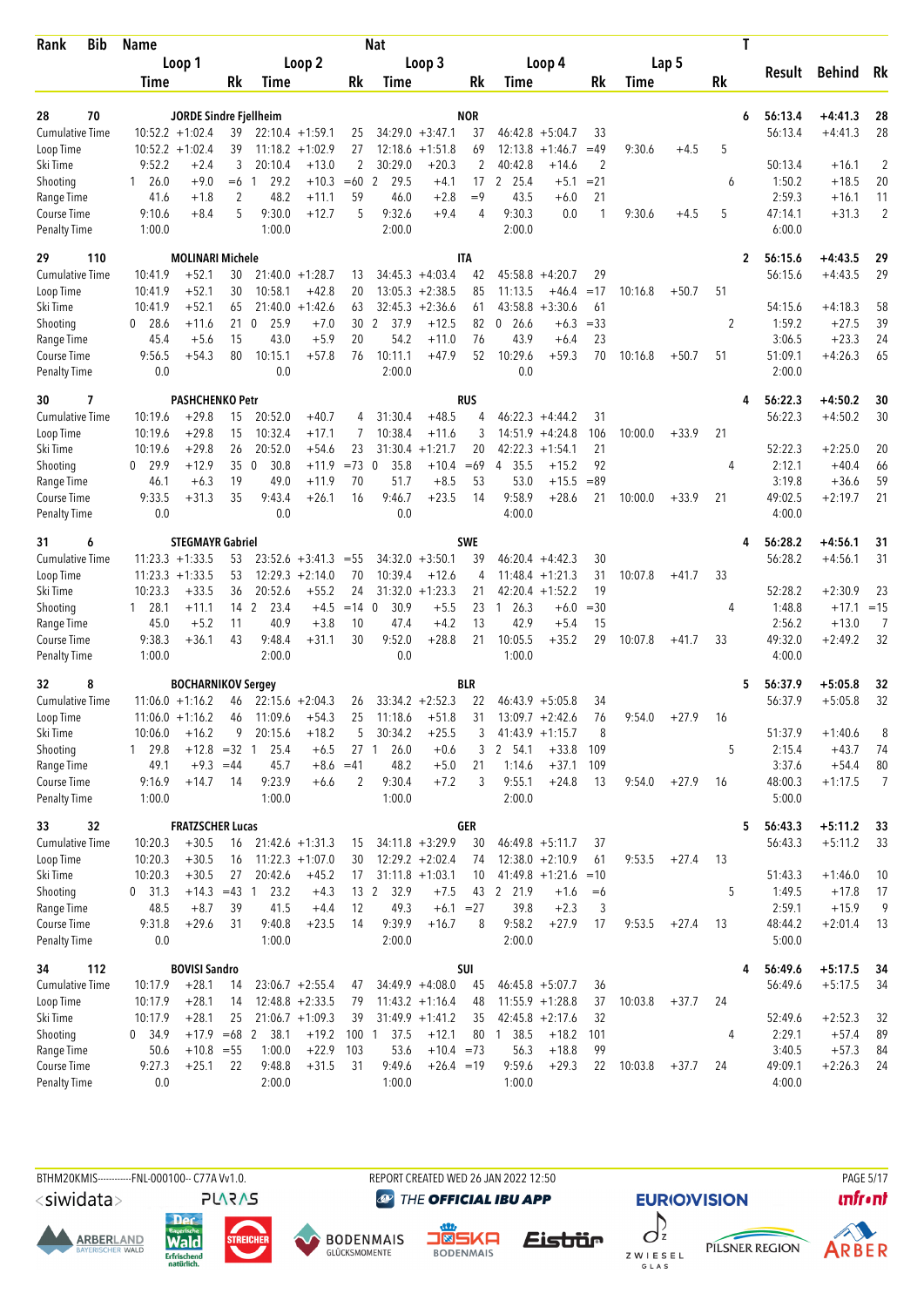| Bib<br>Rank                         | Name               |                           |                  |                           |                               |               | <b>Nat</b>             |                    |             |                              |                    |          |         |                    |    | T |                   |                |          |
|-------------------------------------|--------------------|---------------------------|------------------|---------------------------|-------------------------------|---------------|------------------------|--------------------|-------------|------------------------------|--------------------|----------|---------|--------------------|----|---|-------------------|----------------|----------|
|                                     |                    | Loop 1                    |                  |                           | Loop 2                        |               |                        | Loop 3             |             |                              | Loop 4             |          |         | Lap 5              |    |   |                   |                |          |
|                                     | Time               |                           | Rk               | Time                      |                               | Rk            | Time                   |                    | Rk          | Time                         |                    | Rk       | Time    |                    | Rk |   | Result            | <b>Behind</b>  | Rk       |
|                                     |                    |                           |                  |                           |                               |               |                        |                    |             |                              |                    |          |         |                    |    |   |                   |                |          |
| 80<br>35                            |                    | <b>BIRKENTALS Renars</b>  |                  |                           |                               |               |                        | $33:04.8 + 2:22.9$ | LAT         |                              |                    |          |         |                    |    | 1 | 56:50.8           | $+5:18.7$      | 35<br>35 |
| <b>Cumulative Time</b><br>Loop Time | 10:42.3<br>10:42.3 | $+52.5$<br>$+52.5$        | 31<br>31         | 10:59.6                   | $21:41.9 + 1:30.6$<br>$+44.3$ | 14<br>21      | 11:22.9                | $+56.1$            | 14<br>32    | $45:48.2 +4:10.1$<br>12:43.4 | $+2:16.3$          | 26<br>66 |         | $11:02.6 + 1:36.5$ | 91 |   | 56:50.8           | $+5:18.7$      |          |
| Ski Time                            | 10:42.3            | $+52.5$                   | 66               |                           | $21:41.9 + 1:44.5$            | 64            | 33:04.8                | $+2:56.1$          | 70          | 44:48.2                      | $+4:20.0$          | 81       |         |                    |    |   | 55:50.8           | $+5:53.5$      | 84       |
| Shooting                            | 0, 35.1            | $+18.1$                   | 71 0             | 32.0                      | $+13.1$                       | 83            | 33.8<br>0              | $+8.4$             | 49          | 1 31.7                       | $+11.4$            | $=78$    |         |                    | 1  |   | 2:12.7            | $+41.0$        | 69       |
| Range Time                          | 55.0               | $+15.2$                   | $= 77$           | 49.8                      | $+12.7$                       | 75            | 51.5                   | $+8.3$             | 50          | 49.7                         | $+12.2$            | $=66$    |         |                    |    |   | 3:26.0            | $+42.8$        | $=69$    |
| Course Time                         | 9:47.3             | $+45.1$                   | 59               | 10:09.8                   | $+52.5$                       | $=66$         | 10:31.4                | $+1:08.2$          | 83          | $10:53.7 + 1:23.4$           |                    | 90       |         | $11:02.6 + 1:36.5$ | 91 |   | 52:24.8           | $+5:42.0$      | 85       |
| <b>Penalty Time</b>                 | 0.0                |                           |                  | 0.0                       |                               |               | 0.0                    |                    |             | 1:00.0                       |                    |          |         |                    |    |   | 1:00.0            |                |          |
| 67<br>36                            |                    | <b>TAMBORNINO Eligius</b> |                  |                           |                               |               |                        |                    | SUI         |                              |                    |          |         |                    |    |   | 56:56.4           | $+5:24.3$      | 36       |
| <b>Cumulative Time</b>              |                    | $12:23.4 +2:33.6$         | 74               |                           | $23:56.6 + 3:45.3$            | 61            |                        | $34:46.0 + 4:04.1$ | 43          |                              | $46:45.1 + 5:07.0$ | 35       |         |                    |    |   | 56:56.4           | $+5:24.3$      | 36       |
| Loop Time                           |                    | $12:23.4 +2:33.6$         | 74               |                           | $11:33.2 +1:17.9$             | 36            | 10:49.4                | $+22.6$            | 11          | 11:59.1                      | $+1:32.0$          | 38       | 10:11.3 | $+45.2$            | 39 |   |                   |                |          |
| Ski Time                            | 10:23.4            | $+33.6$                   | 37               | 20:56.6                   | $+59.2$                       | 29            | 31:46.0                | $+1:37.3$          | 32          | $42:45.1 + 2:16.9$           |                    | 31       |         |                    |    |   | 52:56.4           | $+2:59.1$      | 34       |
| Shooting                            | 2 32.8             | $+15.8$                   | 58               | 28.0<br>1                 | $+9.1$                        | $=49$         | 34.2<br>0              | $+8.8$             | $=52$       | 28.2<br>-1                   | $+7.9$             | 49       |         |                    | 4  |   | 2:03.4            | $+31.7$        | 51       |
| Range Time                          | 51.1               | $+11.3$                   | 61               | 46.5                      | $+9.4$                        | 46            | 51.3                   | $+8.1$             | $=48$       | 46.8                         | $+9.3$             | 50       |         |                    |    |   | 3:15.7            | $+32.5$        | $=46$    |
| Course Time                         | 9:32.3             | $+30.1$                   | 33               | 9:46.7                    | $+29.4$                       | 26            | 9:58.1                 | $+34.9$            | 33          | 10:12.3                      | $+42.0$            | 39       | 10:11.3 | $+45.2$            | 39 |   | 49:40.7           | $+2:57.9$      | 36       |
| <b>Penalty Time</b>                 | 2:00.0             |                           |                  | 1:00.0                    |                               |               | 0.0                    |                    |             | 1:00.0                       |                    |          |         |                    |    |   | 4:00.0            |                |          |
| 16<br>37                            |                    | <b>KAZAR Matej</b>        |                  |                           |                               |               |                        |                    | <b>SVK</b>  |                              |                    |          |         |                    |    | 1 | 57:01.6           | $+5:29.5$      | 37       |
| <b>Cumulative Time</b>              |                    | $11:02.1 + 1:12.3$        | 44               |                           | $23:30.8 + 3:19.5$            | 53            |                        | $35:05.0 + 4:23.1$ | 49          | $46:29.8 + 4:51.7$           |                    | 32       |         |                    |    |   | 57:01.6           | $+5:29.5$      | 37       |
| Loop Time                           |                    | $11:02.1 + 1:12.3$        | 44               |                           | $12:28.7 + 2:13.4$            | 69            |                        | $11:34.2 + 1:07.4$ | 40          | 11:24.8                      | $+57.7$            | 20       |         | $10:31.8 + 1:05.7$ | 74 |   |                   |                |          |
| Ski Time                            |                    | $11:02.1 + 1:12.3$        | 94               |                           | $22:30.8 + 2:33.4$            | 95            |                        | $34:05.0 + 3:56.3$ | 92          | $45:29.8 + 5:01.6$           |                    | 89       |         |                    |    |   | 56:01.6           | $+6:04.3$      | 85       |
| Shooting                            | $0\quad 31.4$      | $+14.4$                   | 45               | 41.7<br>1                 | $+22.8$                       | 105           | 48.9<br>$\mathbf 0$    | $+23.5$            | 107         | $\mathbf 0$<br>23.5          | $+3.2$             | 12       |         |                    | 1  |   | 2:25.7            | $+54.0$        | 84       |
| Range Time                          | 50.6               | $+10.8$                   | $= 55$           | 1:00.1                    | $+23.0$                       | 104           | 1:08.4                 | $+25.2 = 108$      |             | 42.2                         | $+4.7$             | $=11$    |         |                    |    |   | 3:41.3            | $+58.1$        | 87       |
| Course Time                         |                    | $10:11.5 + 1:09.3$        | 95               |                           | $10:28.6 + 1:11.3 = 91$       |               | 10:25.8                | $+1:02.6$          | 71          | $10:42.6 + 1:12.3$           |                    | 85       |         | $10:31.8 + 1:05.7$ | 74 |   | 52:20.3           | $+5:37.5$      | 84       |
| <b>Penalty Time</b>                 | 0.0                |                           |                  | 1:00.0                    |                               |               | 0.0                    |                    |             | 0.0                          |                    |          |         |                    |    |   | 1:00.0            |                |          |
| 30<br>38                            |                    |                           |                  | ANDERSEN Aleksander Fjeld |                               |               |                        |                    | <b>NOR</b>  |                              |                    |          |         |                    |    | 5 | 57:07.1           | $+5:35.0$      | 38       |
| <b>Cumulative Time</b>              | 10:12.3            | $+22.5$                   | $=8$             |                           | $22:43.0 + 2:31.7$            | 38            |                        | $34:28.9 + 3:47.0$ | 36          |                              | $47:10.1 + 5:32.0$ | 41       |         |                    |    |   | 57:07.1           | $+5:35.0$      | 38       |
| Loop Time                           | 10:12.3            | $+22.5$                   | $=8$             |                           | $12:30.7 + 2:15.4$            | 72            |                        | $11:45.9 + 1:19.1$ | 52          | 12:41.2                      | $+2:14.1$          | 64       | 9:57.0  | $+30.9$            | 18 |   |                   |                |          |
| Ski Time                            | 10:12.3            | $+22.5$                   | $=17$            | 20:43.0                   | $+45.6$                       | 19            |                        | $31:28.9 + 1:20.2$ | 19          | $42:10.1 + 1:41.9$           |                    | 16       |         |                    |    |   | 52:07.1           | $+2:09.8$      | 15       |
| Shooting                            | $0$ 29.4           | $+12.4$                   | $= 27$ 2         | 26.7                      | $+7.8$                        | $= 38$        | 31.5<br>$\overline{1}$ | $+6.1$             | $=30$       | $\mathbf{2}$<br>30.7         | $+10.4$            | $=70$    |         |                    | 5  |   | 1:58.5            | $+26.8$        | 36       |
| Range Time                          | 46.7               | $+6.9$                    | $= 23$           | 46.8                      | $+9.7$                        | $=50$         | 49.6                   |                    | $+6.4 = 31$ | 49.1                         | $+11.6$            | 65       |         |                    |    |   | 3:12.2            | $+29.0$        | 37       |
| Course Time                         | 9:25.6             | $+23.4 = 19$              |                  | 9:43.9                    | $+26.6$                       | $=18$         | 9:56.3                 | $+33.1$            | 29          | 9:52.1                       | $+21.8$            | 9        | 9:57.0  | $+30.9$            | 18 |   | 48:54.9           | $+2:12.1$      | 17       |
| <b>Penalty Time</b>                 | 0.0                |                           |                  | 2:00.0                    |                               |               | 1:00.0                 |                    |             | 2:00.0                       |                    |          |         |                    |    |   | 5:00.0            |                |          |
| 99<br>39                            |                    | <b>TRUSH Vitaliy</b>      |                  |                           |                               |               |                        |                    | <b>UKR</b>  |                              |                    |          |         |                    |    |   | 57:07.7           | $+5:35.6$      | 39       |
| <b>Cumulative Time</b>              | 10:14.8            | $+25.0$                   | 12               |                           | $21:57.7 + 1:46.4$            | 22            |                        | $34:56.6 + 4:14.7$ | 46          | $47:00.2 + 5:22.1$           |                    | 39       |         |                    |    |   | 57:07.7           | $+5:35.6$      | 39       |
| Loop Time                           | 10:14.8            | $+25.0$                   | 12               |                           | $11:42.9 + 1:27.6$            | 42            |                        | $12:58.9 + 2:32.1$ | 81          |                              | $12:03.6 + 1:36.5$ | 41       | 10:07.5 | $+41.4 = 30$       |    |   |                   |                |          |
| Ski Time                            | 10:14.8            | $+25.0$                   | 22               |                           | $20:57.7 +1:00.3$             | 31            |                        | $31:56.6 + 1:47.9$ | 36          | $43:00.2 +2:32.0$            |                    | 40       |         |                    |    |   | 53:07.7           | $+3:10.4$      | 38       |
| Shooting                            | $0$ 24.3           | $+7.3$                    |                  | 4 <sub>1</sub><br>28.2    |                               | $+9.3 = 51$ 2 | 35.8                   | $+10.4 = 69$       |             | 28.9<br>$\mathbf{1}$         | $+8.6$             | 59       |         |                    | 4  |   | 1:57.3            | $+25.6 = 31$   |          |
| Range Time                          | 42.6               | $+2.8$                    | 3                | 45.0                      |                               | $+7.9 = 35$   | 52.9                   |                    | $+9.7 = 62$ | 47.2                         | $+9.7$             | 54       |         |                    |    |   | 3:07.7            | $+24.5$        | 27       |
| Course Time<br><b>Penalty Time</b>  | 9:32.2<br>0.0      | $+30.0$                   | 32               | 9:57.9<br>1:00.0          | $+40.6$                       | 44            | 10:06.0<br>2:00.0      | $+42.8 = 42$       |             | 10:16.4<br>1:00.0            | $+46.1 = 45$       |          | 10:07.5 | $+41.4 = 30$       |    |   | 50:00.0<br>4:00.0 | $+3:17.2$      | 39       |
|                                     |                    |                           |                  |                           |                               |               |                        |                    |             |                              |                    |          |         |                    |    |   |                   |                |          |
| 117<br>40                           |                    | <b>ORLYK Andrii</b>       |                  |                           |                               |               |                        |                    | <b>UKR</b>  |                              |                    |          |         |                    |    | 2 | 57:09.1           | $+5:37.0$      | 40       |
| <b>Cumulative Time</b>              |                    | $10:51.7 +1:01.9$         | 38               |                           | $22:51.1 + 2:39.8$            | 40            |                        | $34:21.4 +3:39.5$  | 33          | $47:01.2 +5:23.1$            |                    | 40       |         |                    |    |   | 57:09.1           | $+5:37.0$      | 40       |
| Loop Time                           |                    | $10:51.7 + 1:01.9$        | 38               |                           | $11:59.4 + 1:44.1$            | 52            |                        | $11:30.3 + 1:03.5$ | 34          | $12:39.8 + 2:12.7$           |                    | 63       | 10:07.9 | $+41.8$            | 34 |   |                   |                |          |
| Ski Time                            |                    | $10:51.7 + 1:01.9$        | 82               |                           | $21:51.1 + 1:53.7$            | 73            |                        | $33:21.4 +3:12.7$  | 81          | $45:01.2 +4:33.0$            |                    | 83       |         |                    |    |   | 55:09.1           | $+5:11.8 = 76$ |          |
| Shooting                            | $0\quad 46.7$      | $+29.7$                   | 107 <sub>1</sub> | 39.9                      | $+21.0 = 102$ 0               |               | 49.7                   | $+24.3$            | 109         | 1 51.8                       | $+31.5$            | 108      |         |                    | 2  |   | 3:08.2            | $+1:36.5$ 109  |          |
| Range Time                          | 1:05.6             | $+25.8$                   | 105              | 59.8                      | $+22.7$ 102                   |               | 1:07.5                 | $+24.3$            | 106         | 1:11.5                       | $+34.0$            | 108      |         |                    |    |   | 4:24.4            | $+1:41.2$ 107  |          |
| Course Time<br>Penalty Time         | 9:46.1<br>0.0      | $+43.9$                   | 54               | 9:59.6<br>1:00.0          | $+42.3$                       | 51            | 10:22.8<br>0.0         | $+59.6$            | 69          | 10:28.3<br>1:00.0            | $+58.0 = 66$       |          | 10:07.9 | $+41.8$            | 34 |   | 50:44.7<br>2:00.0 | $+4:01.9$      | -54      |
|                                     |                    |                           |                  |                           |                               |               |                        |                    |             |                              |                    |          |         |                    |    |   |                   |                |          |
| 10<br>41                            |                    | <b>STRELOW Justus</b>     |                  |                           |                               |               |                        |                    | GER         |                              |                    |          |         |                    |    | 5 | 57:12.8           | $+5:40.7$      | 41       |
| Cumulative Time                     | 10:20.7            | $+30.9$                   | 17               |                           | $21:59.1 + 1:47.8$            | 24            |                        | $33:35.0 + 2:53.1$ | 23          | $47:10.8 + 5:32.7$           |                    | 42       |         |                    |    |   | 57:12.8           | $+5:40.7$      | 41       |
| Loop Time                           | 10:20.7            | $+30.9$                   | 17               |                           | $11:38.4 + 1:23.1$            | 39            |                        | $11:35.9 + 1:09.1$ | 43          | $13:35.8 + 3:08.7$           |                    | 89       | 10:02.0 | $+35.9$            | 22 |   |                   |                |          |
| Ski Time                            | 10:20.7            | $+30.9$                   | 28               |                           | $20:59.1 + 1:01.7$            | 34            |                        | $31:35.0 + 1:26.3$ | 24          | $42:10.8 + 1:42.6$           |                    | 17       |         |                    |    |   | 52:12.8           | $+2:15.5$      | -17      |
| Shooting                            | $0$ 31.5           | $+14.5$                   | 46 1             | 30.0                      | $+11.1$                       |               | 67 1<br>35.7           | $+10.3$            | 68          | 3 28.4                       | $+8.1$             | $= 52$   |         |                    | 5  |   | 2:05.8            | $+34.1 = 57$   |          |
| Range Time                          | 47.9               | $+8.1$                    | $= 31$           | 48.0                      | $+10.9 = 55$                  |               | 52.2                   |                    | $+9.0 = 56$ | 46.7                         | $+9.2 = 48$        |          |         |                    |    |   | 3:14.8            | $+31.6$        | 44       |
| Course Time                         | 9:32.8             | $+30.6$                   | 34               | 9:50.4                    | $+33.1$                       | 36            | 9:43.7<br>1:00.0       | $+20.5$            | 11          | 9:49.1<br>3:00.0             | $+18.8$            | 8        | 10:02.0 | $+35.9$            | 22 |   | 48:58.0           | $+2:15.2$      | - 19     |
| Penalty Time                        | 0.0                |                           |                  | 1:00.0                    |                               |               |                        |                    |             |                              |                    |          |         |                    |    |   | 5:00.0            |                |          |

<siwidata>

**ARBERLAND** 





**DENMAIS** 

REPORT CREATED WED 26 JAN 2022 12:50

**@** THE OFFICIAL IBU APP

 $\int$ Eistrür Z W I E S E L<br>G L A S





**PAGE 6/17**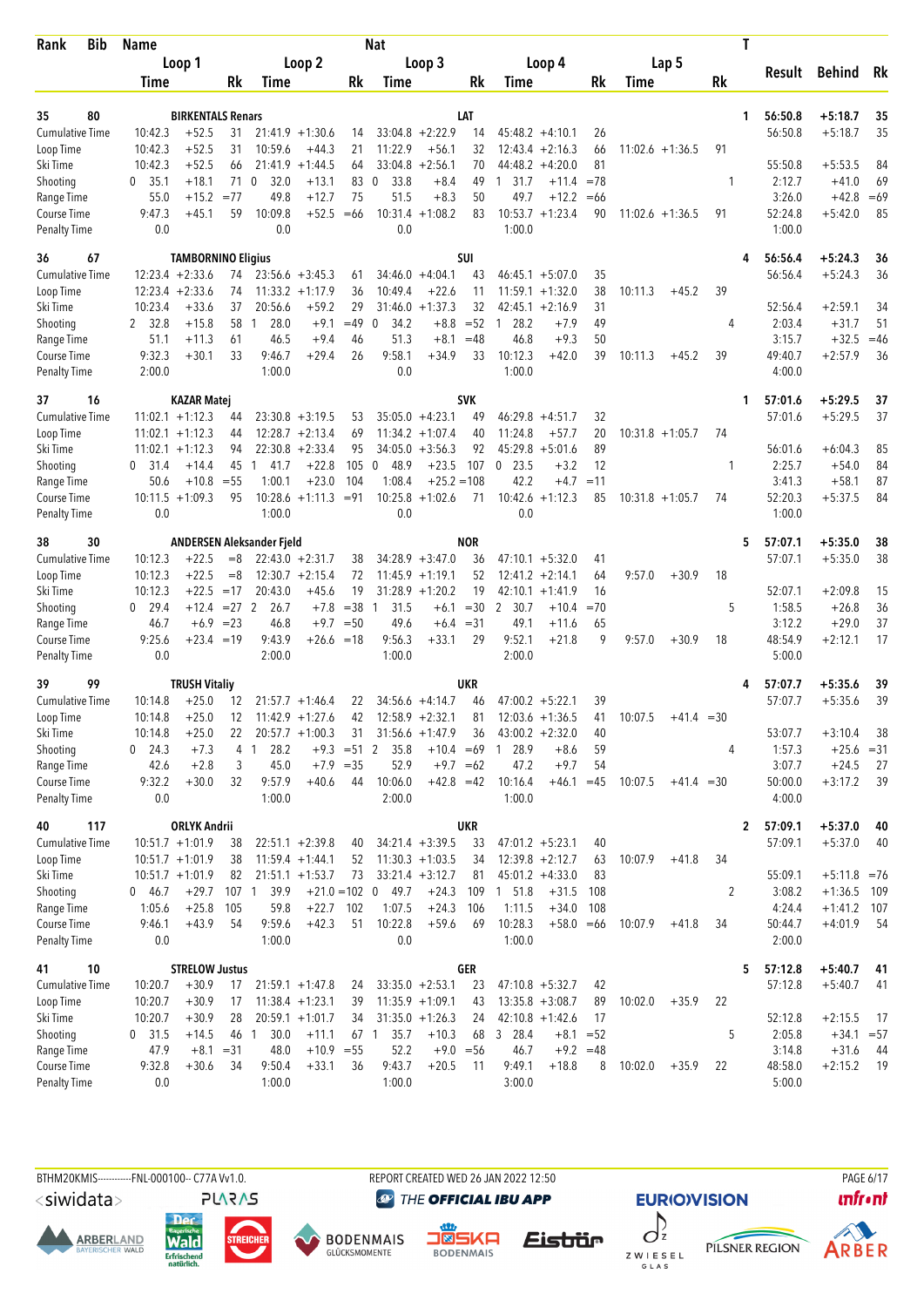| <b>Bib</b><br>Rank                  | <b>Name</b>                              |                         |              |                             |                                          |                   | <b>Nat</b>           |                       |                  |                      |                               |                |                   |                         |    | T |                    |                           |                |
|-------------------------------------|------------------------------------------|-------------------------|--------------|-----------------------------|------------------------------------------|-------------------|----------------------|-----------------------|------------------|----------------------|-------------------------------|----------------|-------------------|-------------------------|----|---|--------------------|---------------------------|----------------|
|                                     |                                          | Loop 1                  |              |                             | Loop 2                                   |                   |                      | Loop 3                |                  |                      | Loop 4                        |                |                   | Lap 5                   |    |   |                    |                           | Rk             |
|                                     | Time                                     |                         | Rk           | Time                        |                                          | Rk                | Time                 |                       | Rk               | Time                 |                               | Rk             | Time              |                         | Rk |   | Result             | <b>Behind</b>             |                |
|                                     |                                          |                         |              |                             |                                          |                   |                      |                       |                  |                      |                               |                |                   |                         |    |   |                    |                           |                |
| 42<br>38                            |                                          | <b>CISAR Alex</b>       |              |                             |                                          |                   |                      | $36:07.8$ +5:25.9     | SLO              |                      |                               |                |                   |                         |    | 4 | 57:18.2<br>57:18.2 | $+5:46.1$                 | 42<br>42       |
| <b>Cumulative Time</b><br>Loop Time | $12:34.3 + 2:44.5$<br>$12:34.3 + 2:44.5$ |                         | 78<br>78     |                             | $24:02.0 + 3:50.7$<br>$11:27.7 + 1:12.4$ | 63<br>33          | 12:05.8              | $+1:39.0$             | 62<br>63         | 10:46.9              | $46:54.7 + 5:16.6$<br>$+19.8$ | 38<br>6        | 10:23.5           | $+57.4$                 | 59 |   |                    | $+5:46.1$                 |                |
| Ski Time                            | 10:34.3                                  | $+44.5$                 | 53           |                             | $21:02.0 + 1:04.6$                       | 35                | 32:07.8              | $+1:59.1$             | 42               | 42:54.7              | $+2:26.5$                     | 38             |                   |                         |    |   | 53:18.2            | $+3:20.9$                 | 41             |
| Shooting                            | 2 28.5                                   | $+11.5$                 | $=18$        | 22.0<br>-1                  | $+3.1$                                   | $=4$              | 25.4<br>1            | 0.0                   | 1                | $0$ 21.6             | $+1.3$                        | 5              |                   |                         | 4  |   | 1:37.6             | $+5.9$                    | 2              |
| Range Time                          | 45.3                                     | $+5.5$                  | 14           | 40.0                        | $+2.9$                                   | $=4$              | 43.2                 | 0.0                   | 1                | 39.1                 | $+1.6$                        | $\overline{2}$ |                   |                         |    |   | 2:47.6             | $+4.4$                    | $\overline{2}$ |
| Course Time                         | 9:49.0                                   | $+46.8$                 | 63           | 9:47.7                      | $+30.4$                                  | 28                | 10:22.6              | $+59.4$               | 68               | 10:07.8              | $+37.5$                       | 34             | 10:23.5           | $+57.4$                 | 59 |   | 50:30.6            | $+3:47.8$                 | 48             |
| <b>Penalty Time</b>                 | 2:00.0                                   |                         |              | 1:00.0                      |                                          |                   | 1:00.0               |                       |                  | 0.0                  |                               |                |                   |                         |    |   | 4:00.0             |                           |                |
| 42<br>43                            |                                          | <b>MEUNIER Ambroise</b> |              |                             |                                          |                   |                      |                       | <b>FRA</b>       |                      |                               |                |                   |                         |    | 5 | 57:31.2            | $+5:59.1$                 | 43             |
| Cumulative Time                     | $11:21.5 + 1:31.7$                       |                         | 51           |                             | $23:57.9 + 3:46.6$                       | 62                |                      | $35:41.6 + 4:59.7$    | 55               |                      | $47:23.7 + 5:45.6$            | 46             |                   |                         |    |   | 57:31.2            | $+5:59.1$                 | 43             |
| Loop Time                           | $11:21.5 +1:31.7$                        |                         | 51           |                             | $12:36.4 + 2:21.1$                       | 75                |                      | $11:43.7 +1:16.9$     | 50               | 11:42.1              | $+1:15.0$                     | 28             | 10:07.5           | $+41.4 = 30$            |    |   |                    |                           |                |
| Ski Time                            | 10:21.5                                  | $+31.7$                 | 31           |                             | $20:57.9 + 1:00.5$                       | 32                | 31:41.6              | $+1:32.9$             | 28               | 42:23.7              | $+1:55.5$                     | 24             |                   |                         |    |   | 52:31.2            | $+2:33.9$                 | 25             |
| Shooting                            | 1 34.5                                   | $+17.5$                 | $=62$ 2      | 27.9                        | $+9.0$                                   | 48                | $\mathbf{1}$<br>35.4 | $+10.0$               | 65               | 29.7<br>$\mathbf{1}$ | $+9.4$                        | 63             |                   |                         | 5  |   | 2:07.7             | $+36.0$                   | 60             |
| Range Time<br>Course Time           | 50.7<br>9:30.8                           | $+10.9$<br>$+28.6$      | $= 57$<br>28 | 46.7<br>9:49.7              | $+9.6$<br>$+32.4$                        | $=47$<br>33       | 51.3<br>9:52.4       | $+8.1$<br>$+29.2$     | $=48$<br>22      | 47.8<br>9:54.3       | $+10.3$<br>$+24.0$            | $= 58$<br>12   | 10:07.5           | $+41.4 = 30$            |    |   | 3:16.5<br>49:14.7  | $+33.3$<br>$+2:31.9$      | 51<br>26       |
| <b>Penalty Time</b>                 | 1:00.0                                   |                         |              | 2:00.0                      |                                          |                   | 1:00.0               |                       |                  | 1:00.0               |                               |                |                   |                         |    |   | 5:00.0             |                           |                |
|                                     |                                          |                         |              |                             |                                          |                   |                      |                       |                  |                      |                               |                |                   |                         |    |   |                    |                           |                |
| 58<br>44<br><b>Cumulative Time</b>  | $11:21.1 + 1:31.3$                       | <b>POSTL Thomas</b>     |              |                             | $23:55.6 + 3:44.3$                       |                   |                      | $35:59.6 + 5:17.7$    | <b>AUT</b>       |                      |                               | 43             |                   |                         |    | 4 | 57:33.7<br>57:33.7 | $+6:01.6$<br>$+6:01.6$    | 44             |
| Loop Time                           | $11:21.1 + 1:31.3$                       |                         | 50<br>50     | 12:34.5                     | $+2:19.2$                                | 59<br>73          |                      | $12:04.0 + 1:37.2$    | 58<br>62         | 11:13.5              | $47:13.1 + 5:35.0$<br>$+46.4$ | $=17$          | 10:20.6           | $+54.5$                 | 55 |   |                    |                           | 44             |
| Ski Time                            | 10:21.1                                  | $+31.3$                 | 29           | 20:55.6                     | $+58.2$                                  | 27                |                      | $31:59.6 + 1:50.9$    | 40               | 43:13.1              | $+2:44.9$                     | 43             |                   |                         |    |   | 53:33.7            | $+3:36.4$                 | 42             |
| Shooting                            | 1 31.9                                   | $+14.9$                 | $= 51$ 2     | 28.0                        | $+9.1$                                   | $=49$             | 27.3<br>$\mathbf{1}$ | $+1.9$                | 9                | 0<br>33.7            | $+13.4$                       | 87             |                   |                         | 4  |   | 2:01.0             | $+29.3$                   | $=43$          |
| Range Time                          | 50.0                                     | $+10.2$                 | $=50$        | 44.6                        | $+7.5$                                   | $= 31$            | 49.7                 | $+6.5$                | 33               | 54.1                 | $+16.6$                       | 95             |                   |                         |    |   | 3:18.4             | $+35.2$                   | $= 53$         |
| Course Time                         | 9:31.1                                   | $+28.9$                 | 29           | 9:49.9                      | $+32.6$                                  | 34                | 10:14.3              | $+51.1$               | $= 58$           | 10:19.4              | $+49.1$                       | 50             | 10:20.6           | $+54.5$                 | 55 |   | 50:15.3            | $+3:32.5$                 | 42             |
| <b>Penalty Time</b>                 | 1:00.0                                   |                         |              | 2:00.0                      |                                          |                   | 1:00.0               |                       |                  | 0.0                  |                               |                |                   |                         |    |   | 4:00.0             |                           |                |
| 45<br>4                             |                                          | KODAMA Shohei           |              |                             |                                          |                   |                      |                       | <b>JPN</b>       |                      |                               |                |                   |                         |    |   | 57:40.1            | $+6:08.0$                 | 45             |
| <b>Cumulative Time</b>              | $13:00.2 + 3:10.4$                       |                         | 90           |                             | $24:44.3 + 4:33.0$                       | 75                |                      | $35:53.5 + 5:11.6$    | 56               |                      | $47:45.1 + 6:07.0$            | 49             |                   |                         |    |   | 57:40.1            | $+6:08.0$                 | 45             |
| Loop Time                           | $13:00.2 + 3:10.4$                       |                         | 90           |                             | $11:44.1 + 1:28.8$                       | 43                | 11:09.2              | $+42.4$               | 23               | 11:51.6              | $+1:24.5$                     | 33             | 9:55.0            | $+28.9$                 | 17 |   |                    |                           |                |
| Ski Time                            | $11:00.2 + 1:10.4$                       |                         | $=89$        |                             | $21:44.3 +1:46.9$                        | 68                |                      | $32:53.5 + 2:44.8$    | 63               |                      | $43:45.1 + 3:16.9$            | 56             |                   |                         |    |   | 53:40.1            | $+3:42.8$                 | 45             |
| Shooting                            | 2 44.0                                   | $+27.0$                 | 100          | 24.9<br>$\overline{1}$      | $+6.0$                                   | 23                | 49.6<br>0            | $+24.2$               | 108              | 27.6<br>1            | $+7.3$                        | 44             |                   |                         | 4  |   | 2:26.2             | $+54.5$                   | $= 86$         |
| Range Time<br><b>Course Time</b>    | 1:02.5<br>9:57.7                         | $+22.7=100$<br>$+55.5$  | $= 82$       | 44.6<br>9:59.5              | $+7.5$<br>$+42.2$                        | $= 31$<br>50      | 1:07.7<br>10:01.5    | $+24.5$<br>$+38.3$    | 107<br>39        | 45.1<br>10:06.5      | $+7.6$<br>$+36.2$             | 33<br>30       | 9:55.0            | $+28.9$                 | 17 |   | 3:39.9<br>50:00.2  | $+56.7$<br>$+3:17.4$      | 83<br>40       |
| <b>Penalty Time</b>                 | 2:00.0                                   |                         |              | 1:00.0                      |                                          |                   | 0.0                  |                       |                  | 1:00.0               |                               |                |                   |                         |    |   | 4:00.0             |                           |                |
|                                     |                                          |                         |              |                             |                                          |                   |                      |                       |                  |                      |                               |                |                   |                         |    |   |                    |                           |                |
| 23<br>46<br><b>Cumulative Time</b>  | $11:06.9 + 1:17.1$                       |                         | 47           | <b>MUKHAMEDZIANOV IInaz</b> | $22:18.1 + 2:06.8$                       | 29                |                      | $34:36.8 + 3:54.9$    | <b>RUS</b><br>40 | 48:00.5              | $+6:22.4$                     | 52             |                   |                         |    | 7 | 57:49.9<br>57:49.9 | $+6:17.8$<br>$+6:17.8$    | 46<br>46       |
| Loop Time                           | $11:06.9 + 1:17.1$                       |                         | 47           | 11:11.2                     | $+55.9$                                  | 26                |                      | $12:18.7 + 1:51.9$    | 70               |                      | $13:23.7 + 2:56.6$            | 86             | 9:49.4            | $+23.3$                 | 10 |   |                    |                           |                |
| Ski Time                            | 10:06.9                                  | $+17.1$                 | 10           | 20:18.1                     | $+20.7$                                  | 6                 | 30:36.8              | $+28.1$               | 4                | 41:00.5              | $+32.3$                       | 3              |                   |                         |    |   | 50:49.9            | $+52.6$                   | 4              |
| Shooting                            | $1 \quad 36.4$                           | $+19.4$                 | 79           | 24.3<br>$\mathbf{1}$        | $+5.4$                                   | 21 <sub>2</sub>   | 35.2                 |                       | $+9.8 = 62$      | 3 24.8               | $+4.5$                        | 20             |                   |                         | 7  |   | 2:00.8             | $+29.1$                   | 42             |
| Range Time                          | 52.4                                     | $+12.6$                 | 68           | 43.4                        | $+6.3$                                   | 25                | 50.6                 | $+7.4 = 43$           |                  | 43.2                 | $+5.7$                        | 18             |                   |                         |    |   | 3:09.6             | $+26.4$                   | 34             |
| Course Time                         | 9:14.5                                   | $+12.3$                 | 10           | 9:27.8                      | $+10.5$                                  | 4                 | 9:28.1               | $+4.9$                | 2                | 9:40.5               | $+10.2$                       | 4              | 9:49.4            | $+23.3$                 | 10 |   | 47:40.3            | $+57.5$                   | 5              |
| <b>Penalty Time</b>                 | 1:00.0                                   |                         |              | 1:00.0                      |                                          |                   | 2:00.0               |                       |                  | 3:00.0               |                               |                |                   |                         |    |   | 7:00.0             |                           |                |
| 26<br>47                            |                                          | <b>CERVENKA Vaclav</b>  |              |                             |                                          |                   |                      |                       | <b>USA</b>       |                      |                               |                |                   |                         |    | 4 | 57:51.7            | $+6:19.6$                 | 47             |
| <b>Cumulative Time</b>              | 10:34.1                                  | $+44.3$                 | 24           |                             | $22:16.0 + 2:04.7$                       | 27                |                      | $34:14.9 + 3:33.0$    | 32               |                      | $47:22.9 + 5:44.8$            | 45             |                   |                         |    |   | 57:51.7            | $+6:19.6$                 | 47             |
| Loop Time                           | 10:34.1                                  | $+44.3$                 | 24           |                             | $11:41.9 + 1:26.6$                       | 41                |                      | $11:58.9 + 1:32.1$    | 58               |                      | $13:08.0 + 2:40.9$            | 74             |                   | $10:28.8 + 1:02.7 = 67$ |    |   |                    |                           |                |
| Ski Time                            | 10:34.1                                  | $+44.3$                 | 52           |                             | $21:16.0 + 1:18.6$                       | 43                |                      | $32:14.9 + 2:06.2$    | 44               |                      | $43:22.9 +2:54.7$             | 45             |                   |                         |    |   | 53:51.7            | $+3:54.4$                 | 48             |
| Shooting                            | $0$ 29.8                                 | $+12.8 = 32 1$          |              | 26.5                        | $+7.6$                                   | 36 <sub>1</sub>   | 32.8                 | $+7.4$<br>$+7.1 = 38$ |                  | 42 2 28.5            | $+8.2 = 54$                   |                |                   |                         | 4  |   | 1:57.8             | $+26.1$                   | 34             |
| Range Time<br>Course Time           | 47.7<br>9:46.4                           | $+7.9$<br>$+44.2$       | $= 28$<br>56 | 44.5<br>9:57.4              | $+40.1$                                  | $+7.4 = 29$<br>43 | 50.3<br>10:08.6      | $+45.4$               | 48               | 46.3<br>10:21.7      | $+8.8 = 42$<br>$+51.4$        | 54             |                   | $10:28.8 + 1:02.7 = 67$ |    |   | 3:08.8<br>50:42.9  | $+25.6 = 31$<br>$+4:00.1$ | 53             |
| <b>Penalty Time</b>                 | 0.0                                      |                         |              | 1:00.0                      |                                          |                   | 1:00.0               |                       |                  | 2:00.0               |                               |                |                   |                         |    |   | 4:00.0             |                           |                |
|                                     |                                          |                         |              |                             |                                          |                   |                      |                       |                  |                      |                               |                |                   |                         |    |   |                    |                           |                |
| 48<br>34<br>Cumulative Time         | $11:57.0 + 2:07.2$                       | <b>SHAMAEV Dmitrii</b>  | 65           |                             | $23:52.6 + 3:41.3 = 55$                  |                   |                      | $35:06.8 + 4:24.9$    | <b>ROU</b><br>50 |                      | $47:31.3 + 5:53.2$            | 47             |                   |                         |    | 3 | 58:01.7<br>58:01.7 | $+6:29.6$<br>$+6:29.6$    | 48<br>48       |
| Loop Time                           | $11:57.0 + 2:07.2$                       |                         | 65           |                             | $11:55.6 + 1:40.3$                       | 49                | 11:14.2              | $+47.4$               | 27               |                      | $12:24.5 + 1:57.4$            | 60             |                   | $10:30.4 + 1:04.3$      | 71 |   |                    |                           |                |
| Ski Time                            | $10:57.0 + 1:07.2$                       |                         | 85           |                             | $21:52.6 + 1:55.2 = 76$                  |                   |                      | $33:06.8 + 2:58.1$    | 73               |                      | $44:31.3 +4:03.1$             | 74             |                   |                         |    |   | 55:01.7            | $+5:04.4$                 | 74             |
| Shooting                            | 1, 38.1                                  | $+21.1$                 | 83 1         | 21.6                        | $+2.7$                                   |                   | 27.0<br>3 0          | $+1.6$                | 8                | 128.6                | $+8.3$                        | $=$ 56         |                   |                         | 3  |   | 1:55.5             | $+23.8$                   | 27             |
| Range Time                          | 55.6                                     | $+15.8 = 80$            |              | 40.8                        | $+3.7$                                   | 9                 | 43.5                 | $+0.3$                | $\overline{2}$   | 48.1                 | $+10.6$                       | 61             |                   |                         |    |   | 3:08.0             | $+24.8$                   | 28             |
| Course Time                         | 10:01.4                                  | $+59.2$                 | 88           | 10:14.8                     | $+57.5$                                  | 75                |                      | $10:30.7 + 1:07.5$    | 81               |                      | $10:36.4 + 1:06.1$            | 78             | $10:30.4 +1:04.3$ |                         | 71 |   | 51:53.7            | $+5:10.9$                 | 78             |
| <b>Penalty Time</b>                 | 1:00.0                                   |                         |              | 1:00.0                      |                                          |                   | 0.0                  |                       |                  | 1:00.0               |                               |                |                   |                         |    |   | 3:00.0             |                           |                |

<siwidata>

**ARBERLAND** 





**DENMAIS** 

REPORT CREATED WED 26 JAN 2022 12:50

**@** THE OFFICIAL IBU APP

Eistrür





**PAGE 7/17**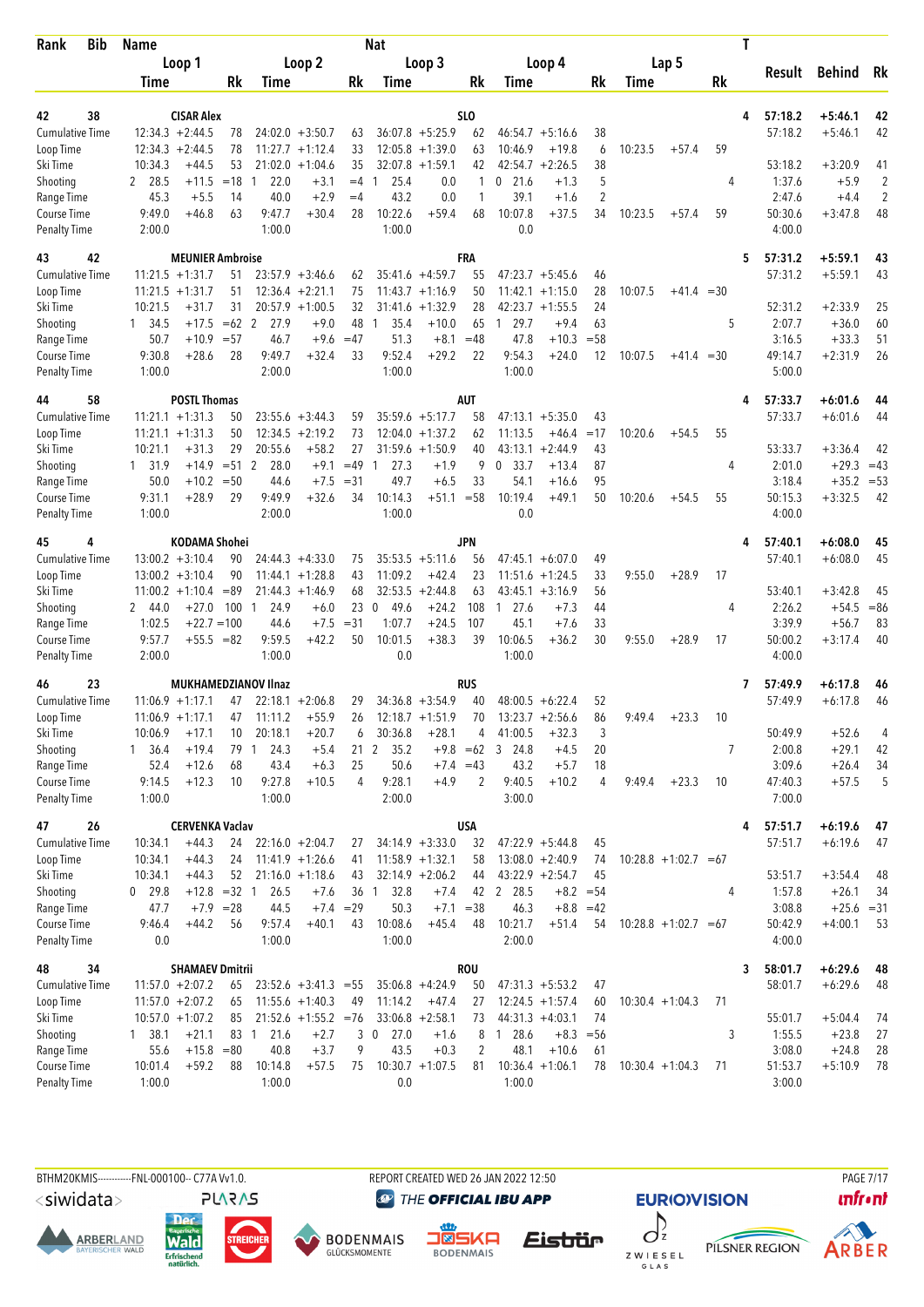| Bib<br>Rank                         | Name               |                                          |             |                 |                    |                 | <b>Nat</b>           |                                          |             |                              |                                          |          |         |                    |           | T |                    |                        |          |
|-------------------------------------|--------------------|------------------------------------------|-------------|-----------------|--------------------|-----------------|----------------------|------------------------------------------|-------------|------------------------------|------------------------------------------|----------|---------|--------------------|-----------|---|--------------------|------------------------|----------|
|                                     |                    | Loop 1                                   |             |                 | Loop 2             |                 |                      | Loop 3                                   |             |                              | Loop 4                                   |          |         | Lap 5              |           |   |                    |                        | Rk       |
|                                     | Time               |                                          | Rk          | Time            |                    | Rk              | Time                 |                                          | Rk          | Time                         |                                          | Rk       | Time    |                    | <b>Rk</b> |   | Result             | Behind                 |          |
|                                     |                    |                                          |             |                 |                    |                 |                      |                                          |             |                              |                                          |          |         |                    |           |   |                    |                        |          |
| 49<br>84                            |                    | <b>PLETZ Logan</b>                       |             |                 | $21:23.5 +1:12.2$  |                 |                      |                                          | <b>CAN</b>  |                              |                                          |          |         |                    |           | 4 | 58:09.4            | $+6:37.3$              | 49<br>49 |
| <b>Cumulative Time</b><br>Loop Time | 10:38.1<br>10:38.1 | $+48.3$<br>$+48.3$                       | 26<br>26    | 10:45.4         | $+30.1$            | 10<br>14        |                      | $34:26.1 + 3:44.2$<br>$13:02.6 + 2:35.8$ | 35<br>82    |                              | $47:38.5 + 6:00.4$<br>$13:12.4 + 2:45.3$ | 48<br>78 |         | $10:30.9 + 1:04.8$ | 72        |   | 58:09.4            | $+6:37.3$              |          |
| Ski Time                            | 10:38.1            | $+48.3$                                  | 59          | 21:23.5         | $+1:26.1$          | 52              |                      | $32:26.1 + 2:17.4$                       | 50          | 43:38.5                      | $+3:10.3$                                | 52       |         |                    |           |   | 54:09.4            | $+4:12.1$              | 55       |
| Shooting                            | 30.1<br>0          | $+13.1$                                  | $= 36$      | 23.6<br>0       | $+4.7$             | 17 <sub>2</sub> | 34.5                 | $+9.1$                                   | 55          | 2 28.1                       | $+7.8$                                   | $=47$    |         |                    | 4         |   | 1:56.4             | $+24.7$                | 30       |
| Range Time                          | 47.8               | $+8.0$                                   | 30          | 42.7            | $+5.6$             | $=18$           | 52.3                 | $+9.1$                                   | $= 58$      | 46.0                         | $+8.5$                                   | $=39$    |         |                    |           |   | 3:08.8             | $+25.6$                | $= 31$   |
| Course Time                         | 9:50.3             | $+48.1$                                  | 66          | 10:02.7         | $+45.4$            | 55              | 10:10.3              | $+47.1$                                  | 50          | 10:26.4                      | $+56.1$                                  | 63       |         | $10:30.9 + 1:04.8$ | 72        |   | 51:00.6            | $+4:17.8$              | 64       |
| <b>Penalty Time</b>                 | 0.0                |                                          |             | 0.0             |                    |                 | 2:00.0               |                                          |             | 2:00.0                       |                                          |          |         |                    |           |   | 4:00.0             |                        |          |
| 50<br>28                            |                    | <b>PUCHIANU Cornel</b>                   |             |                 |                    |                 |                      |                                          | <b>ROU</b>  |                              |                                          |          |         |                    |           | 6 | 58:14.8            | $+6:42.7$              | 50       |
| <b>Cumulative Time</b>              |                    | $12:21.9 + 2:32.1$                       | 73          |                 | $23:52.7 + 3:41.4$ | 57              |                      | $35:32.6 +4:50.7$                        | 53          |                              | $48:22.6 + 6:44.5$                       | 58       |         |                    |           |   | 58:14.8            | $+6:42.7$              | 50       |
| Loop Time                           |                    | $12:21.9 + 2:32.1$                       | 73          |                 | $11:30.8 + 1:15.5$ | 34              |                      | $11:39.9 + 1:13.1$                       | 46          |                              | $12:50.0 + 2:22.9$                       | 69       | 9:52.2  | $+26.1$            | 12        |   |                    |                        |          |
| Ski Time                            | 10:21.9            | $+32.1$                                  | 32          | 20:52.7         | $+55.3$            | 25              |                      | $31:32.6 + 1:23.9$                       | 22          | 42:22.6                      | $+1:54.4$                                | 22       |         |                    |           |   | 52:14.8            | $+2:17.5$              | 19       |
| Shooting                            | 2 34.7             | $+17.7$                                  | $=66$       | 28.4<br>1       | $+9.5$             | $= 53$          | 30.1<br>$\mathbf{1}$ |                                          | $+4.7 = 18$ | $\overline{2}$<br>30.5       | $+10.2$                                  | 68       |         |                    | 6         |   | 2:03.9             | $+32.2$                | 53       |
| Range Time                          | 54.4               | $+14.6$                                  | 74          | 49.7            | $+12.6$            | 74              | 50.3                 | $+7.1$                                   | $=38$       | 51.2                         | $+13.7$                                  | $= 81$   |         |                    |           |   | 3:25.6             | $+42.4$                | 68       |
| Course Time                         | 9:27.5             | $+25.3$                                  | 23          | 9:41.1          | $+23.8$            | 15              | 9:49.6               | $+26.4 = 19$                             |             | 9:58.8                       | $+28.5$                                  | 20       | 9:52.2  | $+26.1$            | 12        |   | 48:49.2            | $+2:06.4$              | 14       |
| <b>Penalty Time</b>                 | 2:00.0             |                                          |             | 1:00.0          |                    |                 | 1:00.0               |                                          |             | 2:00.0                       |                                          |          |         |                    |           |   | 6:00.0             |                        |          |
| 77<br>51                            |                    | <b>LEITINGER Nikolaus</b>                |             |                 |                    |                 |                      |                                          | AUT         |                              |                                          |          |         |                    |           | 4 | 58:16.5            | $+6:44.4$              | 51       |
| <b>Cumulative Time</b>              | 10:22.9            | $+33.1$                                  | 19          |                 | $23:24.7 + 3:13.4$ | 50              |                      | $34:40.5 + 3:58.6$                       | 41          |                              | $48:00.3 + 6:22.2$                       | 51       |         |                    |           |   | 58:16.5            | $+6:44.4$              | 51       |
| Loop Time                           | 10:22.9            | $+33.1$                                  | 19          |                 | $13:01.8 + 2:46.5$ | 89              | 11:15.8              | $+49.0$                                  | 29          | 13:19.8                      | $+2:52.7$                                | 82       | 10:16.2 | $+50.1$            | 49        |   |                    |                        |          |
| Ski Time                            | 10:22.9            | $+33.1$                                  | 35          |                 | $21:24.7 + 1:27.3$ | 55              |                      | $32:40.5 + 2:31.8$                       | 58          | 44:00.3                      | $+3:32.1$                                | 62       |         |                    |           |   | 54:16.5            | $+4:19.2$              | 59       |
| Shooting                            | $0$ 31.7           | $+14.7$                                  | 48          | 2<br>35.8       | $+16.9$            | 98 0            | 32.6                 | $+7.2$                                   | 41          | 2, 36.3                      | $+16.0$                                  | $= 96$   |         |                    | 4         |   | 2:16.6             | $+44.9$                | $= 75$   |
| Range Time                          | 48.9               | $+9.1$                                   | 43<br>36    | 53.3<br>10:08.5 | $+16.2$<br>$+51.2$ | 95<br>64        | 49.9<br>10:25.9      | $+6.7$<br>$+1:02.7$                      | $=34$       | 53.9                         | $+16.4$<br>$+55.6$                       | 94       |         |                    |           |   | 3:26.0<br>50:50.5  | $+42.8$                | $=69$    |
| Course Time<br><b>Penalty Time</b>  | 9:34.0<br>0.0      | $+31.8$                                  |             | 2:00.0          |                    |                 | 0.0                  |                                          | 72          | 10:25.9<br>2:00.0            |                                          | 62       | 10:16.2 | $+50.1$            | 49        |   | 4:00.0             | $+4:07.7$              | 58       |
|                                     |                    |                                          |             |                 |                    |                 |                      |                                          |             |                              |                                          |          |         |                    |           |   |                    |                        |          |
| 60<br>52<br>Cumulative Time         | 10:12.8            | <b>DYUSSENOV Asset</b><br>$+23.0$        | 11          |                 | $22:38.5 + 2:27.2$ | 37              |                      | $34:12.3 + 3:30.4$                       | KAZ<br>31   |                              | $48:43.3 + 7:05.2$                       | 63       |         |                    |           | 7 | 58:25.5<br>58:25.5 | $+6:53.4$<br>$+6:53.4$ | 52<br>52 |
| Loop Time                           | 10:12.8            | $+23.0$                                  | 11          |                 | $12:25.7 + 2:10.4$ | 65              |                      | $11:33.8 + 1:07.0$                       | 37          | 14:31.0                      | $+4:03.9$                                | 102      | 9:42.2  | $+16.1$            | 8         |   |                    |                        |          |
| Ski Time                            | 10:12.8            | $+23.0$                                  | 20          | 20:38.5         | $+41.1$            | $=14$           |                      | $31:12.3 + 1:03.6$                       | 11          | 41:43.3                      | $+1:15.1$                                | 7        |         |                    |           |   | 51:25.5            | $+1:28.2$              | 6        |
| Shooting                            | $0 \quad 42.0$     | $+25.0$                                  | 96 2        | 35.1            | $+16.2$            | 96              | 41.5<br>$\mathbf{1}$ | $+16.1$                                  | 93          | 36.8<br>4                    | $+16.5$                                  | 98       |         |                    | 7         |   | 2:35.6             | $+1:03.9$              | 97       |
| Range Time                          | 58.5               | $+18.7$                                  | 92          | 51.8            | $+14.7$            | 88              | 57.8                 | $+14.6$                                  | 87          | 54.4                         | $+16.9$                                  | 96       |         |                    |           |   | 3:42.5             | $+59.3$                | 90       |
| <b>Course Time</b>                  | 9:14.3             | $+12.1$                                  | 9           | 9:33.9          | $+16.6$            | 9               | 9:36.0               | $+12.8$                                  | 7           | 9:36.6                       | $+6.3$                                   | 3        | 9:42.2  | $+16.1$            | 8         |   | 47:43.0            | $+1:00.2$              | 6        |
| <b>Penalty Time</b>                 | 0.0                |                                          |             | 2:00.0          |                    |                 | 1:00.0               |                                          |             | 4:00.0                       |                                          |          |         |                    |           |   | 7:00.0             |                        |          |
| 53<br>111                           |                    | <b>FILIP Wojciech</b>                    |             |                 |                    |                 |                      |                                          | POL         |                              |                                          |          |         |                    |           | 2 | 58:27.2            | $+6:55.1$              | 53       |
| <b>Cumulative Time</b>              | 10:48.9            | $+59.1$                                  | 35          |                 | $22:57.3 + 2:46.0$ | 42              |                      | $34:31.2 +3:49.3$                        | 38          |                              | $47:18.4 + 5:40.3$                       | 44       |         |                    |           |   | 58:27.2            | $+6:55.1$              | 53       |
| Loop Time                           | 10:48.9            | $+59.1$                                  | 35          |                 | $12:08.4 + 1:53.1$ | 61              |                      | $11:33.9 + 1:07.1 = 38$                  |             |                              | $12:47.2 + 2:20.1$                       | 68       |         | $11:08.8 + 1:42.7$ | 94        |   |                    |                        |          |
| Ski Time                            | 10:48.9            | $+59.1$                                  | 76          |                 | $21:57.3 + 1:59.9$ | 83              |                      | $33:31.2 + 3:22.5$                       | 84          |                              | $45:18.4 + 4:50.2$                       | 84       |         |                    |           |   | 56:27.2            | $+6:29.9$              | 90       |
| Shooting                            | $0$ 32.5           | $+15.5$                                  | $= 54$      | 26.7<br>1       | $+7.8$             | $= 38$          | 33.4<br>0            |                                          | $+8.0 = 47$ | 26.4<br>1                    | $+6.1$                                   | 32       |         |                    | 2         |   | 1:59.1             | $+27.4$                | 38       |
| Range Time                          | 49.2               | $+9.4$                                   | 46          | 45.4            | $+8.3$             | 39              | 51.6                 |                                          | $+8.4 = 51$ | 46.2                         | $+8.7$                                   | 41       |         |                    |           |   | 3:12.4             | $+29.2$                | 38       |
| Course Time<br><b>Penalty Time</b>  | 9:59.7<br>0.0      | $+57.5$                                  | 85          | 1:00.0          | $10:23.0 + 1:05.7$ | 86              | 0.0                  | $10:42.3 +1:19.1$                        | 87          | $11:01.0 + 1:30.7$<br>1:00.0 |                                          | 94       |         | $11:08.8 + 1:42.7$ | 94        |   | 53:14.8<br>2:00.0  | $+6:32.0$              | 91       |
|                                     |                    |                                          |             |                 |                    |                 |                      |                                          | <b>MDA</b>  |                              |                                          |          |         |                    |           |   |                    |                        |          |
| 13<br>54<br><b>Cumulative Time</b>  |                    | <b>USOV Mihail</b><br>$12:43.6 + 2:53.8$ | 81          |                 | 24:49.6 +4:38.3    |                 |                      | $37:12.5 + 6:30.6$                       | 72          |                              | $48:15.8 + 6:37.7$                       | 55       |         |                    |           | 4 | 58:28.2<br>58:28.2 | $+6:56.1$<br>$+6:56.1$ | 54<br>54 |
| Loop Time                           |                    | $12:43.6 + 2:53.8$                       | 81          |                 | $12:06.0 + 1:50.7$ | 76<br>58        |                      | $12:22.9 + 1:56.1$                       | 72          | 11:03.3                      | $+36.2$                                  | 12       | 10:12.4 | $+46.3$            | 41        |   |                    |                        |          |
| Ski Time                            | 10:43.6            | $+53.8$                                  | 68          |                 | $21:49.6 + 1:52.2$ | 71              |                      | $33:12.5 + 3:03.8$                       | 75          |                              | $44:15.8 + 3:47.6$                       | 67       |         |                    |           |   | 54:28.2            | $+4:30.9$              | 64       |
| Shooting                            | 2 28.2             | $+11.2 = 15$ 1                           |             | 32.6            | $+13.7$            |                 | 35.5<br>84 1         | $+10.1 = 66$                             |             | $0$ 23.6                     | $+3.3$                                   | 13       |         |                    | 4         |   | 2:00.0             | $+28.3$                | 41       |
| Range Time                          | 47.7               |                                          | $+7.9$ = 28 | 53.2            | $+16.1$            | 94              | 55.5                 | $+12.3$                                  | 78          | 42.0                         | $+4.5$                                   | 10       |         |                    |           |   | 3:18.4             | $+35.2 = 53$           |          |
| Course Time                         | 9:55.9             | $+53.7$                                  | 76          | 10:12.8         | $+55.5$            | 70              |                      | $10:27.4 + 1:04.2$                       | 75          | 10:21.3                      | $+51.0$                                  | 53       | 10:12.4 | $+46.3$            | 41        |   | 51:09.8            | $+4:27.0$              | - 66     |
| <b>Penalty Time</b>                 | 2:00.0             |                                          |             | 1:00.0          |                    |                 | 1:00.0               |                                          |             | 0.0                          |                                          |          |         |                    |           |   | 4:00.0             |                        |          |
| 100<br>55                           |                    | <b>GUIRAUD POILLOT Theo</b>              |             |                 |                    |                 |                      |                                          | FRA         |                              |                                          |          |         |                    |           | 4 | 58:31.4            | $+6:59.3$              | 55       |
| <b>Cumulative Time</b>              |                    | $10:51.4 + 1:01.6 = 36$                  |             |                 | $21:46.3 + 1:35.0$ | 18              |                      | $36:05.4 + 5:23.5$                       | 61          |                              | $48:19.6 + 6:41.5$                       | 57       |         |                    |           |   | 58:31.4            | $+6:59.3$              | 55       |
| Loop Time                           |                    | $10:51.4 + 1:01.6 = 36$                  |             | 10:54.9         | $+39.6$            | 19              |                      | $14:19.1 + 3:52.3$                       | 104         |                              | $12:14.2 + 1:47.1$                       | 51       | 10:11.8 | $+45.7$            | 40        |   |                    |                        |          |
| Ski Time                            |                    | $10:51.4 +1:01.6 = 80$                   |             |                 | $21:46.3 +1:48.9$  | 69              |                      | $33:05.4 +2:56.7$                        | 71          |                              | $44:19.6 + 3:51.4$                       | $=70$    |         |                    |           |   | 54:31.4            | $+4:34.1$              | 66       |
| Shooting                            | 0 39.4             | $+22.4$                                  | 90 0        | 33.5            | $+14.6 = 88$ 3     |                 | 51.5                 | $+26.1$                                  |             | 110 1 35.1                   | $+14.8$                                  | 90       |         |                    | 4         |   | 2:39.6             | $+1:07.9$              | 101      |
| Range Time                          | 56.2               | $+16.4$                                  | 85          | 51.7            | $+14.6$            | 87              | 1:08.4               | $+25.2 = 108$                            |             | 53.5                         | $+16.0$                                  | 92       |         |                    |           |   | 3:49.8             | $+1:06.6$              | 96       |
| Course Time                         | 9:55.2             | $+53.0$                                  | 74          | 10:03.2         | $+45.9$            | 57              | 10:10.7              | $+47.5$                                  | 51          | 10:20.7                      | $+50.4$                                  | 52       | 10:11.8 | $+45.7$            | 40        |   | 50:41.6            | $+3:58.8$              | 51       |
| <b>Penalty Time</b>                 | 0.0                |                                          |             | 0.0             |                    |                 | 3:00.0               |                                          |             | 1:00.0                       |                                          |          |         |                    |           |   | 4:00.0             |                        |          |

<siwidata>

**ARBERLAND** 







**DENMAIS** 

REPORT CREATED WED 26 JAN 2022 12:50

**@** THE OFFICIAL IBU APP

 $\int$ Z W I E S E L<br>G L A S

Eistrür





**PAGE 8/17**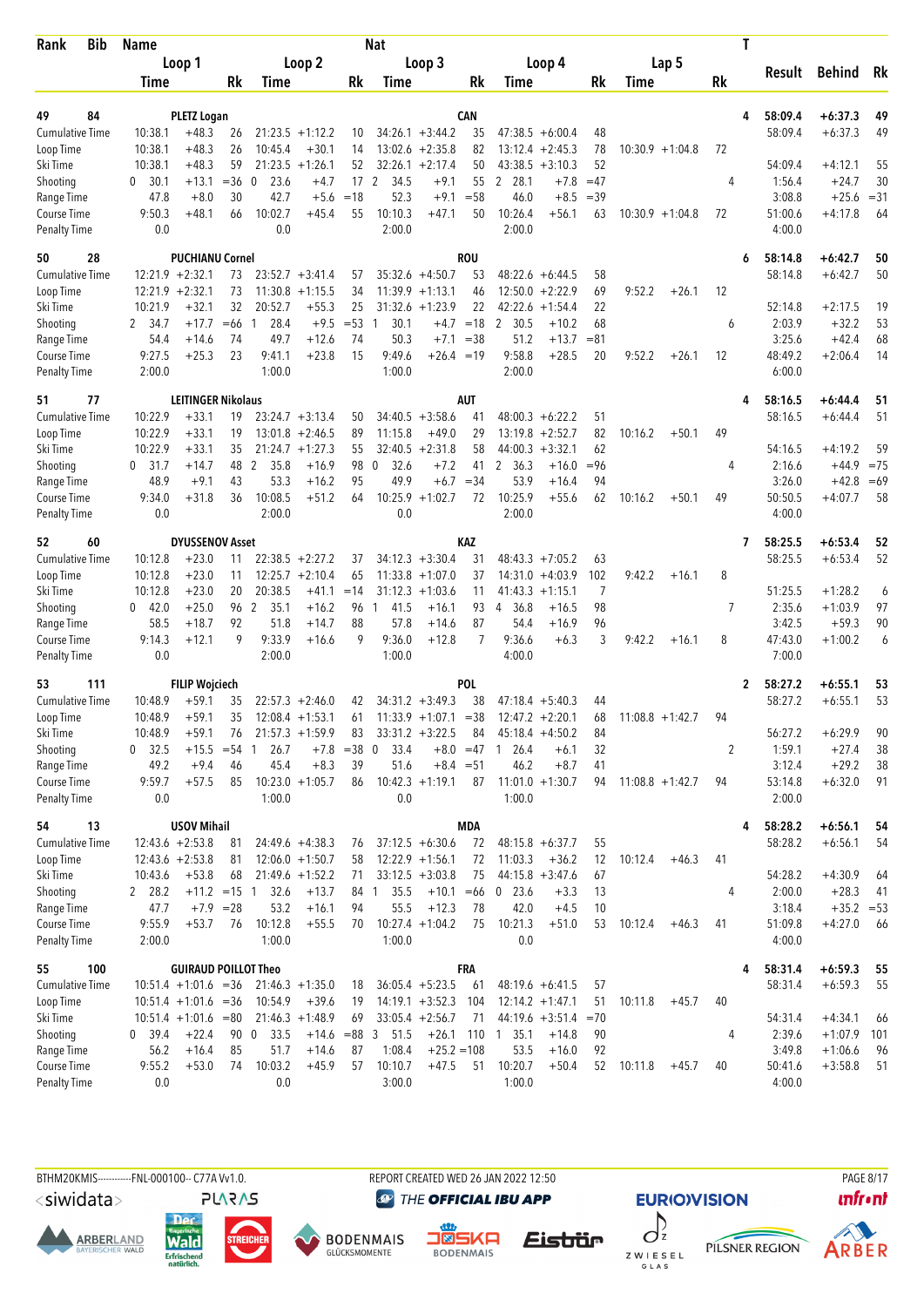| Loop 1<br>Loop 2<br>Loop 3<br>Loop 4<br>Lap 5<br>Result<br><b>Behind</b><br>Rk<br>Rk<br>Rk<br>Rk<br>Rk<br>Rk<br>Time<br>Time<br>Time<br>Time<br>Time<br>12<br><b>PITZER Lucas</b><br><b>AUT</b><br>58:35.2<br>$+7:03.1$<br>56<br>5<br>56<br>$36:04.8 + 5:22.9$<br><b>Cumulative Time</b><br>$11:22.5 + 1:32.7$<br>$23:09.2 + 2:57.9$<br>60<br>$48:05.2 + 6:27.1$<br>53<br>58:35.2<br>$+7:03.1$<br>56<br>52<br>48<br>$11:22.5 + 1:32.7$<br>52<br>$11:46.7 + 1:31.4$<br>$12:55.6 + 2:28.8$<br>80<br>12:00.4<br>$+1:33.3$<br>39<br>$10:30.0 + 1:03.9$<br>69<br>Loop Time<br>44<br>10:22.5<br>$+32.7$<br>34<br>$21:09.2 +1:11.8$<br>$32:04.8 + 1:56.1$<br>$43:05.2 +2:37.0$<br>41<br>53:35.2<br>$+3:37.9$<br>Ski Time<br>40<br>41<br>43<br>$+17.7$<br>30.8<br>$= 73$<br>2<br>31.3<br>$+5.9$<br>$=25$<br>26.9<br>$=37$<br>5<br>2:03.8<br>$+32.1$<br>52<br>Shooting<br>1, 34.7<br>$=66$<br>$+11.9$<br>$+6.6$<br>-1<br>1<br>$+7.2$<br>49<br>52.3<br>$+12.5$<br>48.1<br>$+11.0$<br>58<br>50.4<br>40<br>45.2<br>$+7.7$<br>$=34$<br>3:16.0<br>$+32.8$<br>67<br>Course Time<br>9:30.2<br>$+28.0$<br>27<br>9:58.6<br>$+41.3$<br>47<br>10:05.2<br>$+42.0$<br>10:15.2<br>$+44.9$<br>69<br>50:19.2<br>$+3:36.4$<br>44<br>41<br>42<br>$10:30.0 + 1:03.9$<br>1:00.0<br>1:00.0<br>2:00.0<br>1:00.0<br>5:00.0<br><b>Penalty Time</b><br>72<br><b>BELKO Pavel</b><br><b>BLR</b><br>58:45.1<br>$+7:13.0$<br>57<br>3<br>57<br><b>Cumulative Time</b><br>$12:01.7 + 2:11.9$<br>$24:05.6 + 3:54.3$<br>$35:40.2 +4:58.3$<br>54<br>58:45.1<br>$+7:13.0$<br>57<br>70<br>65<br>$48:18.9 + 6:40.8$<br>56<br>$12:01.7 + 2:11.9$<br>70<br>$12:03.9 +1:48.6$<br>56<br>$11:34.6 + 1:07.8$<br>$12:38.7 + 2:11.6$<br>62<br>$10:26.2 + 1:00.1$<br>Loop Time<br>41<br>62<br>93<br>$22:05.6 + 2:08.2$<br>87<br>$33:40.2 + 3:31.5$<br>86<br>$45:18.9 + 4:50.7$<br>85<br>55:45.1<br>$+5:47.8$<br>83<br>Ski Time<br>$11:01.7 +1:11.9$<br>$+5.9$ = 25<br>Shooting<br>$17-1$<br>24.2<br>$+5.3$<br>20<br>31.3<br>24.7<br>19<br>3<br>1:48.8<br>$+17.1$<br>$=15$<br>$1 \quad 28.4$<br>$+11.4$<br>0<br>$+4.4$<br>$\mathbf{1}$<br>37<br>43.3<br>24<br>50.6<br>$+7.4$<br>45.9<br>$+8.4$<br>38<br>3:08.1<br>$+24.9$<br>29<br>Range Time<br>48.3<br>$+8.5$<br>$+6.2$<br>$=43$<br>$10:52.8 + 1:22.5$<br>$10:13.4 + 1:11.2$<br>97<br>10:20.6<br>$+1:03.3$<br>81<br>10:44.0<br>$+1:20.8$<br>89<br>88<br>$10:26.2 + 1:00.1$<br>52:37.0<br>$+5:54.2$<br>87<br>Course Time<br>62<br>1:00.0<br>1:00.0<br>0.0<br>1:00.0<br>3:00.0<br>36<br><b>JAEGER Martin</b><br><b>SUI</b><br>58:47.7<br>$+7:15.6$<br>58<br>58<br>6<br><b>Cumulative Time</b><br>$13:42.9 + 3:53.1$<br>$24:18.6 + 4:07.3$<br>58:47.7<br>$+7:15.6$<br>58<br>106<br>69<br>$35:57.6 + 5:15.7$<br>57<br>$48:56.7 +7:18.6$<br>66<br>$13:42.9 + 3:53.1$<br>106<br>10:35.7<br>$+20.4$<br>9<br>$11:39.0 + 1:12.2$<br>$12:59.1 + 2:32.0$<br>71<br>9:51.0<br>$+24.9$<br>Loop Time<br>45<br>11<br>39<br>$+53.1$<br>$21:18.6 + 1:21.2$<br>47<br>38<br>$42:56.7 + 2:28.5$<br>52:47.7<br>$+2:50.4$<br>31<br>Ski Time<br>10:42.9<br>67<br>31:57.6<br>$+1:48.9$<br>$+53.9$<br>113<br>$\mathbf 0$<br>31.5<br>$+12.6$<br>$=79$<br>34.6<br>$+9.2$<br>56<br>2<br>29.8<br>$+9.5$<br>64<br>2:46.9<br>$+1:15.2 = 103$<br>Shooting<br>$3 \quad 1:10.$<br>$\overline{1}$<br>6<br>48.2<br>1:26.3<br>113<br>48.4<br>$+11.3$<br>51.6<br>$+8.4 = 51$<br>$+10.7$<br>62<br>3:54.5<br>$+46.5$<br>$=60$<br>$+1:11.3$<br>101<br>Course Time<br>9:16.6<br>12<br>9:47.3<br>$+30.0$<br>27<br>9:47.4<br>$+24.2$<br>10:10.9<br>$+40.6$<br>38<br>9:51.0<br>$+24.9$<br>11<br>48:53.2<br>$+14.4$<br>17<br>$+2:10.4$<br>-16<br>0.0<br>1:00.0<br>2:00.0<br>6:00.0<br><b>Penalty Time</b><br>3:00.0<br><b>SWE</b><br>59<br>114<br><b>HALLSTROEM Simon</b><br>58:48.6<br>$+7:16.5$<br>59<br>7<br><b>Cumulative Time</b><br>$11:05.9 +1:16.1$<br>$23:30.6 + 3:19.3$<br>$37:19.6 + 6:37.7$<br>75<br>$49:07.1 + 7:29.0$<br>58:48.6<br>$+7:16.5$<br>59<br>45<br>52<br>67<br>$11:05.9 +1:16.1$<br>45<br>$12:24.7 + 2:09.4$<br>$13:49.0 + 3:22.2$<br>97<br>$+1:20.4$<br>30<br>9:41.5<br>7<br>Loop Time<br>64<br>11:47.5<br>$+15.4$<br>8<br>20:30.6<br>$+33.2$<br>$31:19.6 + 1:10.9$<br>$42:07.1 + 1:38.9$<br>15<br>51:48.6<br>Ski Time<br>10:05.9<br>$+16.1$<br>10<br>13<br>$+1:51.3$<br>13<br>92<br>82<br>$+18.0$<br>70<br>2<br>33.8<br>$+14.9$<br>3<br>43.9<br>$+18.5$<br>$= 95$<br>31.2<br>$+10.9$<br>74<br>7<br>2:24.1<br>$+52.4$<br>Shooting<br>$1\quad 35.0$<br>$\overline{1}$<br>50.9<br>78<br>53.7<br>$= 71$<br>52.2<br>$+15.1$<br>$= 90$<br>1:02.9<br>$+19.7$<br>98<br>$+13.4$<br>3:39.7<br>$+56.5$<br>82<br>Range Time<br>$+13.9$<br>9:32.5<br>$\overline{7}$<br>48:08.9<br>8<br>Course Time<br>9:12.2<br>$+10.0$<br>7<br>$+15.2$<br>7<br>9:46.1<br>$+22.9$<br>13<br>9:56.6<br>$+26.3$<br>16<br>9:41.5<br>$+1:26.1$<br>$+15.4$<br>2:00.0<br>3:00.0<br>1:00.0<br>7:00.0<br>1:00.0<br>74<br><b>FLORE Raul</b><br><b>ROU</b><br>58:52.6<br>$+7:20.5$<br>60<br>60<br>4<br>$+7:20.5$<br><b>Cumulative Time</b><br>10:40.2<br>$+50.4$<br>28<br>$22:36.5 +2:25.2$<br>$33:48.5 + 3:06.6$<br>26<br>$48:14.9 + 6:36.8$<br>58:52.6<br>60<br>36<br>54<br>10:40.2<br>$+50.4$<br>28<br>$11:56.3 +1:41.0$<br>50<br>11:12.0<br>$+45.2$<br>25<br>$14:26.4 + 3:59.3$<br>101<br>$10:37.7 + 1:11.6$<br>Loop Time<br>-79<br>Ski Time<br>$32:48.5 + 2:39.8$<br>54:52.6<br>$+4:55.3$<br>10:40.2<br>$21:36.5 +1:39.1$<br>71<br>$+50.4$<br>59<br>$44:14.9 + 3:46.7$<br>66<br>62<br>62<br>0, 31.8<br>29.6<br>3, 30.3<br>$+10.0$<br>2:03.3<br>$+31.6$<br>50<br>$+14.8$ =49 1<br>$+10.7 = 62$ 0<br>31.4<br>$+6.0$<br>29<br>67<br>4<br>Range Time<br>$+10.2 = 50$<br>48.5<br>$+11.4 = 63$<br>49.5<br>$+6.3$<br>30<br>50.4<br>$+12.9 = 73$<br>3:18.4<br>$+35.2 = 53$<br>50.0<br>Course Time<br>$+48.0$<br>65<br>10:07.8<br>$+50.5$<br>10:22.5<br>$+59.3$<br>$10:36.0 + 1:05.7$<br>51:34.2<br>9:50.2<br>63<br>67<br>77<br>$10:37.7 +1:11.6$<br>79<br>$+4:51.4$<br>72<br><b>Penalty Time</b><br>0.0<br>1:00.0<br>0.0<br>3:00.0<br>4:00.0<br><b>FIN</b><br>81<br><b>KARVINEN Otto-Eemil</b><br>58:56.5<br>$+7:24.4$<br>61<br>$\mathbf{2}$<br>61<br>58:56.5<br>$+7:24.4$<br><b>Cumulative Time</b><br>$11:41.2 + 1:51.4$<br>63<br>$24:07.4 +3:56.1$<br>$36:00.3 + 5:18.4$<br>59<br>$47:54.9 + 6:16.8$<br>50<br>61<br>66<br>$11:52.9 + 1:26.1$<br>90<br>Loop Time<br>$11:41.2 + 1:51.4$<br>$12:26.2 +2:10.9 = 66$<br>$11:54.6 + 1:27.5$<br>$11:01.6 + 1:35.5$<br>63<br>57<br>34<br>Ski Time<br>88<br>$34:00.3 + 3:51.6$<br>56:56.5<br>$+6:59.2$<br>10:41.2<br>$+51.4$<br>63<br>$22:07.4 +2:10.0$<br>91<br>$45:54.9 + 5:26.7$<br>92<br>92<br>Shooting<br>129.5<br>$+12.5$<br>26.2<br>$+7.3 = 34 \quad 0$<br>$0$ 27.3<br>42<br>2<br>1:54.2<br>$+22.5$<br>25<br>30 1<br>31.1<br>$+5.7$<br>24<br>$+7.0$<br>Range Time<br>45.0<br>49.0<br>45.6<br>$+8.1$<br>3:06.2<br>$+23.0$<br>23<br>46.6<br>$+6.8 = 21$<br>$+7.9 = 35$<br>$+5.8$<br>24<br>36<br>9:54.6<br>$+52.4$<br>$10:41.2 + 1:23.9$<br>$11:03.9 + 1:40.7$<br>$11:09.0 + 1:38.7$<br>53:50.3<br>$+7:07.5$<br>94<br>73<br>98<br>97<br>96<br>$11:01.6 + 1:35.5$<br>90<br>1:00.0<br>0.0<br>0.0<br>2:00.0<br>1:00.0<br>25<br><b>BROUTIER Remi</b><br>FRA<br>58:59.0<br>$+7:26.9$<br>- 62<br>7<br>$11:10.2 + 1:20.4$<br>$37:19.0 + 6:37.1$<br>$48:50.2 +7:12.1$<br>58:59.0<br>$+7:26.9$<br>$24:41.7 +4:30.4$<br>74<br>74<br>65<br>62<br>48<br>Loop Time<br>$13:31.5 +3:16.2$<br>$12:37.3 + 2:10.5$<br>$11:31.2 + 1:04.1$<br>35<br>$11:10.2 + 1:20.4$<br>48<br>24<br>10:08.8<br>$+42.7$<br>96<br>75<br>$31:19.0 + 1:10.3$<br>51:59.0<br>$+2:01.7$<br>Ski Time<br>10:10.2<br>$+20.4$<br>15<br>20:41.7<br>$+44.3$<br>16<br>12<br>$41:50.2 +1:22.0$<br>12<br>- 14<br>Shooting<br>129.1<br>$+12.1$<br>25 <sub>3</sub><br>30.2<br>69 2<br>32.0<br>$+6.6 = 36$<br>25.9<br>7<br>1:57.3<br>$+25.6 = 31$<br>$+11.3$<br>$+5.6 = 24$<br>$\overline{1}$<br>Range Time<br>44.8<br>$+5.0$<br>47.6<br>$+10.5$<br>54<br>48.8<br>$+5.6$<br>42.8<br>3:04.0<br>$+20.8$<br>20<br>10<br>23<br>$+5.3$<br>14<br>Course Time<br>9:25.4<br>$+23.2$<br>9:43.9<br>9:48.5<br>$+25.3$<br>9:48.4<br>$+18.1$<br>48:55.0<br>$+2:12.2$<br>18<br>$+26.6 = 18$<br>18<br>7<br>10:08.8<br>$+42.7$<br>35<br>- 18<br><b>Penalty Time</b><br>1:00.0<br>3:00.0<br>2:00.0<br>1:00.0<br>7:00.0 | <b>Bib</b><br>Rank     | <b>Name</b> |  |  | <b>Nat</b> |  |  |  | T |  |  |
|--------------------------------------------------------------------------------------------------------------------------------------------------------------------------------------------------------------------------------------------------------------------------------------------------------------------------------------------------------------------------------------------------------------------------------------------------------------------------------------------------------------------------------------------------------------------------------------------------------------------------------------------------------------------------------------------------------------------------------------------------------------------------------------------------------------------------------------------------------------------------------------------------------------------------------------------------------------------------------------------------------------------------------------------------------------------------------------------------------------------------------------------------------------------------------------------------------------------------------------------------------------------------------------------------------------------------------------------------------------------------------------------------------------------------------------------------------------------------------------------------------------------------------------------------------------------------------------------------------------------------------------------------------------------------------------------------------------------------------------------------------------------------------------------------------------------------------------------------------------------------------------------------------------------------------------------------------------------------------------------------------------------------------------------------------------------------------------------------------------------------------------------------------------------------------------------------------------------------------------------------------------------------------------------------------------------------------------------------------------------------------------------------------------------------------------------------------------------------------------------------------------------------------------------------------------------------------------------------------------------------------------------------------------------------------------------------------------------------------------------------------------------------------------------------------------------------------------------------------------------------------------------------------------------------------------------------------------------------------------------------------------------------------------------------------------------------------------------------------------------------------------------------------------------------------------------------------------------------------------------------------------------------------------------------------------------------------------------------------------------------------------------------------------------------------------------------------------------------------------------------------------------------------------------------------------------------------------------------------------------------------------------------------------------------------------------------------------------------------------------------------------------------------------------------------------------------------------------------------------------------------------------------------------------------------------------------------------------------------------------------------------------------------------------------------------------------------------------------------------------------------------------------------------------------------------------------------------------------------------------------------------------------------------------------------------------------------------------------------------------------------------------------------------------------------------------------------------------------------------------------------------------------------------------------------------------------------------------------------------------------------------------------------------------------------------------------------------------------------------------------------------------------------------------------------------------------------------------------------------------------------------------------------------------------------------------------------------------------------------------------------------------------------------------------------------------------------------------------------------------------------------------------------------------------------------------------------------------------------------------------------------------------------------------------------------------------------------------------------------------------------------------------------------------------------------------------------------------------------------------------------------------------------------------------------------------------------------------------------------------------------------------------------------------------------------------------------------------------------------------------------------------------------------------------------------------------------------------------------------------------------------------------------------------------------------------------------------------------------------------------------------------------------------------------------------------------------------------------------------------------------------------------------------------------------------------------------------------------------------------------------------------------------------------------------------------------------------------------------------------------------------------------------------------------------------------------------------------------------------------------------------------------------------------------------------------------------------------------------------------------------------------------------------------------------------------------------------------------------------------------------------------------------------------------------------------------------------------------------------------------------------------------------------------------------------------------------------------------------------------------------------------------------------------------------------------------------------------------------------------------------------------------------------------------------------------------------------------------------------------------------------------------------------------------------------------------------------------------------------------------------------------------------------------------------------------------------------------------------------------------------------------------------------------------------------------------------------------------------------------------------------------------------------------------------------------------------------------------------------------------------------------------------------------------------------------------------------------------------------------------------------------------------------------------------------------------------------------------------------------------------------------------------------------------------------------------------------------------------------------------------------------------------------------------------------------------------------------------|------------------------|-------------|--|--|------------|--|--|--|---|--|--|
|                                                                                                                                                                                                                                                                                                                                                                                                                                                                                                                                                                                                                                                                                                                                                                                                                                                                                                                                                                                                                                                                                                                                                                                                                                                                                                                                                                                                                                                                                                                                                                                                                                                                                                                                                                                                                                                                                                                                                                                                                                                                                                                                                                                                                                                                                                                                                                                                                                                                                                                                                                                                                                                                                                                                                                                                                                                                                                                                                                                                                                                                                                                                                                                                                                                                                                                                                                                                                                                                                                                                                                                                                                                                                                                                                                                                                                                                                                                                                                                                                                                                                                                                                                                                                                                                                                                                                                                                                                                                                                                                                                                                                                                                                                                                                                                                                                                                                                                                                                                                                                                                                                                                                                                                                                                                                                                                                                                                                                                                                                                                                                                                                                                                                                                                                                                                                                                                                                                                                                                                                                                                                                                                                                                                                                                                                                                                                                                                                                                                                                                                                                                                                                                                                                                                                                                                                                                                                                                                                                                                                                                                                                                                                                                                                                                                                                                                                                                                                                                                                                                                                                                                                                                                                                                                                                                                                                                                                                                                                                                                                                                                                                                                                                                                                          |                        |             |  |  |            |  |  |  |   |  |  |
|                                                                                                                                                                                                                                                                                                                                                                                                                                                                                                                                                                                                                                                                                                                                                                                                                                                                                                                                                                                                                                                                                                                                                                                                                                                                                                                                                                                                                                                                                                                                                                                                                                                                                                                                                                                                                                                                                                                                                                                                                                                                                                                                                                                                                                                                                                                                                                                                                                                                                                                                                                                                                                                                                                                                                                                                                                                                                                                                                                                                                                                                                                                                                                                                                                                                                                                                                                                                                                                                                                                                                                                                                                                                                                                                                                                                                                                                                                                                                                                                                                                                                                                                                                                                                                                                                                                                                                                                                                                                                                                                                                                                                                                                                                                                                                                                                                                                                                                                                                                                                                                                                                                                                                                                                                                                                                                                                                                                                                                                                                                                                                                                                                                                                                                                                                                                                                                                                                                                                                                                                                                                                                                                                                                                                                                                                                                                                                                                                                                                                                                                                                                                                                                                                                                                                                                                                                                                                                                                                                                                                                                                                                                                                                                                                                                                                                                                                                                                                                                                                                                                                                                                                                                                                                                                                                                                                                                                                                                                                                                                                                                                                                                                                                                                                          |                        |             |  |  |            |  |  |  |   |  |  |
|                                                                                                                                                                                                                                                                                                                                                                                                                                                                                                                                                                                                                                                                                                                                                                                                                                                                                                                                                                                                                                                                                                                                                                                                                                                                                                                                                                                                                                                                                                                                                                                                                                                                                                                                                                                                                                                                                                                                                                                                                                                                                                                                                                                                                                                                                                                                                                                                                                                                                                                                                                                                                                                                                                                                                                                                                                                                                                                                                                                                                                                                                                                                                                                                                                                                                                                                                                                                                                                                                                                                                                                                                                                                                                                                                                                                                                                                                                                                                                                                                                                                                                                                                                                                                                                                                                                                                                                                                                                                                                                                                                                                                                                                                                                                                                                                                                                                                                                                                                                                                                                                                                                                                                                                                                                                                                                                                                                                                                                                                                                                                                                                                                                                                                                                                                                                                                                                                                                                                                                                                                                                                                                                                                                                                                                                                                                                                                                                                                                                                                                                                                                                                                                                                                                                                                                                                                                                                                                                                                                                                                                                                                                                                                                                                                                                                                                                                                                                                                                                                                                                                                                                                                                                                                                                                                                                                                                                                                                                                                                                                                                                                                                                                                                                                          |                        |             |  |  |            |  |  |  |   |  |  |
|                                                                                                                                                                                                                                                                                                                                                                                                                                                                                                                                                                                                                                                                                                                                                                                                                                                                                                                                                                                                                                                                                                                                                                                                                                                                                                                                                                                                                                                                                                                                                                                                                                                                                                                                                                                                                                                                                                                                                                                                                                                                                                                                                                                                                                                                                                                                                                                                                                                                                                                                                                                                                                                                                                                                                                                                                                                                                                                                                                                                                                                                                                                                                                                                                                                                                                                                                                                                                                                                                                                                                                                                                                                                                                                                                                                                                                                                                                                                                                                                                                                                                                                                                                                                                                                                                                                                                                                                                                                                                                                                                                                                                                                                                                                                                                                                                                                                                                                                                                                                                                                                                                                                                                                                                                                                                                                                                                                                                                                                                                                                                                                                                                                                                                                                                                                                                                                                                                                                                                                                                                                                                                                                                                                                                                                                                                                                                                                                                                                                                                                                                                                                                                                                                                                                                                                                                                                                                                                                                                                                                                                                                                                                                                                                                                                                                                                                                                                                                                                                                                                                                                                                                                                                                                                                                                                                                                                                                                                                                                                                                                                                                                                                                                                                                          |                        |             |  |  |            |  |  |  |   |  |  |
|                                                                                                                                                                                                                                                                                                                                                                                                                                                                                                                                                                                                                                                                                                                                                                                                                                                                                                                                                                                                                                                                                                                                                                                                                                                                                                                                                                                                                                                                                                                                                                                                                                                                                                                                                                                                                                                                                                                                                                                                                                                                                                                                                                                                                                                                                                                                                                                                                                                                                                                                                                                                                                                                                                                                                                                                                                                                                                                                                                                                                                                                                                                                                                                                                                                                                                                                                                                                                                                                                                                                                                                                                                                                                                                                                                                                                                                                                                                                                                                                                                                                                                                                                                                                                                                                                                                                                                                                                                                                                                                                                                                                                                                                                                                                                                                                                                                                                                                                                                                                                                                                                                                                                                                                                                                                                                                                                                                                                                                                                                                                                                                                                                                                                                                                                                                                                                                                                                                                                                                                                                                                                                                                                                                                                                                                                                                                                                                                                                                                                                                                                                                                                                                                                                                                                                                                                                                                                                                                                                                                                                                                                                                                                                                                                                                                                                                                                                                                                                                                                                                                                                                                                                                                                                                                                                                                                                                                                                                                                                                                                                                                                                                                                                                                                          |                        |             |  |  |            |  |  |  |   |  |  |
|                                                                                                                                                                                                                                                                                                                                                                                                                                                                                                                                                                                                                                                                                                                                                                                                                                                                                                                                                                                                                                                                                                                                                                                                                                                                                                                                                                                                                                                                                                                                                                                                                                                                                                                                                                                                                                                                                                                                                                                                                                                                                                                                                                                                                                                                                                                                                                                                                                                                                                                                                                                                                                                                                                                                                                                                                                                                                                                                                                                                                                                                                                                                                                                                                                                                                                                                                                                                                                                                                                                                                                                                                                                                                                                                                                                                                                                                                                                                                                                                                                                                                                                                                                                                                                                                                                                                                                                                                                                                                                                                                                                                                                                                                                                                                                                                                                                                                                                                                                                                                                                                                                                                                                                                                                                                                                                                                                                                                                                                                                                                                                                                                                                                                                                                                                                                                                                                                                                                                                                                                                                                                                                                                                                                                                                                                                                                                                                                                                                                                                                                                                                                                                                                                                                                                                                                                                                                                                                                                                                                                                                                                                                                                                                                                                                                                                                                                                                                                                                                                                                                                                                                                                                                                                                                                                                                                                                                                                                                                                                                                                                                                                                                                                                                                          |                        |             |  |  |            |  |  |  |   |  |  |
|                                                                                                                                                                                                                                                                                                                                                                                                                                                                                                                                                                                                                                                                                                                                                                                                                                                                                                                                                                                                                                                                                                                                                                                                                                                                                                                                                                                                                                                                                                                                                                                                                                                                                                                                                                                                                                                                                                                                                                                                                                                                                                                                                                                                                                                                                                                                                                                                                                                                                                                                                                                                                                                                                                                                                                                                                                                                                                                                                                                                                                                                                                                                                                                                                                                                                                                                                                                                                                                                                                                                                                                                                                                                                                                                                                                                                                                                                                                                                                                                                                                                                                                                                                                                                                                                                                                                                                                                                                                                                                                                                                                                                                                                                                                                                                                                                                                                                                                                                                                                                                                                                                                                                                                                                                                                                                                                                                                                                                                                                                                                                                                                                                                                                                                                                                                                                                                                                                                                                                                                                                                                                                                                                                                                                                                                                                                                                                                                                                                                                                                                                                                                                                                                                                                                                                                                                                                                                                                                                                                                                                                                                                                                                                                                                                                                                                                                                                                                                                                                                                                                                                                                                                                                                                                                                                                                                                                                                                                                                                                                                                                                                                                                                                                                                          |                        |             |  |  |            |  |  |  |   |  |  |
|                                                                                                                                                                                                                                                                                                                                                                                                                                                                                                                                                                                                                                                                                                                                                                                                                                                                                                                                                                                                                                                                                                                                                                                                                                                                                                                                                                                                                                                                                                                                                                                                                                                                                                                                                                                                                                                                                                                                                                                                                                                                                                                                                                                                                                                                                                                                                                                                                                                                                                                                                                                                                                                                                                                                                                                                                                                                                                                                                                                                                                                                                                                                                                                                                                                                                                                                                                                                                                                                                                                                                                                                                                                                                                                                                                                                                                                                                                                                                                                                                                                                                                                                                                                                                                                                                                                                                                                                                                                                                                                                                                                                                                                                                                                                                                                                                                                                                                                                                                                                                                                                                                                                                                                                                                                                                                                                                                                                                                                                                                                                                                                                                                                                                                                                                                                                                                                                                                                                                                                                                                                                                                                                                                                                                                                                                                                                                                                                                                                                                                                                                                                                                                                                                                                                                                                                                                                                                                                                                                                                                                                                                                                                                                                                                                                                                                                                                                                                                                                                                                                                                                                                                                                                                                                                                                                                                                                                                                                                                                                                                                                                                                                                                                                                                          | Range Time             |             |  |  |            |  |  |  |   |  |  |
|                                                                                                                                                                                                                                                                                                                                                                                                                                                                                                                                                                                                                                                                                                                                                                                                                                                                                                                                                                                                                                                                                                                                                                                                                                                                                                                                                                                                                                                                                                                                                                                                                                                                                                                                                                                                                                                                                                                                                                                                                                                                                                                                                                                                                                                                                                                                                                                                                                                                                                                                                                                                                                                                                                                                                                                                                                                                                                                                                                                                                                                                                                                                                                                                                                                                                                                                                                                                                                                                                                                                                                                                                                                                                                                                                                                                                                                                                                                                                                                                                                                                                                                                                                                                                                                                                                                                                                                                                                                                                                                                                                                                                                                                                                                                                                                                                                                                                                                                                                                                                                                                                                                                                                                                                                                                                                                                                                                                                                                                                                                                                                                                                                                                                                                                                                                                                                                                                                                                                                                                                                                                                                                                                                                                                                                                                                                                                                                                                                                                                                                                                                                                                                                                                                                                                                                                                                                                                                                                                                                                                                                                                                                                                                                                                                                                                                                                                                                                                                                                                                                                                                                                                                                                                                                                                                                                                                                                                                                                                                                                                                                                                                                                                                                                                          |                        |             |  |  |            |  |  |  |   |  |  |
|                                                                                                                                                                                                                                                                                                                                                                                                                                                                                                                                                                                                                                                                                                                                                                                                                                                                                                                                                                                                                                                                                                                                                                                                                                                                                                                                                                                                                                                                                                                                                                                                                                                                                                                                                                                                                                                                                                                                                                                                                                                                                                                                                                                                                                                                                                                                                                                                                                                                                                                                                                                                                                                                                                                                                                                                                                                                                                                                                                                                                                                                                                                                                                                                                                                                                                                                                                                                                                                                                                                                                                                                                                                                                                                                                                                                                                                                                                                                                                                                                                                                                                                                                                                                                                                                                                                                                                                                                                                                                                                                                                                                                                                                                                                                                                                                                                                                                                                                                                                                                                                                                                                                                                                                                                                                                                                                                                                                                                                                                                                                                                                                                                                                                                                                                                                                                                                                                                                                                                                                                                                                                                                                                                                                                                                                                                                                                                                                                                                                                                                                                                                                                                                                                                                                                                                                                                                                                                                                                                                                                                                                                                                                                                                                                                                                                                                                                                                                                                                                                                                                                                                                                                                                                                                                                                                                                                                                                                                                                                                                                                                                                                                                                                                                                          |                        |             |  |  |            |  |  |  |   |  |  |
|                                                                                                                                                                                                                                                                                                                                                                                                                                                                                                                                                                                                                                                                                                                                                                                                                                                                                                                                                                                                                                                                                                                                                                                                                                                                                                                                                                                                                                                                                                                                                                                                                                                                                                                                                                                                                                                                                                                                                                                                                                                                                                                                                                                                                                                                                                                                                                                                                                                                                                                                                                                                                                                                                                                                                                                                                                                                                                                                                                                                                                                                                                                                                                                                                                                                                                                                                                                                                                                                                                                                                                                                                                                                                                                                                                                                                                                                                                                                                                                                                                                                                                                                                                                                                                                                                                                                                                                                                                                                                                                                                                                                                                                                                                                                                                                                                                                                                                                                                                                                                                                                                                                                                                                                                                                                                                                                                                                                                                                                                                                                                                                                                                                                                                                                                                                                                                                                                                                                                                                                                                                                                                                                                                                                                                                                                                                                                                                                                                                                                                                                                                                                                                                                                                                                                                                                                                                                                                                                                                                                                                                                                                                                                                                                                                                                                                                                                                                                                                                                                                                                                                                                                                                                                                                                                                                                                                                                                                                                                                                                                                                                                                                                                                                                                          |                        |             |  |  |            |  |  |  |   |  |  |
|                                                                                                                                                                                                                                                                                                                                                                                                                                                                                                                                                                                                                                                                                                                                                                                                                                                                                                                                                                                                                                                                                                                                                                                                                                                                                                                                                                                                                                                                                                                                                                                                                                                                                                                                                                                                                                                                                                                                                                                                                                                                                                                                                                                                                                                                                                                                                                                                                                                                                                                                                                                                                                                                                                                                                                                                                                                                                                                                                                                                                                                                                                                                                                                                                                                                                                                                                                                                                                                                                                                                                                                                                                                                                                                                                                                                                                                                                                                                                                                                                                                                                                                                                                                                                                                                                                                                                                                                                                                                                                                                                                                                                                                                                                                                                                                                                                                                                                                                                                                                                                                                                                                                                                                                                                                                                                                                                                                                                                                                                                                                                                                                                                                                                                                                                                                                                                                                                                                                                                                                                                                                                                                                                                                                                                                                                                                                                                                                                                                                                                                                                                                                                                                                                                                                                                                                                                                                                                                                                                                                                                                                                                                                                                                                                                                                                                                                                                                                                                                                                                                                                                                                                                                                                                                                                                                                                                                                                                                                                                                                                                                                                                                                                                                                                          |                        |             |  |  |            |  |  |  |   |  |  |
|                                                                                                                                                                                                                                                                                                                                                                                                                                                                                                                                                                                                                                                                                                                                                                                                                                                                                                                                                                                                                                                                                                                                                                                                                                                                                                                                                                                                                                                                                                                                                                                                                                                                                                                                                                                                                                                                                                                                                                                                                                                                                                                                                                                                                                                                                                                                                                                                                                                                                                                                                                                                                                                                                                                                                                                                                                                                                                                                                                                                                                                                                                                                                                                                                                                                                                                                                                                                                                                                                                                                                                                                                                                                                                                                                                                                                                                                                                                                                                                                                                                                                                                                                                                                                                                                                                                                                                                                                                                                                                                                                                                                                                                                                                                                                                                                                                                                                                                                                                                                                                                                                                                                                                                                                                                                                                                                                                                                                                                                                                                                                                                                                                                                                                                                                                                                                                                                                                                                                                                                                                                                                                                                                                                                                                                                                                                                                                                                                                                                                                                                                                                                                                                                                                                                                                                                                                                                                                                                                                                                                                                                                                                                                                                                                                                                                                                                                                                                                                                                                                                                                                                                                                                                                                                                                                                                                                                                                                                                                                                                                                                                                                                                                                                                                          |                        |             |  |  |            |  |  |  |   |  |  |
|                                                                                                                                                                                                                                                                                                                                                                                                                                                                                                                                                                                                                                                                                                                                                                                                                                                                                                                                                                                                                                                                                                                                                                                                                                                                                                                                                                                                                                                                                                                                                                                                                                                                                                                                                                                                                                                                                                                                                                                                                                                                                                                                                                                                                                                                                                                                                                                                                                                                                                                                                                                                                                                                                                                                                                                                                                                                                                                                                                                                                                                                                                                                                                                                                                                                                                                                                                                                                                                                                                                                                                                                                                                                                                                                                                                                                                                                                                                                                                                                                                                                                                                                                                                                                                                                                                                                                                                                                                                                                                                                                                                                                                                                                                                                                                                                                                                                                                                                                                                                                                                                                                                                                                                                                                                                                                                                                                                                                                                                                                                                                                                                                                                                                                                                                                                                                                                                                                                                                                                                                                                                                                                                                                                                                                                                                                                                                                                                                                                                                                                                                                                                                                                                                                                                                                                                                                                                                                                                                                                                                                                                                                                                                                                                                                                                                                                                                                                                                                                                                                                                                                                                                                                                                                                                                                                                                                                                                                                                                                                                                                                                                                                                                                                                                          |                        |             |  |  |            |  |  |  |   |  |  |
|                                                                                                                                                                                                                                                                                                                                                                                                                                                                                                                                                                                                                                                                                                                                                                                                                                                                                                                                                                                                                                                                                                                                                                                                                                                                                                                                                                                                                                                                                                                                                                                                                                                                                                                                                                                                                                                                                                                                                                                                                                                                                                                                                                                                                                                                                                                                                                                                                                                                                                                                                                                                                                                                                                                                                                                                                                                                                                                                                                                                                                                                                                                                                                                                                                                                                                                                                                                                                                                                                                                                                                                                                                                                                                                                                                                                                                                                                                                                                                                                                                                                                                                                                                                                                                                                                                                                                                                                                                                                                                                                                                                                                                                                                                                                                                                                                                                                                                                                                                                                                                                                                                                                                                                                                                                                                                                                                                                                                                                                                                                                                                                                                                                                                                                                                                                                                                                                                                                                                                                                                                                                                                                                                                                                                                                                                                                                                                                                                                                                                                                                                                                                                                                                                                                                                                                                                                                                                                                                                                                                                                                                                                                                                                                                                                                                                                                                                                                                                                                                                                                                                                                                                                                                                                                                                                                                                                                                                                                                                                                                                                                                                                                                                                                                                          |                        |             |  |  |            |  |  |  |   |  |  |
|                                                                                                                                                                                                                                                                                                                                                                                                                                                                                                                                                                                                                                                                                                                                                                                                                                                                                                                                                                                                                                                                                                                                                                                                                                                                                                                                                                                                                                                                                                                                                                                                                                                                                                                                                                                                                                                                                                                                                                                                                                                                                                                                                                                                                                                                                                                                                                                                                                                                                                                                                                                                                                                                                                                                                                                                                                                                                                                                                                                                                                                                                                                                                                                                                                                                                                                                                                                                                                                                                                                                                                                                                                                                                                                                                                                                                                                                                                                                                                                                                                                                                                                                                                                                                                                                                                                                                                                                                                                                                                                                                                                                                                                                                                                                                                                                                                                                                                                                                                                                                                                                                                                                                                                                                                                                                                                                                                                                                                                                                                                                                                                                                                                                                                                                                                                                                                                                                                                                                                                                                                                                                                                                                                                                                                                                                                                                                                                                                                                                                                                                                                                                                                                                                                                                                                                                                                                                                                                                                                                                                                                                                                                                                                                                                                                                                                                                                                                                                                                                                                                                                                                                                                                                                                                                                                                                                                                                                                                                                                                                                                                                                                                                                                                                                          |                        |             |  |  |            |  |  |  |   |  |  |
|                                                                                                                                                                                                                                                                                                                                                                                                                                                                                                                                                                                                                                                                                                                                                                                                                                                                                                                                                                                                                                                                                                                                                                                                                                                                                                                                                                                                                                                                                                                                                                                                                                                                                                                                                                                                                                                                                                                                                                                                                                                                                                                                                                                                                                                                                                                                                                                                                                                                                                                                                                                                                                                                                                                                                                                                                                                                                                                                                                                                                                                                                                                                                                                                                                                                                                                                                                                                                                                                                                                                                                                                                                                                                                                                                                                                                                                                                                                                                                                                                                                                                                                                                                                                                                                                                                                                                                                                                                                                                                                                                                                                                                                                                                                                                                                                                                                                                                                                                                                                                                                                                                                                                                                                                                                                                                                                                                                                                                                                                                                                                                                                                                                                                                                                                                                                                                                                                                                                                                                                                                                                                                                                                                                                                                                                                                                                                                                                                                                                                                                                                                                                                                                                                                                                                                                                                                                                                                                                                                                                                                                                                                                                                                                                                                                                                                                                                                                                                                                                                                                                                                                                                                                                                                                                                                                                                                                                                                                                                                                                                                                                                                                                                                                                                          | <b>Penalty Time</b>    |             |  |  |            |  |  |  |   |  |  |
|                                                                                                                                                                                                                                                                                                                                                                                                                                                                                                                                                                                                                                                                                                                                                                                                                                                                                                                                                                                                                                                                                                                                                                                                                                                                                                                                                                                                                                                                                                                                                                                                                                                                                                                                                                                                                                                                                                                                                                                                                                                                                                                                                                                                                                                                                                                                                                                                                                                                                                                                                                                                                                                                                                                                                                                                                                                                                                                                                                                                                                                                                                                                                                                                                                                                                                                                                                                                                                                                                                                                                                                                                                                                                                                                                                                                                                                                                                                                                                                                                                                                                                                                                                                                                                                                                                                                                                                                                                                                                                                                                                                                                                                                                                                                                                                                                                                                                                                                                                                                                                                                                                                                                                                                                                                                                                                                                                                                                                                                                                                                                                                                                                                                                                                                                                                                                                                                                                                                                                                                                                                                                                                                                                                                                                                                                                                                                                                                                                                                                                                                                                                                                                                                                                                                                                                                                                                                                                                                                                                                                                                                                                                                                                                                                                                                                                                                                                                                                                                                                                                                                                                                                                                                                                                                                                                                                                                                                                                                                                                                                                                                                                                                                                                                                          |                        |             |  |  |            |  |  |  |   |  |  |
|                                                                                                                                                                                                                                                                                                                                                                                                                                                                                                                                                                                                                                                                                                                                                                                                                                                                                                                                                                                                                                                                                                                                                                                                                                                                                                                                                                                                                                                                                                                                                                                                                                                                                                                                                                                                                                                                                                                                                                                                                                                                                                                                                                                                                                                                                                                                                                                                                                                                                                                                                                                                                                                                                                                                                                                                                                                                                                                                                                                                                                                                                                                                                                                                                                                                                                                                                                                                                                                                                                                                                                                                                                                                                                                                                                                                                                                                                                                                                                                                                                                                                                                                                                                                                                                                                                                                                                                                                                                                                                                                                                                                                                                                                                                                                                                                                                                                                                                                                                                                                                                                                                                                                                                                                                                                                                                                                                                                                                                                                                                                                                                                                                                                                                                                                                                                                                                                                                                                                                                                                                                                                                                                                                                                                                                                                                                                                                                                                                                                                                                                                                                                                                                                                                                                                                                                                                                                                                                                                                                                                                                                                                                                                                                                                                                                                                                                                                                                                                                                                                                                                                                                                                                                                                                                                                                                                                                                                                                                                                                                                                                                                                                                                                                                                          |                        |             |  |  |            |  |  |  |   |  |  |
|                                                                                                                                                                                                                                                                                                                                                                                                                                                                                                                                                                                                                                                                                                                                                                                                                                                                                                                                                                                                                                                                                                                                                                                                                                                                                                                                                                                                                                                                                                                                                                                                                                                                                                                                                                                                                                                                                                                                                                                                                                                                                                                                                                                                                                                                                                                                                                                                                                                                                                                                                                                                                                                                                                                                                                                                                                                                                                                                                                                                                                                                                                                                                                                                                                                                                                                                                                                                                                                                                                                                                                                                                                                                                                                                                                                                                                                                                                                                                                                                                                                                                                                                                                                                                                                                                                                                                                                                                                                                                                                                                                                                                                                                                                                                                                                                                                                                                                                                                                                                                                                                                                                                                                                                                                                                                                                                                                                                                                                                                                                                                                                                                                                                                                                                                                                                                                                                                                                                                                                                                                                                                                                                                                                                                                                                                                                                                                                                                                                                                                                                                                                                                                                                                                                                                                                                                                                                                                                                                                                                                                                                                                                                                                                                                                                                                                                                                                                                                                                                                                                                                                                                                                                                                                                                                                                                                                                                                                                                                                                                                                                                                                                                                                                                                          |                        |             |  |  |            |  |  |  |   |  |  |
|                                                                                                                                                                                                                                                                                                                                                                                                                                                                                                                                                                                                                                                                                                                                                                                                                                                                                                                                                                                                                                                                                                                                                                                                                                                                                                                                                                                                                                                                                                                                                                                                                                                                                                                                                                                                                                                                                                                                                                                                                                                                                                                                                                                                                                                                                                                                                                                                                                                                                                                                                                                                                                                                                                                                                                                                                                                                                                                                                                                                                                                                                                                                                                                                                                                                                                                                                                                                                                                                                                                                                                                                                                                                                                                                                                                                                                                                                                                                                                                                                                                                                                                                                                                                                                                                                                                                                                                                                                                                                                                                                                                                                                                                                                                                                                                                                                                                                                                                                                                                                                                                                                                                                                                                                                                                                                                                                                                                                                                                                                                                                                                                                                                                                                                                                                                                                                                                                                                                                                                                                                                                                                                                                                                                                                                                                                                                                                                                                                                                                                                                                                                                                                                                                                                                                                                                                                                                                                                                                                                                                                                                                                                                                                                                                                                                                                                                                                                                                                                                                                                                                                                                                                                                                                                                                                                                                                                                                                                                                                                                                                                                                                                                                                                                                          |                        |             |  |  |            |  |  |  |   |  |  |
|                                                                                                                                                                                                                                                                                                                                                                                                                                                                                                                                                                                                                                                                                                                                                                                                                                                                                                                                                                                                                                                                                                                                                                                                                                                                                                                                                                                                                                                                                                                                                                                                                                                                                                                                                                                                                                                                                                                                                                                                                                                                                                                                                                                                                                                                                                                                                                                                                                                                                                                                                                                                                                                                                                                                                                                                                                                                                                                                                                                                                                                                                                                                                                                                                                                                                                                                                                                                                                                                                                                                                                                                                                                                                                                                                                                                                                                                                                                                                                                                                                                                                                                                                                                                                                                                                                                                                                                                                                                                                                                                                                                                                                                                                                                                                                                                                                                                                                                                                                                                                                                                                                                                                                                                                                                                                                                                                                                                                                                                                                                                                                                                                                                                                                                                                                                                                                                                                                                                                                                                                                                                                                                                                                                                                                                                                                                                                                                                                                                                                                                                                                                                                                                                                                                                                                                                                                                                                                                                                                                                                                                                                                                                                                                                                                                                                                                                                                                                                                                                                                                                                                                                                                                                                                                                                                                                                                                                                                                                                                                                                                                                                                                                                                                                                          |                        |             |  |  |            |  |  |  |   |  |  |
|                                                                                                                                                                                                                                                                                                                                                                                                                                                                                                                                                                                                                                                                                                                                                                                                                                                                                                                                                                                                                                                                                                                                                                                                                                                                                                                                                                                                                                                                                                                                                                                                                                                                                                                                                                                                                                                                                                                                                                                                                                                                                                                                                                                                                                                                                                                                                                                                                                                                                                                                                                                                                                                                                                                                                                                                                                                                                                                                                                                                                                                                                                                                                                                                                                                                                                                                                                                                                                                                                                                                                                                                                                                                                                                                                                                                                                                                                                                                                                                                                                                                                                                                                                                                                                                                                                                                                                                                                                                                                                                                                                                                                                                                                                                                                                                                                                                                                                                                                                                                                                                                                                                                                                                                                                                                                                                                                                                                                                                                                                                                                                                                                                                                                                                                                                                                                                                                                                                                                                                                                                                                                                                                                                                                                                                                                                                                                                                                                                                                                                                                                                                                                                                                                                                                                                                                                                                                                                                                                                                                                                                                                                                                                                                                                                                                                                                                                                                                                                                                                                                                                                                                                                                                                                                                                                                                                                                                                                                                                                                                                                                                                                                                                                                                                          | Range Time             |             |  |  |            |  |  |  |   |  |  |
|                                                                                                                                                                                                                                                                                                                                                                                                                                                                                                                                                                                                                                                                                                                                                                                                                                                                                                                                                                                                                                                                                                                                                                                                                                                                                                                                                                                                                                                                                                                                                                                                                                                                                                                                                                                                                                                                                                                                                                                                                                                                                                                                                                                                                                                                                                                                                                                                                                                                                                                                                                                                                                                                                                                                                                                                                                                                                                                                                                                                                                                                                                                                                                                                                                                                                                                                                                                                                                                                                                                                                                                                                                                                                                                                                                                                                                                                                                                                                                                                                                                                                                                                                                                                                                                                                                                                                                                                                                                                                                                                                                                                                                                                                                                                                                                                                                                                                                                                                                                                                                                                                                                                                                                                                                                                                                                                                                                                                                                                                                                                                                                                                                                                                                                                                                                                                                                                                                                                                                                                                                                                                                                                                                                                                                                                                                                                                                                                                                                                                                                                                                                                                                                                                                                                                                                                                                                                                                                                                                                                                                                                                                                                                                                                                                                                                                                                                                                                                                                                                                                                                                                                                                                                                                                                                                                                                                                                                                                                                                                                                                                                                                                                                                                                                          |                        |             |  |  |            |  |  |  |   |  |  |
|                                                                                                                                                                                                                                                                                                                                                                                                                                                                                                                                                                                                                                                                                                                                                                                                                                                                                                                                                                                                                                                                                                                                                                                                                                                                                                                                                                                                                                                                                                                                                                                                                                                                                                                                                                                                                                                                                                                                                                                                                                                                                                                                                                                                                                                                                                                                                                                                                                                                                                                                                                                                                                                                                                                                                                                                                                                                                                                                                                                                                                                                                                                                                                                                                                                                                                                                                                                                                                                                                                                                                                                                                                                                                                                                                                                                                                                                                                                                                                                                                                                                                                                                                                                                                                                                                                                                                                                                                                                                                                                                                                                                                                                                                                                                                                                                                                                                                                                                                                                                                                                                                                                                                                                                                                                                                                                                                                                                                                                                                                                                                                                                                                                                                                                                                                                                                                                                                                                                                                                                                                                                                                                                                                                                                                                                                                                                                                                                                                                                                                                                                                                                                                                                                                                                                                                                                                                                                                                                                                                                                                                                                                                                                                                                                                                                                                                                                                                                                                                                                                                                                                                                                                                                                                                                                                                                                                                                                                                                                                                                                                                                                                                                                                                                                          |                        |             |  |  |            |  |  |  |   |  |  |
|                                                                                                                                                                                                                                                                                                                                                                                                                                                                                                                                                                                                                                                                                                                                                                                                                                                                                                                                                                                                                                                                                                                                                                                                                                                                                                                                                                                                                                                                                                                                                                                                                                                                                                                                                                                                                                                                                                                                                                                                                                                                                                                                                                                                                                                                                                                                                                                                                                                                                                                                                                                                                                                                                                                                                                                                                                                                                                                                                                                                                                                                                                                                                                                                                                                                                                                                                                                                                                                                                                                                                                                                                                                                                                                                                                                                                                                                                                                                                                                                                                                                                                                                                                                                                                                                                                                                                                                                                                                                                                                                                                                                                                                                                                                                                                                                                                                                                                                                                                                                                                                                                                                                                                                                                                                                                                                                                                                                                                                                                                                                                                                                                                                                                                                                                                                                                                                                                                                                                                                                                                                                                                                                                                                                                                                                                                                                                                                                                                                                                                                                                                                                                                                                                                                                                                                                                                                                                                                                                                                                                                                                                                                                                                                                                                                                                                                                                                                                                                                                                                                                                                                                                                                                                                                                                                                                                                                                                                                                                                                                                                                                                                                                                                                                                          |                        |             |  |  |            |  |  |  |   |  |  |
|                                                                                                                                                                                                                                                                                                                                                                                                                                                                                                                                                                                                                                                                                                                                                                                                                                                                                                                                                                                                                                                                                                                                                                                                                                                                                                                                                                                                                                                                                                                                                                                                                                                                                                                                                                                                                                                                                                                                                                                                                                                                                                                                                                                                                                                                                                                                                                                                                                                                                                                                                                                                                                                                                                                                                                                                                                                                                                                                                                                                                                                                                                                                                                                                                                                                                                                                                                                                                                                                                                                                                                                                                                                                                                                                                                                                                                                                                                                                                                                                                                                                                                                                                                                                                                                                                                                                                                                                                                                                                                                                                                                                                                                                                                                                                                                                                                                                                                                                                                                                                                                                                                                                                                                                                                                                                                                                                                                                                                                                                                                                                                                                                                                                                                                                                                                                                                                                                                                                                                                                                                                                                                                                                                                                                                                                                                                                                                                                                                                                                                                                                                                                                                                                                                                                                                                                                                                                                                                                                                                                                                                                                                                                                                                                                                                                                                                                                                                                                                                                                                                                                                                                                                                                                                                                                                                                                                                                                                                                                                                                                                                                                                                                                                                                                          |                        |             |  |  |            |  |  |  |   |  |  |
|                                                                                                                                                                                                                                                                                                                                                                                                                                                                                                                                                                                                                                                                                                                                                                                                                                                                                                                                                                                                                                                                                                                                                                                                                                                                                                                                                                                                                                                                                                                                                                                                                                                                                                                                                                                                                                                                                                                                                                                                                                                                                                                                                                                                                                                                                                                                                                                                                                                                                                                                                                                                                                                                                                                                                                                                                                                                                                                                                                                                                                                                                                                                                                                                                                                                                                                                                                                                                                                                                                                                                                                                                                                                                                                                                                                                                                                                                                                                                                                                                                                                                                                                                                                                                                                                                                                                                                                                                                                                                                                                                                                                                                                                                                                                                                                                                                                                                                                                                                                                                                                                                                                                                                                                                                                                                                                                                                                                                                                                                                                                                                                                                                                                                                                                                                                                                                                                                                                                                                                                                                                                                                                                                                                                                                                                                                                                                                                                                                                                                                                                                                                                                                                                                                                                                                                                                                                                                                                                                                                                                                                                                                                                                                                                                                                                                                                                                                                                                                                                                                                                                                                                                                                                                                                                                                                                                                                                                                                                                                                                                                                                                                                                                                                                                          |                        |             |  |  |            |  |  |  |   |  |  |
|                                                                                                                                                                                                                                                                                                                                                                                                                                                                                                                                                                                                                                                                                                                                                                                                                                                                                                                                                                                                                                                                                                                                                                                                                                                                                                                                                                                                                                                                                                                                                                                                                                                                                                                                                                                                                                                                                                                                                                                                                                                                                                                                                                                                                                                                                                                                                                                                                                                                                                                                                                                                                                                                                                                                                                                                                                                                                                                                                                                                                                                                                                                                                                                                                                                                                                                                                                                                                                                                                                                                                                                                                                                                                                                                                                                                                                                                                                                                                                                                                                                                                                                                                                                                                                                                                                                                                                                                                                                                                                                                                                                                                                                                                                                                                                                                                                                                                                                                                                                                                                                                                                                                                                                                                                                                                                                                                                                                                                                                                                                                                                                                                                                                                                                                                                                                                                                                                                                                                                                                                                                                                                                                                                                                                                                                                                                                                                                                                                                                                                                                                                                                                                                                                                                                                                                                                                                                                                                                                                                                                                                                                                                                                                                                                                                                                                                                                                                                                                                                                                                                                                                                                                                                                                                                                                                                                                                                                                                                                                                                                                                                                                                                                                                                                          |                        |             |  |  |            |  |  |  |   |  |  |
|                                                                                                                                                                                                                                                                                                                                                                                                                                                                                                                                                                                                                                                                                                                                                                                                                                                                                                                                                                                                                                                                                                                                                                                                                                                                                                                                                                                                                                                                                                                                                                                                                                                                                                                                                                                                                                                                                                                                                                                                                                                                                                                                                                                                                                                                                                                                                                                                                                                                                                                                                                                                                                                                                                                                                                                                                                                                                                                                                                                                                                                                                                                                                                                                                                                                                                                                                                                                                                                                                                                                                                                                                                                                                                                                                                                                                                                                                                                                                                                                                                                                                                                                                                                                                                                                                                                                                                                                                                                                                                                                                                                                                                                                                                                                                                                                                                                                                                                                                                                                                                                                                                                                                                                                                                                                                                                                                                                                                                                                                                                                                                                                                                                                                                                                                                                                                                                                                                                                                                                                                                                                                                                                                                                                                                                                                                                                                                                                                                                                                                                                                                                                                                                                                                                                                                                                                                                                                                                                                                                                                                                                                                                                                                                                                                                                                                                                                                                                                                                                                                                                                                                                                                                                                                                                                                                                                                                                                                                                                                                                                                                                                                                                                                                                                          |                        |             |  |  |            |  |  |  |   |  |  |
|                                                                                                                                                                                                                                                                                                                                                                                                                                                                                                                                                                                                                                                                                                                                                                                                                                                                                                                                                                                                                                                                                                                                                                                                                                                                                                                                                                                                                                                                                                                                                                                                                                                                                                                                                                                                                                                                                                                                                                                                                                                                                                                                                                                                                                                                                                                                                                                                                                                                                                                                                                                                                                                                                                                                                                                                                                                                                                                                                                                                                                                                                                                                                                                                                                                                                                                                                                                                                                                                                                                                                                                                                                                                                                                                                                                                                                                                                                                                                                                                                                                                                                                                                                                                                                                                                                                                                                                                                                                                                                                                                                                                                                                                                                                                                                                                                                                                                                                                                                                                                                                                                                                                                                                                                                                                                                                                                                                                                                                                                                                                                                                                                                                                                                                                                                                                                                                                                                                                                                                                                                                                                                                                                                                                                                                                                                                                                                                                                                                                                                                                                                                                                                                                                                                                                                                                                                                                                                                                                                                                                                                                                                                                                                                                                                                                                                                                                                                                                                                                                                                                                                                                                                                                                                                                                                                                                                                                                                                                                                                                                                                                                                                                                                                                                          |                        |             |  |  |            |  |  |  |   |  |  |
|                                                                                                                                                                                                                                                                                                                                                                                                                                                                                                                                                                                                                                                                                                                                                                                                                                                                                                                                                                                                                                                                                                                                                                                                                                                                                                                                                                                                                                                                                                                                                                                                                                                                                                                                                                                                                                                                                                                                                                                                                                                                                                                                                                                                                                                                                                                                                                                                                                                                                                                                                                                                                                                                                                                                                                                                                                                                                                                                                                                                                                                                                                                                                                                                                                                                                                                                                                                                                                                                                                                                                                                                                                                                                                                                                                                                                                                                                                                                                                                                                                                                                                                                                                                                                                                                                                                                                                                                                                                                                                                                                                                                                                                                                                                                                                                                                                                                                                                                                                                                                                                                                                                                                                                                                                                                                                                                                                                                                                                                                                                                                                                                                                                                                                                                                                                                                                                                                                                                                                                                                                                                                                                                                                                                                                                                                                                                                                                                                                                                                                                                                                                                                                                                                                                                                                                                                                                                                                                                                                                                                                                                                                                                                                                                                                                                                                                                                                                                                                                                                                                                                                                                                                                                                                                                                                                                                                                                                                                                                                                                                                                                                                                                                                                                                          | <b>Penalty Time</b>    |             |  |  |            |  |  |  |   |  |  |
|                                                                                                                                                                                                                                                                                                                                                                                                                                                                                                                                                                                                                                                                                                                                                                                                                                                                                                                                                                                                                                                                                                                                                                                                                                                                                                                                                                                                                                                                                                                                                                                                                                                                                                                                                                                                                                                                                                                                                                                                                                                                                                                                                                                                                                                                                                                                                                                                                                                                                                                                                                                                                                                                                                                                                                                                                                                                                                                                                                                                                                                                                                                                                                                                                                                                                                                                                                                                                                                                                                                                                                                                                                                                                                                                                                                                                                                                                                                                                                                                                                                                                                                                                                                                                                                                                                                                                                                                                                                                                                                                                                                                                                                                                                                                                                                                                                                                                                                                                                                                                                                                                                                                                                                                                                                                                                                                                                                                                                                                                                                                                                                                                                                                                                                                                                                                                                                                                                                                                                                                                                                                                                                                                                                                                                                                                                                                                                                                                                                                                                                                                                                                                                                                                                                                                                                                                                                                                                                                                                                                                                                                                                                                                                                                                                                                                                                                                                                                                                                                                                                                                                                                                                                                                                                                                                                                                                                                                                                                                                                                                                                                                                                                                                                                                          |                        |             |  |  |            |  |  |  |   |  |  |
|                                                                                                                                                                                                                                                                                                                                                                                                                                                                                                                                                                                                                                                                                                                                                                                                                                                                                                                                                                                                                                                                                                                                                                                                                                                                                                                                                                                                                                                                                                                                                                                                                                                                                                                                                                                                                                                                                                                                                                                                                                                                                                                                                                                                                                                                                                                                                                                                                                                                                                                                                                                                                                                                                                                                                                                                                                                                                                                                                                                                                                                                                                                                                                                                                                                                                                                                                                                                                                                                                                                                                                                                                                                                                                                                                                                                                                                                                                                                                                                                                                                                                                                                                                                                                                                                                                                                                                                                                                                                                                                                                                                                                                                                                                                                                                                                                                                                                                                                                                                                                                                                                                                                                                                                                                                                                                                                                                                                                                                                                                                                                                                                                                                                                                                                                                                                                                                                                                                                                                                                                                                                                                                                                                                                                                                                                                                                                                                                                                                                                                                                                                                                                                                                                                                                                                                                                                                                                                                                                                                                                                                                                                                                                                                                                                                                                                                                                                                                                                                                                                                                                                                                                                                                                                                                                                                                                                                                                                                                                                                                                                                                                                                                                                                                                          |                        |             |  |  |            |  |  |  |   |  |  |
|                                                                                                                                                                                                                                                                                                                                                                                                                                                                                                                                                                                                                                                                                                                                                                                                                                                                                                                                                                                                                                                                                                                                                                                                                                                                                                                                                                                                                                                                                                                                                                                                                                                                                                                                                                                                                                                                                                                                                                                                                                                                                                                                                                                                                                                                                                                                                                                                                                                                                                                                                                                                                                                                                                                                                                                                                                                                                                                                                                                                                                                                                                                                                                                                                                                                                                                                                                                                                                                                                                                                                                                                                                                                                                                                                                                                                                                                                                                                                                                                                                                                                                                                                                                                                                                                                                                                                                                                                                                                                                                                                                                                                                                                                                                                                                                                                                                                                                                                                                                                                                                                                                                                                                                                                                                                                                                                                                                                                                                                                                                                                                                                                                                                                                                                                                                                                                                                                                                                                                                                                                                                                                                                                                                                                                                                                                                                                                                                                                                                                                                                                                                                                                                                                                                                                                                                                                                                                                                                                                                                                                                                                                                                                                                                                                                                                                                                                                                                                                                                                                                                                                                                                                                                                                                                                                                                                                                                                                                                                                                                                                                                                                                                                                                                                          |                        |             |  |  |            |  |  |  |   |  |  |
|                                                                                                                                                                                                                                                                                                                                                                                                                                                                                                                                                                                                                                                                                                                                                                                                                                                                                                                                                                                                                                                                                                                                                                                                                                                                                                                                                                                                                                                                                                                                                                                                                                                                                                                                                                                                                                                                                                                                                                                                                                                                                                                                                                                                                                                                                                                                                                                                                                                                                                                                                                                                                                                                                                                                                                                                                                                                                                                                                                                                                                                                                                                                                                                                                                                                                                                                                                                                                                                                                                                                                                                                                                                                                                                                                                                                                                                                                                                                                                                                                                                                                                                                                                                                                                                                                                                                                                                                                                                                                                                                                                                                                                                                                                                                                                                                                                                                                                                                                                                                                                                                                                                                                                                                                                                                                                                                                                                                                                                                                                                                                                                                                                                                                                                                                                                                                                                                                                                                                                                                                                                                                                                                                                                                                                                                                                                                                                                                                                                                                                                                                                                                                                                                                                                                                                                                                                                                                                                                                                                                                                                                                                                                                                                                                                                                                                                                                                                                                                                                                                                                                                                                                                                                                                                                                                                                                                                                                                                                                                                                                                                                                                                                                                                                                          |                        |             |  |  |            |  |  |  |   |  |  |
|                                                                                                                                                                                                                                                                                                                                                                                                                                                                                                                                                                                                                                                                                                                                                                                                                                                                                                                                                                                                                                                                                                                                                                                                                                                                                                                                                                                                                                                                                                                                                                                                                                                                                                                                                                                                                                                                                                                                                                                                                                                                                                                                                                                                                                                                                                                                                                                                                                                                                                                                                                                                                                                                                                                                                                                                                                                                                                                                                                                                                                                                                                                                                                                                                                                                                                                                                                                                                                                                                                                                                                                                                                                                                                                                                                                                                                                                                                                                                                                                                                                                                                                                                                                                                                                                                                                                                                                                                                                                                                                                                                                                                                                                                                                                                                                                                                                                                                                                                                                                                                                                                                                                                                                                                                                                                                                                                                                                                                                                                                                                                                                                                                                                                                                                                                                                                                                                                                                                                                                                                                                                                                                                                                                                                                                                                                                                                                                                                                                                                                                                                                                                                                                                                                                                                                                                                                                                                                                                                                                                                                                                                                                                                                                                                                                                                                                                                                                                                                                                                                                                                                                                                                                                                                                                                                                                                                                                                                                                                                                                                                                                                                                                                                                                                          | Shooting               |             |  |  |            |  |  |  |   |  |  |
|                                                                                                                                                                                                                                                                                                                                                                                                                                                                                                                                                                                                                                                                                                                                                                                                                                                                                                                                                                                                                                                                                                                                                                                                                                                                                                                                                                                                                                                                                                                                                                                                                                                                                                                                                                                                                                                                                                                                                                                                                                                                                                                                                                                                                                                                                                                                                                                                                                                                                                                                                                                                                                                                                                                                                                                                                                                                                                                                                                                                                                                                                                                                                                                                                                                                                                                                                                                                                                                                                                                                                                                                                                                                                                                                                                                                                                                                                                                                                                                                                                                                                                                                                                                                                                                                                                                                                                                                                                                                                                                                                                                                                                                                                                                                                                                                                                                                                                                                                                                                                                                                                                                                                                                                                                                                                                                                                                                                                                                                                                                                                                                                                                                                                                                                                                                                                                                                                                                                                                                                                                                                                                                                                                                                                                                                                                                                                                                                                                                                                                                                                                                                                                                                                                                                                                                                                                                                                                                                                                                                                                                                                                                                                                                                                                                                                                                                                                                                                                                                                                                                                                                                                                                                                                                                                                                                                                                                                                                                                                                                                                                                                                                                                                                                                          |                        |             |  |  |            |  |  |  |   |  |  |
|                                                                                                                                                                                                                                                                                                                                                                                                                                                                                                                                                                                                                                                                                                                                                                                                                                                                                                                                                                                                                                                                                                                                                                                                                                                                                                                                                                                                                                                                                                                                                                                                                                                                                                                                                                                                                                                                                                                                                                                                                                                                                                                                                                                                                                                                                                                                                                                                                                                                                                                                                                                                                                                                                                                                                                                                                                                                                                                                                                                                                                                                                                                                                                                                                                                                                                                                                                                                                                                                                                                                                                                                                                                                                                                                                                                                                                                                                                                                                                                                                                                                                                                                                                                                                                                                                                                                                                                                                                                                                                                                                                                                                                                                                                                                                                                                                                                                                                                                                                                                                                                                                                                                                                                                                                                                                                                                                                                                                                                                                                                                                                                                                                                                                                                                                                                                                                                                                                                                                                                                                                                                                                                                                                                                                                                                                                                                                                                                                                                                                                                                                                                                                                                                                                                                                                                                                                                                                                                                                                                                                                                                                                                                                                                                                                                                                                                                                                                                                                                                                                                                                                                                                                                                                                                                                                                                                                                                                                                                                                                                                                                                                                                                                                                                                          |                        |             |  |  |            |  |  |  |   |  |  |
|                                                                                                                                                                                                                                                                                                                                                                                                                                                                                                                                                                                                                                                                                                                                                                                                                                                                                                                                                                                                                                                                                                                                                                                                                                                                                                                                                                                                                                                                                                                                                                                                                                                                                                                                                                                                                                                                                                                                                                                                                                                                                                                                                                                                                                                                                                                                                                                                                                                                                                                                                                                                                                                                                                                                                                                                                                                                                                                                                                                                                                                                                                                                                                                                                                                                                                                                                                                                                                                                                                                                                                                                                                                                                                                                                                                                                                                                                                                                                                                                                                                                                                                                                                                                                                                                                                                                                                                                                                                                                                                                                                                                                                                                                                                                                                                                                                                                                                                                                                                                                                                                                                                                                                                                                                                                                                                                                                                                                                                                                                                                                                                                                                                                                                                                                                                                                                                                                                                                                                                                                                                                                                                                                                                                                                                                                                                                                                                                                                                                                                                                                                                                                                                                                                                                                                                                                                                                                                                                                                                                                                                                                                                                                                                                                                                                                                                                                                                                                                                                                                                                                                                                                                                                                                                                                                                                                                                                                                                                                                                                                                                                                                                                                                                                                          |                        |             |  |  |            |  |  |  |   |  |  |
|                                                                                                                                                                                                                                                                                                                                                                                                                                                                                                                                                                                                                                                                                                                                                                                                                                                                                                                                                                                                                                                                                                                                                                                                                                                                                                                                                                                                                                                                                                                                                                                                                                                                                                                                                                                                                                                                                                                                                                                                                                                                                                                                                                                                                                                                                                                                                                                                                                                                                                                                                                                                                                                                                                                                                                                                                                                                                                                                                                                                                                                                                                                                                                                                                                                                                                                                                                                                                                                                                                                                                                                                                                                                                                                                                                                                                                                                                                                                                                                                                                                                                                                                                                                                                                                                                                                                                                                                                                                                                                                                                                                                                                                                                                                                                                                                                                                                                                                                                                                                                                                                                                                                                                                                                                                                                                                                                                                                                                                                                                                                                                                                                                                                                                                                                                                                                                                                                                                                                                                                                                                                                                                                                                                                                                                                                                                                                                                                                                                                                                                                                                                                                                                                                                                                                                                                                                                                                                                                                                                                                                                                                                                                                                                                                                                                                                                                                                                                                                                                                                                                                                                                                                                                                                                                                                                                                                                                                                                                                                                                                                                                                                                                                                                                                          |                        |             |  |  |            |  |  |  |   |  |  |
|                                                                                                                                                                                                                                                                                                                                                                                                                                                                                                                                                                                                                                                                                                                                                                                                                                                                                                                                                                                                                                                                                                                                                                                                                                                                                                                                                                                                                                                                                                                                                                                                                                                                                                                                                                                                                                                                                                                                                                                                                                                                                                                                                                                                                                                                                                                                                                                                                                                                                                                                                                                                                                                                                                                                                                                                                                                                                                                                                                                                                                                                                                                                                                                                                                                                                                                                                                                                                                                                                                                                                                                                                                                                                                                                                                                                                                                                                                                                                                                                                                                                                                                                                                                                                                                                                                                                                                                                                                                                                                                                                                                                                                                                                                                                                                                                                                                                                                                                                                                                                                                                                                                                                                                                                                                                                                                                                                                                                                                                                                                                                                                                                                                                                                                                                                                                                                                                                                                                                                                                                                                                                                                                                                                                                                                                                                                                                                                                                                                                                                                                                                                                                                                                                                                                                                                                                                                                                                                                                                                                                                                                                                                                                                                                                                                                                                                                                                                                                                                                                                                                                                                                                                                                                                                                                                                                                                                                                                                                                                                                                                                                                                                                                                                                                          |                        |             |  |  |            |  |  |  |   |  |  |
|                                                                                                                                                                                                                                                                                                                                                                                                                                                                                                                                                                                                                                                                                                                                                                                                                                                                                                                                                                                                                                                                                                                                                                                                                                                                                                                                                                                                                                                                                                                                                                                                                                                                                                                                                                                                                                                                                                                                                                                                                                                                                                                                                                                                                                                                                                                                                                                                                                                                                                                                                                                                                                                                                                                                                                                                                                                                                                                                                                                                                                                                                                                                                                                                                                                                                                                                                                                                                                                                                                                                                                                                                                                                                                                                                                                                                                                                                                                                                                                                                                                                                                                                                                                                                                                                                                                                                                                                                                                                                                                                                                                                                                                                                                                                                                                                                                                                                                                                                                                                                                                                                                                                                                                                                                                                                                                                                                                                                                                                                                                                                                                                                                                                                                                                                                                                                                                                                                                                                                                                                                                                                                                                                                                                                                                                                                                                                                                                                                                                                                                                                                                                                                                                                                                                                                                                                                                                                                                                                                                                                                                                                                                                                                                                                                                                                                                                                                                                                                                                                                                                                                                                                                                                                                                                                                                                                                                                                                                                                                                                                                                                                                                                                                                                                          |                        |             |  |  |            |  |  |  |   |  |  |
|                                                                                                                                                                                                                                                                                                                                                                                                                                                                                                                                                                                                                                                                                                                                                                                                                                                                                                                                                                                                                                                                                                                                                                                                                                                                                                                                                                                                                                                                                                                                                                                                                                                                                                                                                                                                                                                                                                                                                                                                                                                                                                                                                                                                                                                                                                                                                                                                                                                                                                                                                                                                                                                                                                                                                                                                                                                                                                                                                                                                                                                                                                                                                                                                                                                                                                                                                                                                                                                                                                                                                                                                                                                                                                                                                                                                                                                                                                                                                                                                                                                                                                                                                                                                                                                                                                                                                                                                                                                                                                                                                                                                                                                                                                                                                                                                                                                                                                                                                                                                                                                                                                                                                                                                                                                                                                                                                                                                                                                                                                                                                                                                                                                                                                                                                                                                                                                                                                                                                                                                                                                                                                                                                                                                                                                                                                                                                                                                                                                                                                                                                                                                                                                                                                                                                                                                                                                                                                                                                                                                                                                                                                                                                                                                                                                                                                                                                                                                                                                                                                                                                                                                                                                                                                                                                                                                                                                                                                                                                                                                                                                                                                                                                                                                                          |                        |             |  |  |            |  |  |  |   |  |  |
|                                                                                                                                                                                                                                                                                                                                                                                                                                                                                                                                                                                                                                                                                                                                                                                                                                                                                                                                                                                                                                                                                                                                                                                                                                                                                                                                                                                                                                                                                                                                                                                                                                                                                                                                                                                                                                                                                                                                                                                                                                                                                                                                                                                                                                                                                                                                                                                                                                                                                                                                                                                                                                                                                                                                                                                                                                                                                                                                                                                                                                                                                                                                                                                                                                                                                                                                                                                                                                                                                                                                                                                                                                                                                                                                                                                                                                                                                                                                                                                                                                                                                                                                                                                                                                                                                                                                                                                                                                                                                                                                                                                                                                                                                                                                                                                                                                                                                                                                                                                                                                                                                                                                                                                                                                                                                                                                                                                                                                                                                                                                                                                                                                                                                                                                                                                                                                                                                                                                                                                                                                                                                                                                                                                                                                                                                                                                                                                                                                                                                                                                                                                                                                                                                                                                                                                                                                                                                                                                                                                                                                                                                                                                                                                                                                                                                                                                                                                                                                                                                                                                                                                                                                                                                                                                                                                                                                                                                                                                                                                                                                                                                                                                                                                                                          |                        |             |  |  |            |  |  |  |   |  |  |
|                                                                                                                                                                                                                                                                                                                                                                                                                                                                                                                                                                                                                                                                                                                                                                                                                                                                                                                                                                                                                                                                                                                                                                                                                                                                                                                                                                                                                                                                                                                                                                                                                                                                                                                                                                                                                                                                                                                                                                                                                                                                                                                                                                                                                                                                                                                                                                                                                                                                                                                                                                                                                                                                                                                                                                                                                                                                                                                                                                                                                                                                                                                                                                                                                                                                                                                                                                                                                                                                                                                                                                                                                                                                                                                                                                                                                                                                                                                                                                                                                                                                                                                                                                                                                                                                                                                                                                                                                                                                                                                                                                                                                                                                                                                                                                                                                                                                                                                                                                                                                                                                                                                                                                                                                                                                                                                                                                                                                                                                                                                                                                                                                                                                                                                                                                                                                                                                                                                                                                                                                                                                                                                                                                                                                                                                                                                                                                                                                                                                                                                                                                                                                                                                                                                                                                                                                                                                                                                                                                                                                                                                                                                                                                                                                                                                                                                                                                                                                                                                                                                                                                                                                                                                                                                                                                                                                                                                                                                                                                                                                                                                                                                                                                                                                          | Course Time            |             |  |  |            |  |  |  |   |  |  |
|                                                                                                                                                                                                                                                                                                                                                                                                                                                                                                                                                                                                                                                                                                                                                                                                                                                                                                                                                                                                                                                                                                                                                                                                                                                                                                                                                                                                                                                                                                                                                                                                                                                                                                                                                                                                                                                                                                                                                                                                                                                                                                                                                                                                                                                                                                                                                                                                                                                                                                                                                                                                                                                                                                                                                                                                                                                                                                                                                                                                                                                                                                                                                                                                                                                                                                                                                                                                                                                                                                                                                                                                                                                                                                                                                                                                                                                                                                                                                                                                                                                                                                                                                                                                                                                                                                                                                                                                                                                                                                                                                                                                                                                                                                                                                                                                                                                                                                                                                                                                                                                                                                                                                                                                                                                                                                                                                                                                                                                                                                                                                                                                                                                                                                                                                                                                                                                                                                                                                                                                                                                                                                                                                                                                                                                                                                                                                                                                                                                                                                                                                                                                                                                                                                                                                                                                                                                                                                                                                                                                                                                                                                                                                                                                                                                                                                                                                                                                                                                                                                                                                                                                                                                                                                                                                                                                                                                                                                                                                                                                                                                                                                                                                                                                                          | <b>Penalty Time</b>    |             |  |  |            |  |  |  |   |  |  |
|                                                                                                                                                                                                                                                                                                                                                                                                                                                                                                                                                                                                                                                                                                                                                                                                                                                                                                                                                                                                                                                                                                                                                                                                                                                                                                                                                                                                                                                                                                                                                                                                                                                                                                                                                                                                                                                                                                                                                                                                                                                                                                                                                                                                                                                                                                                                                                                                                                                                                                                                                                                                                                                                                                                                                                                                                                                                                                                                                                                                                                                                                                                                                                                                                                                                                                                                                                                                                                                                                                                                                                                                                                                                                                                                                                                                                                                                                                                                                                                                                                                                                                                                                                                                                                                                                                                                                                                                                                                                                                                                                                                                                                                                                                                                                                                                                                                                                                                                                                                                                                                                                                                                                                                                                                                                                                                                                                                                                                                                                                                                                                                                                                                                                                                                                                                                                                                                                                                                                                                                                                                                                                                                                                                                                                                                                                                                                                                                                                                                                                                                                                                                                                                                                                                                                                                                                                                                                                                                                                                                                                                                                                                                                                                                                                                                                                                                                                                                                                                                                                                                                                                                                                                                                                                                                                                                                                                                                                                                                                                                                                                                                                                                                                                                                          | 62                     |             |  |  |            |  |  |  |   |  |  |
|                                                                                                                                                                                                                                                                                                                                                                                                                                                                                                                                                                                                                                                                                                                                                                                                                                                                                                                                                                                                                                                                                                                                                                                                                                                                                                                                                                                                                                                                                                                                                                                                                                                                                                                                                                                                                                                                                                                                                                                                                                                                                                                                                                                                                                                                                                                                                                                                                                                                                                                                                                                                                                                                                                                                                                                                                                                                                                                                                                                                                                                                                                                                                                                                                                                                                                                                                                                                                                                                                                                                                                                                                                                                                                                                                                                                                                                                                                                                                                                                                                                                                                                                                                                                                                                                                                                                                                                                                                                                                                                                                                                                                                                                                                                                                                                                                                                                                                                                                                                                                                                                                                                                                                                                                                                                                                                                                                                                                                                                                                                                                                                                                                                                                                                                                                                                                                                                                                                                                                                                                                                                                                                                                                                                                                                                                                                                                                                                                                                                                                                                                                                                                                                                                                                                                                                                                                                                                                                                                                                                                                                                                                                                                                                                                                                                                                                                                                                                                                                                                                                                                                                                                                                                                                                                                                                                                                                                                                                                                                                                                                                                                                                                                                                                                          | <b>Cumulative Time</b> |             |  |  |            |  |  |  |   |  |  |
|                                                                                                                                                                                                                                                                                                                                                                                                                                                                                                                                                                                                                                                                                                                                                                                                                                                                                                                                                                                                                                                                                                                                                                                                                                                                                                                                                                                                                                                                                                                                                                                                                                                                                                                                                                                                                                                                                                                                                                                                                                                                                                                                                                                                                                                                                                                                                                                                                                                                                                                                                                                                                                                                                                                                                                                                                                                                                                                                                                                                                                                                                                                                                                                                                                                                                                                                                                                                                                                                                                                                                                                                                                                                                                                                                                                                                                                                                                                                                                                                                                                                                                                                                                                                                                                                                                                                                                                                                                                                                                                                                                                                                                                                                                                                                                                                                                                                                                                                                                                                                                                                                                                                                                                                                                                                                                                                                                                                                                                                                                                                                                                                                                                                                                                                                                                                                                                                                                                                                                                                                                                                                                                                                                                                                                                                                                                                                                                                                                                                                                                                                                                                                                                                                                                                                                                                                                                                                                                                                                                                                                                                                                                                                                                                                                                                                                                                                                                                                                                                                                                                                                                                                                                                                                                                                                                                                                                                                                                                                                                                                                                                                                                                                                                                                          |                        |             |  |  |            |  |  |  |   |  |  |
|                                                                                                                                                                                                                                                                                                                                                                                                                                                                                                                                                                                                                                                                                                                                                                                                                                                                                                                                                                                                                                                                                                                                                                                                                                                                                                                                                                                                                                                                                                                                                                                                                                                                                                                                                                                                                                                                                                                                                                                                                                                                                                                                                                                                                                                                                                                                                                                                                                                                                                                                                                                                                                                                                                                                                                                                                                                                                                                                                                                                                                                                                                                                                                                                                                                                                                                                                                                                                                                                                                                                                                                                                                                                                                                                                                                                                                                                                                                                                                                                                                                                                                                                                                                                                                                                                                                                                                                                                                                                                                                                                                                                                                                                                                                                                                                                                                                                                                                                                                                                                                                                                                                                                                                                                                                                                                                                                                                                                                                                                                                                                                                                                                                                                                                                                                                                                                                                                                                                                                                                                                                                                                                                                                                                                                                                                                                                                                                                                                                                                                                                                                                                                                                                                                                                                                                                                                                                                                                                                                                                                                                                                                                                                                                                                                                                                                                                                                                                                                                                                                                                                                                                                                                                                                                                                                                                                                                                                                                                                                                                                                                                                                                                                                                                                          |                        |             |  |  |            |  |  |  |   |  |  |
|                                                                                                                                                                                                                                                                                                                                                                                                                                                                                                                                                                                                                                                                                                                                                                                                                                                                                                                                                                                                                                                                                                                                                                                                                                                                                                                                                                                                                                                                                                                                                                                                                                                                                                                                                                                                                                                                                                                                                                                                                                                                                                                                                                                                                                                                                                                                                                                                                                                                                                                                                                                                                                                                                                                                                                                                                                                                                                                                                                                                                                                                                                                                                                                                                                                                                                                                                                                                                                                                                                                                                                                                                                                                                                                                                                                                                                                                                                                                                                                                                                                                                                                                                                                                                                                                                                                                                                                                                                                                                                                                                                                                                                                                                                                                                                                                                                                                                                                                                                                                                                                                                                                                                                                                                                                                                                                                                                                                                                                                                                                                                                                                                                                                                                                                                                                                                                                                                                                                                                                                                                                                                                                                                                                                                                                                                                                                                                                                                                                                                                                                                                                                                                                                                                                                                                                                                                                                                                                                                                                                                                                                                                                                                                                                                                                                                                                                                                                                                                                                                                                                                                                                                                                                                                                                                                                                                                                                                                                                                                                                                                                                                                                                                                                                                          |                        |             |  |  |            |  |  |  |   |  |  |
|                                                                                                                                                                                                                                                                                                                                                                                                                                                                                                                                                                                                                                                                                                                                                                                                                                                                                                                                                                                                                                                                                                                                                                                                                                                                                                                                                                                                                                                                                                                                                                                                                                                                                                                                                                                                                                                                                                                                                                                                                                                                                                                                                                                                                                                                                                                                                                                                                                                                                                                                                                                                                                                                                                                                                                                                                                                                                                                                                                                                                                                                                                                                                                                                                                                                                                                                                                                                                                                                                                                                                                                                                                                                                                                                                                                                                                                                                                                                                                                                                                                                                                                                                                                                                                                                                                                                                                                                                                                                                                                                                                                                                                                                                                                                                                                                                                                                                                                                                                                                                                                                                                                                                                                                                                                                                                                                                                                                                                                                                                                                                                                                                                                                                                                                                                                                                                                                                                                                                                                                                                                                                                                                                                                                                                                                                                                                                                                                                                                                                                                                                                                                                                                                                                                                                                                                                                                                                                                                                                                                                                                                                                                                                                                                                                                                                                                                                                                                                                                                                                                                                                                                                                                                                                                                                                                                                                                                                                                                                                                                                                                                                                                                                                                                                          |                        |             |  |  |            |  |  |  |   |  |  |
|                                                                                                                                                                                                                                                                                                                                                                                                                                                                                                                                                                                                                                                                                                                                                                                                                                                                                                                                                                                                                                                                                                                                                                                                                                                                                                                                                                                                                                                                                                                                                                                                                                                                                                                                                                                                                                                                                                                                                                                                                                                                                                                                                                                                                                                                                                                                                                                                                                                                                                                                                                                                                                                                                                                                                                                                                                                                                                                                                                                                                                                                                                                                                                                                                                                                                                                                                                                                                                                                                                                                                                                                                                                                                                                                                                                                                                                                                                                                                                                                                                                                                                                                                                                                                                                                                                                                                                                                                                                                                                                                                                                                                                                                                                                                                                                                                                                                                                                                                                                                                                                                                                                                                                                                                                                                                                                                                                                                                                                                                                                                                                                                                                                                                                                                                                                                                                                                                                                                                                                                                                                                                                                                                                                                                                                                                                                                                                                                                                                                                                                                                                                                                                                                                                                                                                                                                                                                                                                                                                                                                                                                                                                                                                                                                                                                                                                                                                                                                                                                                                                                                                                                                                                                                                                                                                                                                                                                                                                                                                                                                                                                                                                                                                                                                          |                        |             |  |  |            |  |  |  |   |  |  |

<siwidata>

**ARBERLAND** 





**DENMAIS** Eistrür

REPORT CREATED WED 26 JAN 2022 12:50

**@** THE OFFICIAL IBU APP





**PAGE 9/17**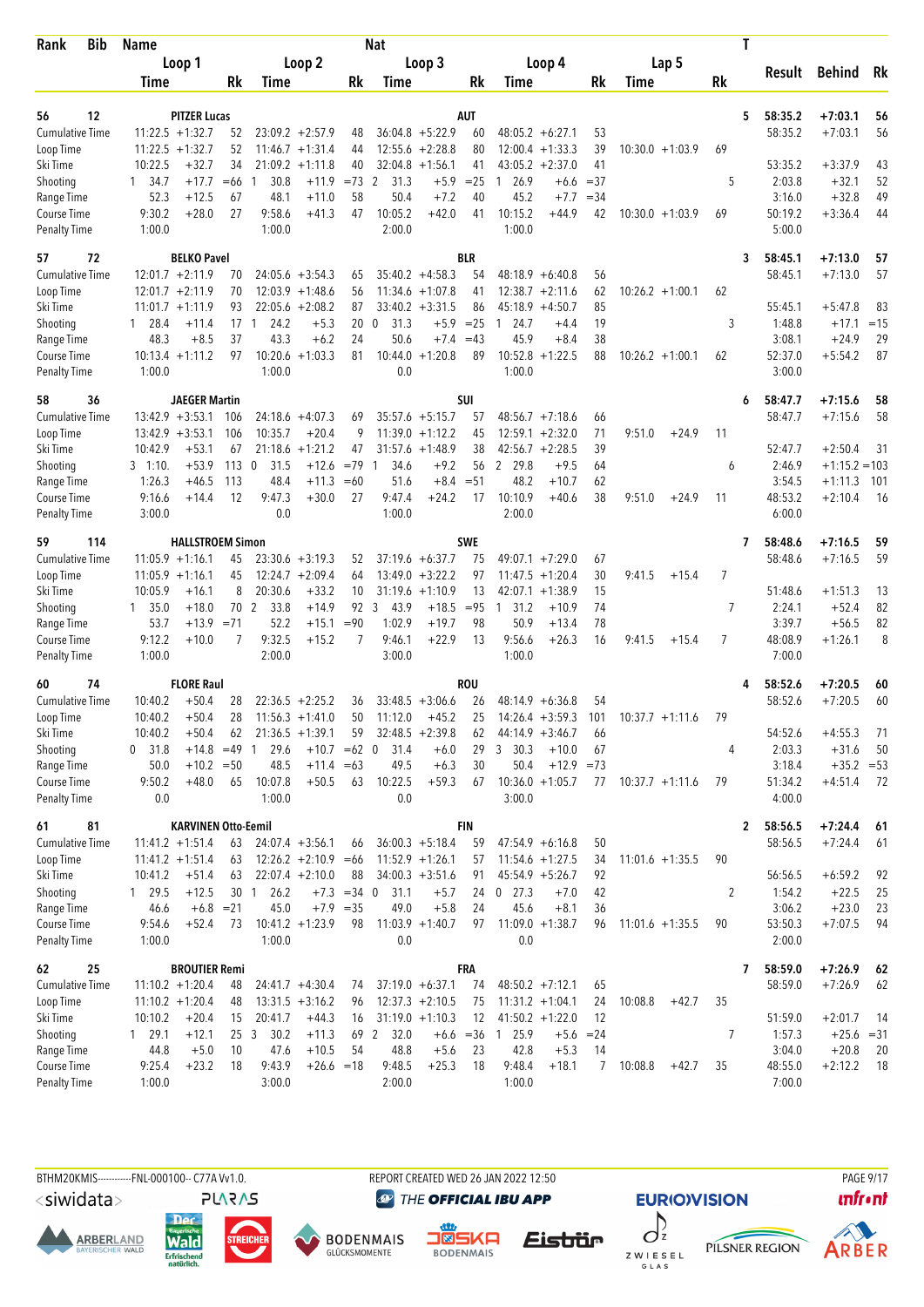| Bib<br>Rank                        | Name              |                                          |                 |                                 |                               |                     | Nat                  |                                          |                     |                                                      |                   |                         |           | Τ |                   |                      |              |
|------------------------------------|-------------------|------------------------------------------|-----------------|---------------------------------|-------------------------------|---------------------|----------------------|------------------------------------------|---------------------|------------------------------------------------------|-------------------|-------------------------|-----------|---|-------------------|----------------------|--------------|
|                                    |                   | Loop 1                                   |                 |                                 | Loop 2                        |                     |                      | Loop 3                                   |                     | Loop 4                                               |                   | Lap 5                   |           |   |                   |                      |              |
|                                    | Time              |                                          | Rk              | Time                            |                               | Rk                  | Time                 |                                          | Rk                  | Time                                                 | Rk                | Time                    | <b>Rk</b> |   | Result            | Behind               | Rk           |
|                                    |                   |                                          |                 |                                 |                               |                     |                      |                                          |                     |                                                      |                   |                         |           |   |                   |                      |              |
| 21<br>63                           |                   | <b>MAKAROV Maksim</b>                    |                 |                                 |                               |                     |                      | $37:15.4 + 6:33.5$                       | MDA                 |                                                      |                   |                         |           | 4 | 59:10.2           | $+7:38.1$            | 63           |
| <b>Cumulative Time</b>             |                   | $12:34.8 + 2:45.0$<br>$12:34.8 + 2:45.0$ | $=79$<br>$=79$  | 11:09.1                         | $23:43.9 + 3:32.6$<br>$+53.8$ | 54<br>24            |                      | $13:31.5 + 3:04.7$                       | 73<br>93            | $48:37.6 + 6:59.5$<br>11:22.2<br>$+55.1$             | 60<br>19          | $10:32.6 + 1:06.5$      | 78        |   | 59:10.2           | $+7:38.1$            | 63           |
| Loop Time<br>Ski Time              | 10:34.8           | $+45.0$                                  | $= 55$          |                                 | $21:43.9 + 1:46.5$            | 67                  |                      | $33:15.4 + 3:06.7$                       | 78                  | 44:37.6<br>$+4:09.4$                                 | 77                |                         |           |   | 55:10.2           | $+5:12.9$            | 78           |
| Shooting                           | 2 30.2            | $+13.2$                                  | 38              | $\mathbf 0$<br>22.6             | $+3.7$                        | 9                   | 34.2<br>2            | $+8.8$                                   | $= 52$              | 26.6<br>0<br>$+6.3$                                  | $= 33$            |                         | 4         |   | 1:53.8            | $+22.1$              | 24           |
| Range Time                         | 48.6              | $+8.8$                                   | 40              | 40.5                            | $+3.4$                        | 7                   | 53.5                 | $+10.3$                                  | $=70$               | 44.3<br>$+6.8$                                       | 29                |                         |           |   | 3:06.9            | $+23.7$              | 25           |
| Course Time                        | 9:46.2            | $+44.0$                                  | 55              | 10:28.6                         | $+1:11.3$                     | $= 91$              |                      | $10:38.0 +1:14.8$                        | 86                  | $10:37.9 + 1:07.6$                                   | 79                | $10:32.6 + 1:06.5$      | 78        |   | 52:03.3           | $+5:20.5$            | 80           |
| <b>Penalty Time</b>                | 2:00.0            |                                          |                 | 0.0                             |                               |                     | 2:00.0               |                                          |                     | 0.0                                                  |                   |                         |           |   | 4:00.0            |                      |              |
| 48<br>64                           |                   | <b>FOMIN Maksim</b>                      |                 |                                 |                               |                     |                      |                                          | LTU                 |                                                      |                   |                         |           | 3 | 59:10.6           | $+7:38.5$            | 64           |
| <b>Cumulative Time</b>             | 10:38.8           | $+49.0$                                  | 27              |                                 | $23:05.0 + 2:53.7$            | 45                  |                      | $36:52.5 + 6:10.6$                       | 69                  | $48:23.3 + 6:45.2$                                   | 59                |                         |           |   | 59:10.6           | $+7:38.5$            | 64           |
| Loop Time                          | 10:38.8           | $+49.0$                                  | 27              |                                 | $12:26.2 + 2:10.9$            | $=66$               |                      | $13:47.5 + 3:20.7$                       | 96                  | $11:30.8 + 1:03.7$                                   | 23                | $10:47.3 + 1:21.2$      | 83        |   |                   |                      |              |
| Ski Time                           | 10:38.8           | $+49.0$                                  | 60              | 22:05.0                         | $+2:07.6$                     | 86                  |                      | $33:52.5 + 3:43.8$                       | 89                  | 45:23.3<br>$+4:55.1$                                 | 88                |                         |           |   | 56:10.6           | $+6:13.3$            | 87           |
| Shooting                           | $0$ 28.2<br>47.9  | $+11.2$<br>$+8.1$                        | $=15$<br>$= 31$ | 31.5<br>$\mathbf{1}$<br>50.6    | $+12.6$<br>$+13.5$            | $=79$<br>80         | 2<br>46.1<br>1:04.4  | $+20.7$<br>$+21.2$                       | 104<br>100          | 30.6<br>$+10.3$<br>$\mathbf{0}$<br>49.0              | 69<br>64          |                         | 3         |   | 2:16.6<br>3:31.9  | $+44.9$<br>$+48.7$   | $= 75$<br>77 |
| Range Time<br>Course Time          | 9:50.9            | $+48.7$                                  | 68              | 10:35.6                         | $+1:18.3$                     | 95                  | 10:43.1              | $+1:19.9$                                | 88                  | $+11.5$<br>$10:41.8 + 1:11.5$                        | 83                | $10:47.3 +1:21.2$       | 83        |   | 52:38.7           | $+5:55.9$            | 88           |
| <b>Penalty Time</b>                | 0.0               |                                          |                 | 1:00.0                          |                               |                     | 2:00.0               |                                          |                     | 0.0                                                  |                   |                         |           |   | 3:00.0            |                      |              |
| 65<br>9                            |                   |                                          |                 | NEDZA-KUBINIEC Andrzej          |                               |                     |                      |                                          | POL                 |                                                      |                   |                         |           | 5 | 59:12.2           | $+7:40.1$            | 65           |
| Cumulative Time                    |                   | $13:44.6 + 3:54.8$                       | 107             |                                 | $25:38.6 + 5:27.3$            | 86                  |                      | $37:39.4 + 6:57.5$                       | 80                  | $48:40.6 + 7:02.5$                                   | 61                |                         |           |   | 59:12.2           | $+7:40.1$            | 65           |
| Loop Time                          |                   | $13:44.6 + 3:54.8$                       | 107             |                                 | $11:54.0 + 1:38.7$            | 47                  |                      | $12:00.8 + 1:34.0$                       | 59                  | 11:01.2<br>$+34.1$                                   | 10                | $10:31.6 + 1:05.5$      | 73        |   |                   |                      |              |
| Ski Time                           | 10:44.6           | $+54.8$                                  | 70              |                                 | $21:38.6 + 1:41.2$            | 62                  |                      | $32:39.4 + 2:30.7$                       | 57                  | $43:40.6 + 3:12.4$                                   | 53                |                         |           |   | 54:12.2           | $+4:14.9$            | 57           |
| Shooting                           | 3 33.0            | $+16.0$                                  | 59              | 22.7<br>$\mathbf{1}$            | $+3.8$                        | $10^{\circ}$        | 28.2<br>$\mathbf{1}$ | $+2.8$                                   | 13                  | 0<br>22.1<br>$+1.8$                                  | $= 8$             |                         | 5         |   | 1:46.1            | $+14.4$              | 10           |
| Range Time                         | 50.1              | $+10.3$                                  | 52              | 41.8                            | $+4.7$                        | 13                  | 47.8                 | $+4.6$                                   | 15                  | 41.1<br>$+3.6$                                       | 9                 |                         |           |   | 3:00.8            | $+17.6$              | 15           |
| Course Time                        | 9:54.5            | $+52.3$                                  | 72              | 10:12.2                         | $+54.9$                       | 68                  | 10:13.0              | $+49.8$                                  | 54                  | 10:20.1<br>$+49.8$                                   | 51                | $10:31.6 + 1:05.5$      | 73        |   | 51:11.4           | $+4:28.6$            | 67           |
| <b>Penalty Time</b>                | 3:00.0            |                                          |                 | 1:00.0                          |                               |                     | 1:00.0               |                                          |                     | 0.0                                                  |                   |                         |           |   | 5:00.0            |                      |              |
| 79<br>66                           |                   | <b>VIDMAR Anton</b>                      |                 |                                 |                               |                     |                      |                                          | SLO                 |                                                      |                   |                         |           | 5 | 59:17.5           | $+7:45.4$            | 66           |
| <b>Cumulative Time</b>             |                   | $12:27.0 + 2:37.2$                       | 75              | 24:27.8                         | $+4:16.5 = 70$                |                     |                      | $36:37.9 + 5:56.0$                       | 66                  | $48:48.7 +7:10.6$                                    | 64                |                         |           |   | 59:17.5           | $+7:45.4$            | 66           |
| Loop Time                          |                   | $12:27.0 + 2:37.2$                       | 75<br>$=40$     | 12:00.8                         | $+1:45.5$                     | 53                  |                      | $12:10.1 + 1:43.3$<br>$32:37.9 + 2:29.2$ | 67<br>55            | 12:10.8<br>$+1:43.7$                                 | 47<br>59          | $10:28.8 + 1:02.7 = 67$ |           |   |                   |                      |              |
| Ski Time<br>Shooting               | 10:27.0<br>2 29.7 | $+37.2$<br>$+12.7$                       | 31              | 21:27.8<br>29.1<br>$\mathbf{1}$ | $+1:30.4$<br>$+10.2$          | $=$ 56<br>$= 58$    | 43.9<br>1            | $+18.5$                                  | $= 95$              | $43:48.7 + 3:20.5$<br>26.6<br>$\mathbf{1}$<br>$+6.3$ | $= 33$            |                         | 5         |   | 54:17.5<br>2:09.3 | $+4:20.2$<br>$+37.6$ | 60<br>$=62$  |
| Range Time                         | 50.2              | $+10.4$                                  | 53              | 48.4                            | $+11.3$                       | $=60$               | 1:01.6               | $+18.4$                                  | 95                  | 47.3<br>$+9.8$                                       | 55                |                         |           |   | 3:27.5            | $+44.3$              | 72           |
| Course Time                        | 9:36.8            | $+34.6$                                  | 42              | 10:12.4                         | $+55.1$                       | 69                  | 10:08.5              | $+45.3$                                  | 47                  | 10:23.5<br>$+53.2$                                   | 59                | $10:28.8 + 1:02.7 = 67$ |           |   | 50:50.0           | $+4:07.2$            | 57           |
| Penalty Time                       | 2:00.0            |                                          |                 | 1:00.0                          |                               |                     | 1:00.0               |                                          |                     | 1:00.0                                               |                   |                         |           |   | 5:00.0            |                      |              |
| 67<br>47                           |                   | <b>AOLAID Marten</b>                     |                 |                                 |                               |                     |                      |                                          | EST                 |                                                      |                   |                         |           |   | 59:30.6           | $+7:58.5$            | 67           |
| <b>Cumulative Time</b>             |                   | $10:52.7 + 1:02.9$                       | 40              |                                 | $22:57.7 + 2:46.4$            | 43                  |                      | $35:19.3 + 4:37.4$                       | 51                  | $48:42.4 +7:04.3$                                    | 62                |                         |           |   | 59:30.6           | $+7:58.5$            | 67           |
| Loop Time                          |                   | $10:52.7 + 1:02.9$                       | 40              |                                 | $12:05.0 +1:49.7$             | 57                  |                      | $12:21.6 + 1:54.8$                       | 71                  | $13:23.1 + 2:56.0$                                   | 85                | $10:48.2 + 1:22.1$      | 84        |   |                   |                      |              |
| Ski Time                           |                   | $10:52.7 + 1:02.9$                       | 83              |                                 | $21:57.7 + 2:00.3$            | 84                  |                      | $33:19.3 + 3:10.6$                       | 80                  | $44:42.4 + 4:14.2$                                   | 78                |                         |           |   | 55:30.6           | $+5:33.3$            | 82           |
| Shooting                           | 0 31.6            | $+14.6$                                  | 47 1            | 25.0                            | $+6.1$                        | $= 24$              | 34.7<br>-1           |                                          | $+9.3 = 57$         | 2 31.7<br>$+11.4 = 78$                               |                   |                         | 4         |   | 2:03.1            | $+31.4$              | 49           |
| Range Time                         | 49.9              | $+10.1$                                  | 49              | 44.3                            | $+7.2$                        | 28                  | 52.9                 | $+9.7 = 62$                              |                     | 49.7<br>$+12.2 = 66$                                 |                   |                         |           |   | 3:16.8            | $+33.6$              | 52           |
| Course Time<br><b>Penalty Time</b> | 0.0               | $10:02.8 + 1:00.6$                       | 90              | 1:00.0                          | $10:20.7 + 1:03.4$            | 82                  | 1:00.0               | $10:28.7 + 1:05.5$                       | 76                  | $10:33.4 +1:03.1$<br>2:00.0                          | 76                | $10:48.2 + 1:22.1$      | 84        |   | 52:13.8<br>4:00.0 | $+5:31.0$            | 82           |
| 68<br>106                          |                   | <b>LACY Scott</b>                        |                 |                                 |                               |                     |                      |                                          | <b>USA</b>          |                                                      |                   |                         |           | 5 | 59:37.5           | $+8:05.4$            | 68           |
| <b>Cumulative Time</b>             |                   | $11:59.5 + 2:09.7$                       | 67              |                                 | $24:07.6 + 3:56.3$            | 67                  |                      | $36:14.1 + 5:32.2$                       | 63                  | $49:30.2 +7:52.1$                                    | 69                |                         |           |   | 59:37.5           | $+8:05.4$            | 68           |
| Loop Time                          |                   | $11:59.5 + 2:09.7$                       | 67              |                                 | $12:08.1 + 1:52.8$            | 60                  |                      | $12:06.5 + 1:39.7$                       | 65                  | $13:16.1 + 2:49.0$                                   | 80                | 10:07.3<br>$+41.2$      | 29        |   |                   |                      |              |
| Ski Time                           |                   | $10:59.5 + 1:09.7$                       | 88              |                                 | $22:07.6 +2:10.2$             | 89                  |                      | $33:14.1 + 3:05.4$                       | 77                  | $44:30.2 +4:02.0$                                    | 73                |                         |           |   | 54:37.5           | $+4:40.2$            | 68           |
| Shooting                           | 1 46.1            | $+29.1$                                  |                 | 106 1 44.7                      | $+25.8$                       | 108 1               | 39.9                 | $+14.5 = 90$                             |                     | 2 42.4<br>$+22.1 = 105$                              |                   |                         | 5         |   | 2:53.2            | $+1:21.5$            | 105          |
| Range Time                         | 1:05.7            | $+25.9$                                  | 106             | 1:03.2                          | $+26.1 = 109$                 |                     | 59.2                 | $+16.0$                                  | 89                  | 1:02.0<br>$+24.5$                                    | 105               |                         |           |   | 4:10.1            | $+1:26.9$            | - 106        |
| Course Time                        | 9:53.8            | $+51.6$                                  | 71              | 10:04.9                         | $+47.6$                       | 59                  | 10:07.3              | $+44.1$                                  | 46                  | 10:14.1<br>$+43.8$                                   | 41                | 10:07.3<br>$+41.2$      | 29        |   | 50:27.4           | $+3:44.6$            | 47           |
| <b>Penalty Time</b>                | 1:00.0            |                                          |                 | 1:00.0                          |                               |                     | 1:00.0               |                                          |                     | 2:00.0                                               |                   |                         |           |   | 5:00.0            |                      |              |
| 95<br>69                           |                   | <b>SZCZUREK Lukasz</b>                   |                 |                                 |                               |                     |                      |                                          | POL                 |                                                      |                   |                         |           | 5 | 59:40.4           | $+8:08.3$            | 69           |
| <b>Cumulative Time</b>             |                   | $12:00.3 + 2:10.5$                       | 68              |                                 | $23:52.9 + 3:41.6$            | 58                  |                      | $36:58.6 + 6:16.7$                       | 71                  | $49:13.8 + 7:35.7$                                   | 68                |                         |           |   | 59:40.4           | $+8:08.3$            | 69           |
| Loop Time                          |                   | $12:00.3 + 2:10.5$                       | 68              |                                 | $11:52.6 + 1:37.3$            | 45                  |                      | $13:05.7 + 2:38.9$                       | 86                  | $12:15.2 + 1:48.1$                                   | $= 53$            | $10:26.6 + 1:00.5$      | 64        |   |                   |                      |              |
| Ski Time                           |                   | $11:00.3 +1:10.5$                        | 91              |                                 | $21:52.9 + 1:55.5$            | 78                  |                      | $32:58.6 + 2:49.9$                       | 68                  | $44:13.8 + 3:45.6$                                   | 65                |                         |           |   | 54:40.4           | $+4:43.1$            | 69           |
| Shooting                           | 1 28.5<br>46.6    | $+11.5 = 18$ 1<br>$+6.8 = 21$            |                 | 28.4<br>45.6                    | $+8.5$                        | $+9.5 = 53$ 2<br>40 | 28.8<br>49.4         | $+6.2$                                   | $+3.4 = 15$ 1<br>29 | 27.9<br>$+7.6$<br>46.9                               | 46<br>$+9.4 = 51$ |                         | 5         |   | 1:53.7<br>3:08.5  | $+22.0$<br>$+25.3$   | 23           |
| Range Time<br>Course Time          |                   | $10:13.7 +1:11.5$                        | 98              | 10:07.0                         | $+49.7$                       | 62                  | 10:16.3              | $+53.1 = 62$                             |                     | 10:28.3<br>$+58.0 = 66$                              |                   | $10:26.6 + 1:00.5$      | 64        |   | 51:31.9           | $+4:49.1$            | 30<br>71     |
| <b>Penalty Time</b>                | 1:00.0            |                                          |                 | 1:00.0                          |                               |                     | 2:00.0               |                                          |                     | 1:00.0                                               |                   |                         |           |   | 5:00.0            |                      |              |
|                                    |                   |                                          |                 |                                 |                               |                     |                      |                                          |                     |                                                      |                   |                         |           |   |                   |                      |              |

<siwidata>

**ARBERLAND** 







**DENMAIS** Eistrür

REPORT CREATED WED 26 JAN 2022 12:50

**@** THE OFFICIAL IBU APP



**EURIOVISION** 



PAGE 10/17

**unfront**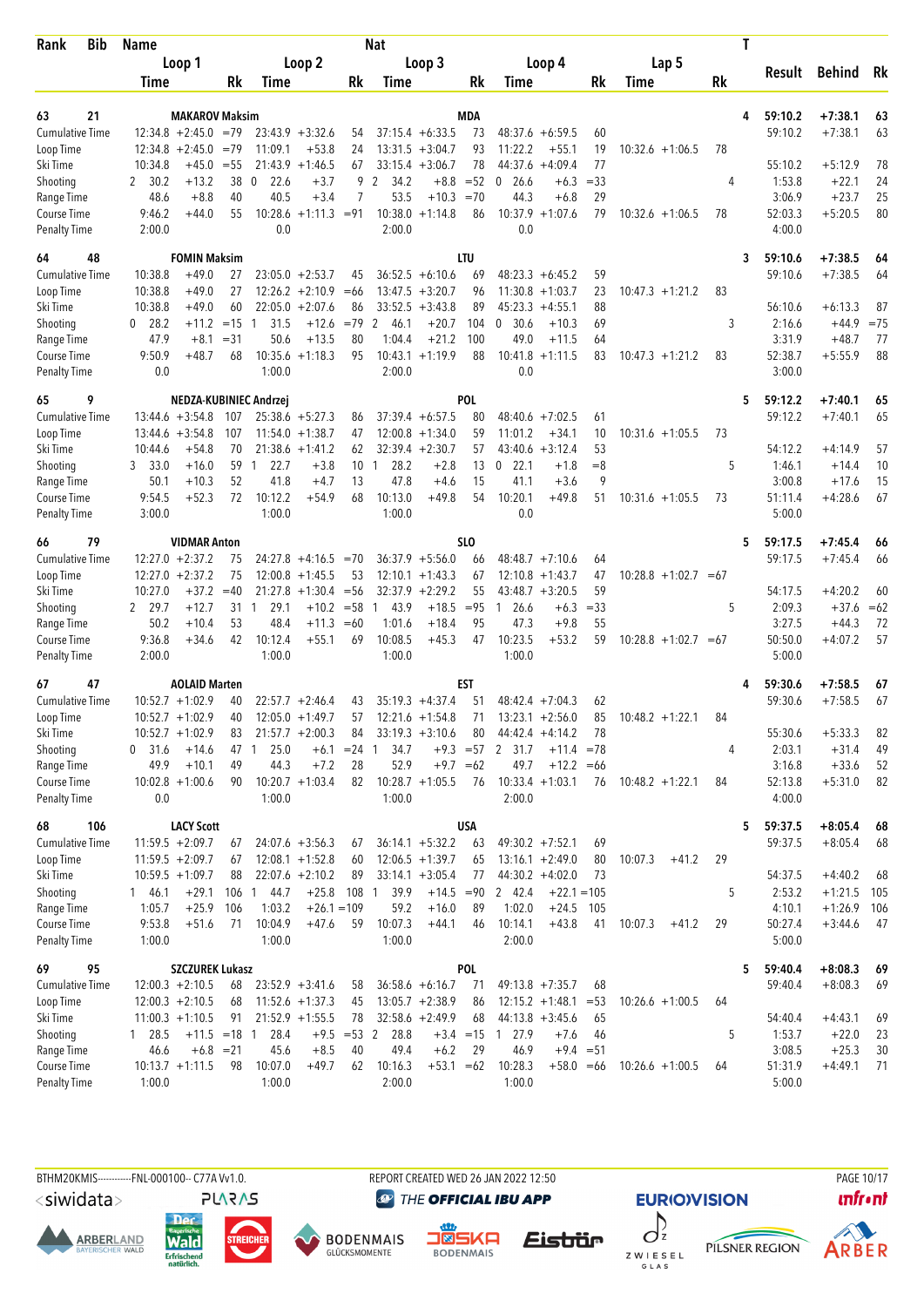| Rank<br>Bib                         | Name             |                                        |              |                        |                                          |              | Nat                  |                                          |             |                      |                         |          |         |                    |    | T                 |                    |           |
|-------------------------------------|------------------|----------------------------------------|--------------|------------------------|------------------------------------------|--------------|----------------------|------------------------------------------|-------------|----------------------|-------------------------|----------|---------|--------------------|----|-------------------|--------------------|-----------|
|                                     |                  | Loop 1                                 |              |                        | Loop 2                                   |              |                      | Loop 3                                   |             |                      | Loop 4                  |          |         | Lap 5              |    |                   |                    |           |
|                                     | Time             |                                        | Rk           | Time                   |                                          | Rk           | Time                 |                                          | Rk          | Time                 |                         | Rk       | Time    |                    | Rk | Result            | <b>Behind</b>      | Rk        |
|                                     |                  |                                        |              |                        |                                          |              |                      |                                          |             |                      |                         |          |         |                    |    |                   |                    |           |
| 70<br>1                             |                  | <b>DALE Johannes</b>                   |              |                        |                                          |              |                      |                                          | <b>NOR</b>  |                      |                         |          |         |                    |    | 59:57.6<br>7      | $+8:25.5$          | 70        |
| <b>Cumulative Time</b>              |                  | $13:14.6 + 3:24.8$                     | 97           |                        | $27:06.2 + 6:54.9$                       | 101          |                      | $37:47.0 +7:05.1$                        | 81          | 49:47.5              | $+8:09.4$               | 75       |         |                    |    | 59:57.6           | $+8:25.5$          | 70        |
| Loop Time                           | 10:14.6          | $13:14.6 + 3:24.8$                     | 97<br>21     |                        | $13:51.6 + 3:36.3$<br>$21:06.2 + 1:08.8$ | 101<br>38    | 10:40.8<br>31:47.0   | $+14.0$<br>$+1:38.3$                     | 6<br>$= 33$ | 12:00.5              | $+1:33.4$<br>$+2:19.3$  | 40<br>34 | 10:10.1 | $+44.0$            | 37 | 52:57.6           | $+3:00.3$          |           |
| Ski Time<br>Shooting                | 3 44.9           | $+24.8$<br>$+27.9$                     | 102          | 3<br>47.4              | $+28.5$                                  | $112 \ 0$    | 34.1                 | $+8.7$                                   | 51          | 42:47.5<br>32.3<br>1 | $+12.0$                 | $=83$    |         |                    | 7  | 2:38.9            | $+1:07.2$          | 35<br>100 |
| Range Time                          | 1:03.8           | $+24.0$                                | 102          | 1:05.7                 | $+28.6$                                  | 111          | 53.5                 | $+10.3 = 70$                             |             | 51.0                 | $+13.5$                 | $=79$    |         |                    |    | 3:54.0            | $+1:10.8$          | 100       |
| Course Time                         | 9:10.8           | $+8.6$                                 | 6            | 9:45.9                 | $+28.6$                                  | 25           | 9:47.3               | $+24.1 = 15$                             |             | 10:09.5              | $+39.2$                 | 36       | 10:10.1 | $+44.0$            | 37 | 49:03.6           | $+2:20.8$          | 22        |
| Penalty Time                        | 3:00.0           |                                        |              | 3:00.0                 |                                          |              | 0.0                  |                                          |             | 1:00.0               |                         |          |         |                    |    | 7:00.0            |                    |           |
| 71<br>14                            |                  | <b>FAUNER Daniele</b>                  |              |                        |                                          |              |                      |                                          | ITA         |                      |                         |          |         |                    |    | 59:58.1<br>6      | $+8:26.0$          | 71        |
| <b>Cumulative Time</b>              |                  | $12:44.5 + 2:54.7$                     | 82           |                        | $24:38.1 + 4:26.8$                       | 73           |                      | $35:31.0 +4:49.1$                        | 52          |                      | $49:43.7 + 8:05.6$      | $=72$    |         |                    |    | 59:58.1           | $+8:26.0$          | 71        |
| Loop Time                           |                  | $12:44.5 + 2:54.7$                     | 82           |                        | $11:53.6 + 1:38.3$                       | 46           | 10:52.9              | $+26.1$                                  | 15          | 14:12.7              | $+3:45.6$               | 97       | 10:14.4 | $+48.3$            | 46 |                   |                    |           |
| Ski Time                            | 10:44.5          | $+54.7$                                | 69           | 21:38.1                | $+1:40.7$                                | 60           | 32:31.0              | $+2:22.3$                                | 53          | 43:43.7              | $+3:15.5$               | 55       |         |                    |    | 53:58.1           | $+4:00.8$          | 51        |
| Shooting                            | 2 39.8           | $+22.8$                                | 91           | 33.7<br>$\mathbf{1}$   | $+14.8$                                  | 91           | 37.2<br>$\mathbf 0$  | $+11.8$                                  | 79          | 3<br>41.8            | $+21.5$                 | 103      |         |                    | 6  | 2:32.6            | $+1:00.9$          | 93        |
| Range Time                          | 56.0             | $+16.2$                                | 84           | 51.1                   | $+14.0$                                  | $= 82$       | 53.6                 | $+10.4$                                  | $= 73$      | 59.9                 | $+22.4 = 102$           |          |         |                    |    | 3:40.6            | $+57.4$            | 85        |
| Course Time                         | 9:48.5           | $+46.3$                                | 60           | 10:02.5                | $+45.2$                                  | 53           | 9:59.3               | $+36.1$                                  | 35          | 10:12.8              | $+42.5$                 | 40       | 10:14.4 | $+48.3$            | 46 | 50:17.5           | $+3:34.7$          | 43        |
| <b>Penalty Time</b>                 | 2:00.0           |                                        |              | 1:00.0                 |                                          |              | 0.0                  |                                          |             | 3:00.0               |                         |          |         |                    |    | 6:00.0            |                    |           |
| 103<br>72                           |                  | <b>KOSHYN Aliaksandr</b>               |              |                        |                                          |              |                      |                                          | <b>BLR</b>  |                      |                         |          |         |                    |    | 61:00:00.7        | $+8:28.6$          | 72        |
| <b>Cumulative Time</b>              |                  | $12:33.2 +2:43.4$                      | 77           |                        | $25:23.3 + 5:12.0$                       | 82           |                      | $37:29.2 + 6:47.3$                       | 79          | $49:33.3 +7:55.2$    |                         | 70       |         |                    |    | 1:00:00.7         | $+8:28.6$          | 72        |
| Loop Time                           |                  | $12:33.2 + 2:43.4$                     | 77           |                        | $12:50.1 + 2:34.8$                       | $= 81$       |                      | $12:05.9 +1:39.1$                        | 64          | $12:04.1 + 1:37.0$   |                         | 42       |         | $10:27.4 + 1:01.3$ | 65 |                   |                    |           |
| Ski Time                            | 10:33.2          | $+43.4$                                | 50           |                        | $21:23.3 +1:25.9$                        | 51           |                      | $32:29.2 + 2:20.5$                       | 52          | 43:33.3              | $+3:05.1$               | 49       |         |                    |    | 54:00.7           | $+4:03.4$          | 53        |
| Shooting                            | 2 43.2           | $+26.2$                                | 98           | 2<br>23.4              | $+4.5$                                   | $=14$        | 33.0<br>$\mathbf{1}$ | $+7.6$                                   | 44          | 24.4<br>$\mathbf{1}$ | $+4.1$                  | 18       |         |                    | 6  | 2:04.2            | $+32.5$            | 54        |
| Range Time                          | 52.9             | $+13.1$                                | 69           | 40.3                   | $+3.2$                                   | 6            | 50.7                 | $+7.5$                                   | 46          | 42.2                 | $+4.7$                  | $=11$    |         |                    |    | 3:06.1            | $+22.9$            | 22        |
| Course Time                         | 9:40.3           | $+38.1$                                | 50           | 10:09.8                | $+52.5$                                  | $=66$        | 10:15.2              | $+52.0$                                  | 61          | 10:21.9              | $+51.6$                 | 55       |         | $10:27.4 + 1:01.3$ | 65 | 50:54.6           | $+4:11.8 = 60$     |           |
| <b>Penalty Time</b>                 | 2:00.0           |                                        |              | 2:00.0                 |                                          |              | 1:00.0               |                                          |             | 1:00.0               |                         |          |         |                    |    | 6:00.0            |                    |           |
| 73<br>29                            |                  | <b>MACKINE Jokubas</b>                 |              |                        |                                          |              |                      |                                          | LTU         |                      |                         |          |         |                    |    | 4 1:00:05.9       | $+8:33.8$          | 73        |
| Cumulative Time                     |                  | $13:13.8 + 3:24.0$                     | 96           |                        | $24:35.3 +4:24.0$                        | 72           |                      | $38:06.2 +7:24.3$                        | 83          | $49:40.4 + 8:02.3$   |                         | 71       |         |                    |    | 1:00:05.9         | $+8:33.8$          | 73        |
| Loop Time                           |                  | $13:13.8 + 3:24.0$                     | 96           |                        | $11:21.5 + 1:06.2$                       | 29           |                      | $13:30.9 + 3:04.1$                       | 92          | 11:34.2              | $+1:07.1$               | 25       | 10:25.5 | $+59.4$            | 61 |                   |                    |           |
| Ski Time                            |                  | $11:13.8 + 1:24.0$                     | 99           |                        | $22:35.3 + 2:37.9$                       | 97           |                      | $34:06.2 + 3:57.5$                       | 93          | 45:40.4              | $+5:12.2$               | 90       |         |                    |    | 56:05.9           | $+6:08.6$          | 86        |
| Shooting                            | 2 40.0           | $+23.0$                                | 92           | 35.5<br>$\overline{0}$ | $+16.6$                                  | 97           | $\mathbf{2}$<br>44.0 | $+18.6$                                  | $= 97$      | 35.7<br>$\mathbf{0}$ | $+15.4$                 | $= 93$   |         |                    | 4  | 2:35.4            | $+1:03.7$          | 96        |
| Range Time<br>Course Time           | 1:00.9           | $+21.1$                                | 98           | 53.5                   | $+16.4$                                  | 96<br>90     | 1:01.5               | $+18.3$                                  | 94          | 53.3                 | $+15.8$                 | 91       |         |                    |    | 3:49.2            | $+1:06.0$          | 95        |
| Penalty Time                        | 2:00.0           | $10:12.9 + 1:10.7$                     | 96           | 10:28.0<br>0.0         | $+1:10.7$                                |              | 10:29.4<br>2:00.0    | $+1:06.2$                                | 78          | 10:40.9<br>0.0       | $+1:10.6$               | 82       | 10:25.5 | $+59.4$            | 61 | 52:16.7<br>4:00.0 | $+5:33.9$          | 83        |
|                                     |                  |                                        |              |                        |                                          |              |                      |                                          |             |                      |                         |          |         |                    |    |                   |                    |           |
| 74<br>92                            |                  | <b>BELETSKIY Danil</b>                 |              |                        |                                          |              |                      |                                          | KAZ         | $49:45.7 + 8:07.6$   |                         |          |         |                    |    | 5 1:00:06.7       | $+8:34.6$          | 74<br>74  |
| <b>Cumulative Time</b><br>Loop Time |                  | $13:57.2 +4:07.4$<br>$13:57.2 +4:07.4$ | 108<br>108   |                        | $25:53.6 + 5:42.3$<br>$11:56.4 + 1:41.1$ | 91<br>51     |                      | $37:25.9 + 6:44.0$<br>$11:32.3 + 1:05.5$ | 77<br>35    | $12:19.8 + 1:52.7$   |                         | 74<br>57 | 10:21.0 | $+54.9$            | 56 | 1:00:06.7         | $+8:34.6$          |           |
| Ski Time                            |                  | $10:57.2 + 1:07.4$                     | 86           |                        | $21:53.6 + 1:56.2$                       | 79           |                      | $33:25.9 + 3:17.2$                       | 83          | $44:45.7 + 4:17.5$   |                         | 80       |         |                    |    | 55:06.7           | $+5:09.4$          | 75        |
| Shooting                            | 3 26.9           | $+9.9$                                 | $11 \quad 1$ | 22.0                   | $+3.1$                                   | $=4$ 0       | 36.0                 |                                          |             | $+10.6$ =73 1 28.4   | $+8.1$                  | $= 52$   |         |                    | 5  | 1:53.4            | $+21.7$            | 21        |
| Range Time                          | 46.2             | $+6.4$                                 | 20           | 41.0                   | $+3.9$                                   | 11           | 56.6                 | $+13.4$                                  | 83          | 47.9                 | $+10.4$                 | 60       |         |                    |    | 3:11.7            | $+28.5$            | 36        |
| Course Time                         |                  | $10:11.0 + 1:08.8$                     | 94           | 10:15.4                | $+58.1$                                  | 77           | $10:35.7 +1:12.5$    |                                          | 84          | $10:31.9 + 1:01.6$   |                         | 75       | 10:21.0 | $+54.9$            | 56 | 51:55.0           | $+5:12.2$          | - 79      |
| Penalty Time                        | 3:00.0           |                                        |              | 1:00.0                 |                                          |              | 0.0                  |                                          |             | 1:00.0               |                         |          |         |                    |    | 5:00.0            |                    |           |
| 75<br>82                            |                  | <b>NAKAJIMA Jin</b>                    |              |                        |                                          |              |                      |                                          | <b>JPN</b>  |                      |                         |          |         |                    |    | 5 1:00:09.1       | $+8:37.0$          | - 75      |
| Cumulative Time                     |                  | $12:31.8 + 2:42.0$                     | 76           |                        | $25:46.6 + 5:35.3$                       | 89           |                      | $37:22.4 + 6:40.5$                       | 76          |                      | $49:43.7 + 8:05.6 = 72$ |          |         |                    |    | 1:00:09.1         | $+8:37.0$          | 75        |
| Loop Time                           |                  | $12:31.8 + 2:42.0$                     | 76           |                        | $13:14.8 + 2:59.5$                       | 92           |                      | $11:35.8 + 1:09.0$                       | 42          | $12:21.3 +1:54.2$    |                         | 58       | 10:25.4 | $+59.3$            | 60 |                   |                    |           |
| Ski Time                            | 10:31.8          | $+42.0$                                | 45           |                        | $21:46.6 + 1:49.2$                       | 70           |                      | $33:22.4 +3:13.7$                        | 82          | $44:43.7 +4:15.5$    |                         | 79       |         |                    |    | 55:09.1           | $+5:11.8 = 76$     |           |
| Shooting                            | 2 34.6           | $+17.6 = 64$ 2                         |              | 29.1                   | $+10.2 = 58$ 0                           |              | 32.3                 | $+6.9$                                   |             | 39 1 29.6            | $+9.3$                  | 62       |         |                    | 5  | 2:05.8            | $+34.1 = 57$       |           |
| Range Time                          | 52.1             | $+12.3$                                | 66           | 49.3                   | $+12.2$                                  | 72           | 50.9                 | $+7.7$                                   | 47          | 49.7                 | $+12.2 = 66$            |          |         |                    |    | 3:22.0            | $+38.8$            | 63        |
| Course Time                         | 9:39.7           | $+37.5$                                | 47           |                        | $10:25.5 +1:08.2$                        | 88           |                      | $10:44.9 + 1:21.7$                       | 91          | $10:31.6 + 1:01.3$   |                         | 73       | 10:25.4 | $+59.3$            | 60 | 51:47.1           | $+5:04.3$          | 75        |
| <b>Penalty Time</b>                 | 2:00.0           |                                        |              | 2:00.0                 |                                          |              | 0.0                  |                                          |             | 1:00.0               |                         |          |         |                    |    | 5:00.0            |                    |           |
| 76<br>37                            |                  | <b>BRANDT Oskar</b>                    |              |                        |                                          |              |                      |                                          | <b>SWE</b>  |                      |                         |          |         |                    |    | 8 1:00:24.3       | $+8:52.2$          | - 76      |
| <b>Cumulative Time</b>              |                  | $13:07.5 + 3:17.7$                     | 91           |                        | $25:33.8 + 5:22.5$                       | 85           |                      | $38:19.8 + 7:37.9$                       | 85          | $50:11.3 + 8:33.2$   |                         | 77       |         |                    |    | 1:00:24.3         | $+8:52.2$          | - 76      |
| Loop Time                           |                  | $13:07.5 + 3:17.7$                     | 91           |                        | $12:26.3 +2:11.0$                        | 68           |                      | $12:46.0 + 2:19.2$                       | 79          | $11:51.5 + 1:24.4$   |                         | 32       | 10:13.0 | $+46.9$            | 44 |                   |                    |           |
| Ski Time                            | 10:07.5          | $+17.7 = 11$                           |              | 20:33.8                | $+36.4$                                  | 12           |                      | $31:19.8 + 1:11.1$                       | 14          | $42:11.3 + 1:43.1$   |                         | 18       |         |                    |    | 52:24.3           | $+2:27.0$          | 21        |
| Shooting                            | 345.2            | $+28.2$<br>$+22.2$                     | 99           | 103 2 27.8<br>47.2     | $+10.1 = 52$                             | $+8.9$ =45 2 | 30.7<br>49.3         | $+5.3$<br>$+6.1 = 27$                    |             | 22 1 25.9<br>44.1    | $+5.6 = 24$             |          |         |                    | 8  | 2:09.7<br>3:22.6  | $+38.0$<br>$+39.4$ | 64        |
| Range Time<br>Course Time           | 1:02.0<br>9:05.5 | $+3.3$                                 | 3            | 9:39.1                 | $+21.8 = 11$                             |              | 9:56.7               | $+33.5$                                  | 30          | 10:07.4              | $+6.6 = 25$<br>$+37.1$  | 32       | 10:13.0 | $+46.9$            | 44 | 49:01.7           | $+2:18.9$          | 64<br>20  |
| <b>Penalty Time</b>                 | 3:00.0           |                                        |              | 2:00.0                 |                                          |              | 2:00.0               |                                          |             | 1:00.0               |                         |          |         |                    |    | 8:00.0            |                    |           |
|                                     |                  |                                        |              |                        |                                          |              |                      |                                          |             |                      |                         |          |         |                    |    |                   |                    |           |

<siwidata>

**ARBERLAND** 







REPORT CREATED WED 26 JAN 2022 12:50

**@** THE OFFICIAL IBU APP

Eistrür





PAGE 11/17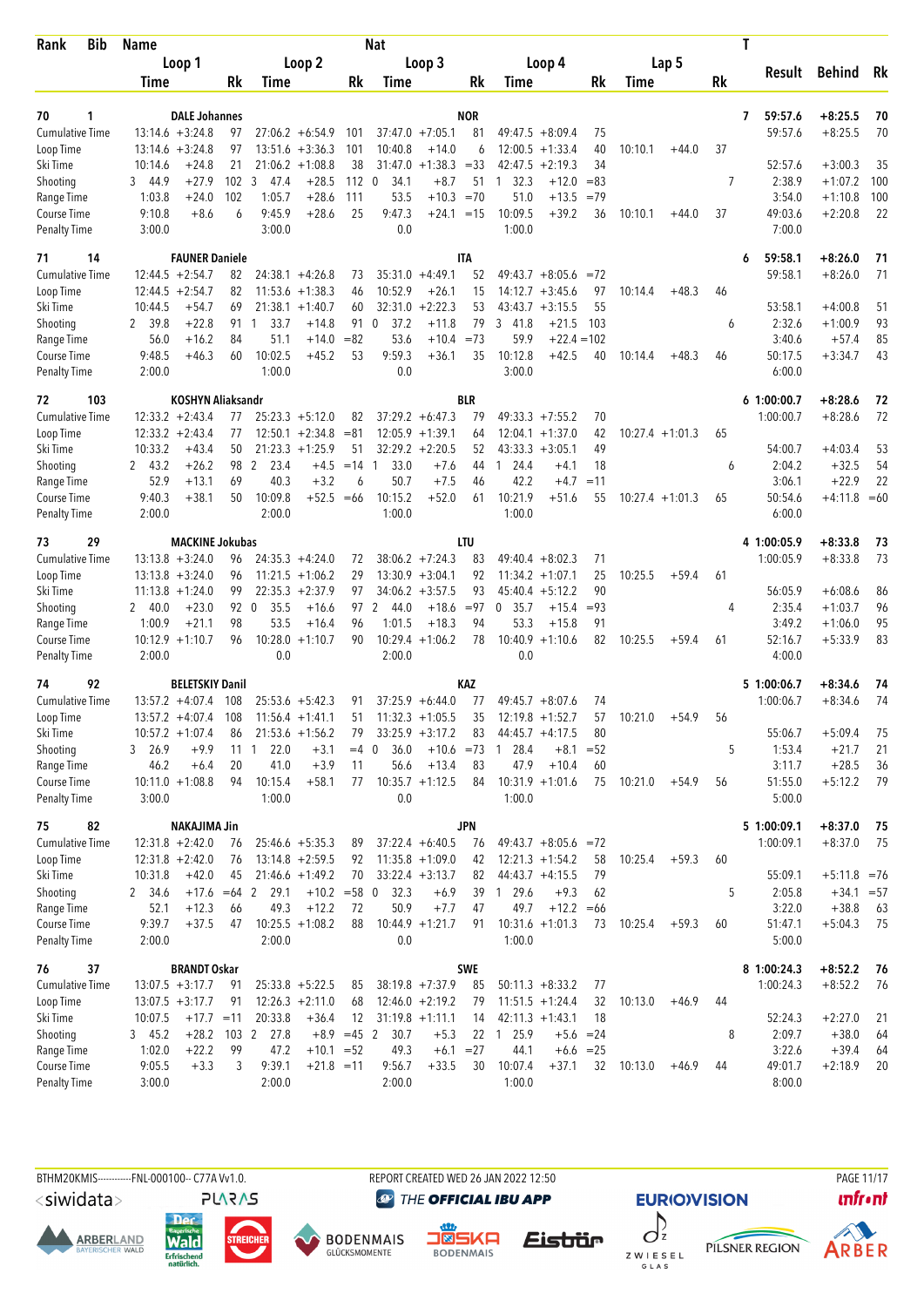| <b>Bib</b><br>Rank                 | Name                         |                                         |                  |                     |                        |             | <b>Nat</b>           |                    |              |                              |                        |             |         |                    |    | T                       |                        |          |
|------------------------------------|------------------------------|-----------------------------------------|------------------|---------------------|------------------------|-------------|----------------------|--------------------|--------------|------------------------------|------------------------|-------------|---------|--------------------|----|-------------------------|------------------------|----------|
|                                    |                              | Loop 1                                  |                  |                     | Loop 2                 |             |                      | Loop 3             |              |                              | Loop 4                 |             |         | Lap 5              |    |                         |                        |          |
|                                    | Time                         |                                         | Rk               | Time                |                        | Rk          | Time                 |                    | Rk           | Time                         |                        | Rk          | Time    |                    | Rk | Result                  | <b>Behind</b>          | Rk       |
|                                    |                              |                                         |                  |                     |                        |             |                      |                    |              |                              |                        |             |         |                    |    |                         |                        |          |
| 56<br>77<br><b>Cumulative Time</b> |                              | <b>BROWN Luke</b><br>$11:29.5 + 1:39.7$ | 57               |                     | $25:17.5 + 5:06.2$     | 81          |                      | $36:54.0 + 6:12.1$ | USA<br>70    | 50:12.0                      | $+8:33.9$              | 78          |         |                    |    | 61:00:27.1<br>1:00:27.1 | $+8:55.0$<br>$+8:55.0$ | 77<br>77 |
| Loop Time                          |                              | $11:29.5 + 1:39.7$                      | 57               |                     | $13:48.0 + 3:32.7$     | 100         |                      | $11:36.5 + 1:09.7$ | 44           |                              | $13:18.0 + 2:50.9$     | 81          | 10:15.1 | $+49.0$            | 48 |                         |                        |          |
| Ski Time                           | 10:29.5                      | $+39.7$                                 | 44               |                     | $21:17.5 + 1:20.1$     | 46          |                      | $32:54.0 + 2:45.3$ | $=65$        | 44:12.0                      | $+3:43.8$              | 64          |         |                    |    | 54:27.1                 | $+4:29.8$              | 63       |
| Shooting                           | 1, 35.8                      | $+18.8$                                 | 75 3             | 33.2                | $+14.3$                | 86          | 45.9<br>$\mathbf{0}$ | $+20.5$            | 103          | 2, 36.2                      | $+15.9$                | 95          |         |                    | 6  | 2:31.2                  | $+59.5$                | 91       |
| Range Time                         | 55.0                         | $+15.2$                                 | $= 77$           | 52.2                | $+15.1$                | $= 90$      | 1:05.9               | $+22.7$            | 105          | 53.0                         | $+15.5$                | $=89$       |         |                    |    | 3:46.1                  | $+1:02.9$              | 92       |
| Course Time                        | 9:34.5                       | $+32.3$                                 | 38               | 9:55.8              | $+38.5$                | $=41$       | 10:30.6              | $+1:07.4$          | 80           | 10:25.0                      | $+54.7$                | 61          | 10:15.1 | $+49.0$            | 48 | 50:41.0                 | $+3:58.2$              | 50       |
| <b>Penalty Time</b>                | 1:00.0                       |                                         |                  | 3:00.0              |                        |             | 0.0                  |                    |              | 2:00.0                       |                        |             |         |                    |    | 6:00.0                  |                        |          |
| 78<br>71                           |                              | <b>MACKELS Marek</b>                    |                  |                     |                        |             |                      |                    | BEL          |                              |                        |             |         |                    |    | 5 1:00:29.3             | $+8:57.2$              | 78       |
| <b>Cumulative Time</b>             |                              | $11:00.2 + 1:10.4$                      | 43               |                     | $24:16.6 + 4:05.3$     | 68          |                      | $36:43.2 + 6:01.3$ | 68           |                              | $49:59.2 + 8:21.1$     | 76          |         |                    |    | 1:00:29.3               | $+8:57.2$              | 78       |
| Loop Time                          |                              | $11:00.2 + 1:10.4$                      | 43               |                     | $13:16.4 + 3:01.1$     | 93          |                      | $12:26.6 + 1:59.8$ | 73           | 13:16.0                      | $+2:48.9$              | 79          |         | $10:30.1 + 1:04.0$ | 70 |                         |                        |          |
| Ski Time                           |                              | $11:00.2 +1:10.4$                       | $=89$            |                     | $22:16.6 + 2:19.2$     | 92          |                      | $33:43.2 + 3:34.5$ | 87           |                              | $44:59.2 +4:31.0$      | 82          |         |                    |    | 55:29.3                 | $+5:32.0$              | 80       |
| Shooting                           | 37.0<br>0                    | $+20.0$                                 | 80               | 2<br>34.5           | $+15.6$                | 95          | 39.0<br>1            | $+13.6$            | 84           | 2 35.3                       | $+15.0$                | 91          |         |                    | 5  | 2:26.0                  | $+54.3$                | 85       |
| Range Time                         | 54.8                         | $+15.0$                                 | 76               | 52.0                | $+14.9$                | 89          | 56.8                 | $+13.6$            | 85           | 53.7                         | $+16.2$                | 93          |         |                    |    | 3:37.3                  | $+54.1$                | 79       |
| Course Time                        |                              | $10:05.4 +1:03.2$                       | $= 91$           | 10:24.4             | $+1:07.1$              | 87          | 10:29.8              | $+1:06.6$          | 79           | 10:22.3                      | $+52.0$                | 56          |         | $10:30.1 + 1:04.0$ | 70 | 51:52.0                 | $+5:09.2$              | 77       |
| <b>Penalty Time</b>                | 0.0                          |                                         |                  | 2:00.0              |                        |             | 1:00.0               |                    |              | 2:00.0                       |                        |             |         |                    |    | 5:00.0                  |                        |          |
| 79<br>22                           |                              | <b>DURTSCHI Max</b>                     |                  |                     |                        |             |                      |                    | USA          |                              |                        |             |         |                    |    | 61:00:34.2              | $+9:02.1$              | 79       |
| <b>Cumulative Time</b>             |                              | $13:12.3 + 3:22.5$                      | 95               |                     | $25:14.5 + 5:03.2$     | 80          |                      | $36:15.9 + 5:34.0$ | 64           |                              | $50:19.6 + 8:41.5$     | 79          |         |                    |    | 1:00:34.2               | $+9:02.1$              | 79       |
| Loop Time                          |                              | $13:12.3 + 3:22.5$                      | 95               |                     | $12:02.2 +1:46.9$      | 54          | 11:01.4              | $+34.6$            | 19           |                              | $14:03.7 + 3:36.6$     | 95          | 10:14.6 | $+48.5$            | 47 |                         |                        |          |
| Ski Time                           |                              | $11:12.3 + 1:22.5$                      | 97               |                     | $22:14.5 + 2:17.1$     | 91          |                      | $33:15.9 + 3:07.2$ | 79           | 44:19.6                      | $+3:51.4$              | $=70$       |         |                    |    | 54:34.2                 | $+4:36.9$              | 67       |
| Shooting                           | 2 48.4                       | $+31.4$                                 | 110 <sub>1</sub> | 29.6                | $+10.7$                | $=62$ 0     | 39.8                 | $+14.4$            | 89           | 3<br>36.3                    | $+16.0$                | $= 96$      |         |                    | 6  | 2:34.2                  | $+1:02.5$              | 95       |
| Range Time                         | 1:06.9                       | $+27.1$                                 | 108              | 48.5                | $+11.4$                | $=63$<br>72 | 58.2                 | $+15.0$            | 88<br>40     | 55.0                         | $+17.5$                | 98<br>35    |         |                    |    | 3:48.6                  | $+1:05.4$              | 94       |
| Course Time<br><b>Penalty Time</b> | 2:00.0                       | $10:05.4 +1:03.2 = 91$                  |                  | 10:13.7<br>1:00.0   | $+56.4$                |             | 10:03.2<br>0.0       | $+40.0$            |              | 10:08.7<br>3:00.0            | $+38.4$                |             | 10:14.6 | $+48.5$            | 47 | 50:45.6<br>6:00.0       | $+4:02.8$              | 55       |
|                                    |                              |                                         |                  |                     |                        |             |                      |                    |              |                              |                        |             |         |                    |    |                         |                        |          |
| 11<br>80                           |                              | <b>CRNKOVIC Kresimir</b>                |                  |                     |                        |             |                      |                    | CRO          |                              |                        |             |         |                    |    | 7 1:00:49.9             | $+9:17.8$              | 80       |
| Cumulative Time                    | 10:45.2                      | $+55.4$                                 | 32               |                     | $24:51.2 +4:39.9$      | 78          |                      | $38:42.0 + 8:00.1$ | 88           |                              | $50:37.4 + 8:59.3$     | 82          |         |                    |    | 1:00:49.9               | $+9:17.8$              | 80       |
| Loop Time                          | 10:45.2                      | $+55.4$                                 | 32               |                     | $14:06.0 + 3:50.7$     | 106         |                      | $13:50.8 + 3:24.0$ | 98           | 11:55.4                      | $+1:28.3$              | 36          | 10:12.5 | $+46.4$            | 42 |                         |                        |          |
| Ski Time                           | 10:45.2                      | $+55.4$                                 | 72               |                     | $21:51.2 +1:53.8$      | 74          | 32:42.0              | $+2:33.3$          | 60           | 43:37.4                      | $+3:09.2$              | 51          |         |                    |    | 53:49.9                 | $+3:52.6$              | 47       |
| Shooting                           | 39.0<br>$\mathbf{0}$<br>56.6 | $+22.0$<br>$+16.8$                      | $= 88$<br>87     | 3<br>47.2<br>1:06.8 | $+28.3$<br>$+29.7$     | 111<br>112  | 3<br>39.5<br>57.4    | $+14.1$<br>$+14.2$ | $= 86$<br>86 | 32.3<br>$\mathbf{1}$<br>51.9 | $+12.0$<br>$+14.4$     | $=83$<br>84 |         |                    | 7  | 2:38.2<br>3:52.7        | $+1:06.5$<br>$+1:09.5$ | 99<br>99 |
| Range Time<br>Course Time          | 9:48.6                       | $+46.4 = 61$                            |                  | 9:59.2              | $+41.9$                | 49          | 9:53.4               | $+30.2$            | 23           | 10:03.5                      | $+33.2$                | 26          | 10:12.5 | $+46.4$            | 42 | 49:57.2                 | $+3:14.4$              | 38       |
| <b>Penalty Time</b>                | 0.0                          |                                         |                  | 3:00.0              |                        |             | 3:00.0               |                    |              | 1:00.0                       |                        |             |         |                    |    | 7:00.0                  |                        |          |
| 93<br>81                           |                              | <b>KAISER Simon</b>                     |                  |                     |                        |             |                      |                    | GER          |                              |                        |             |         |                    |    | 7 1:00:58.7             | $+9:26.6$              |          |
| <b>Cumulative Time</b>             |                              | $13:34.6 + 3:44.8$                      | 101              |                     | $26:21.7 + 6:10.4$     | 93          | 37:28.6              | $+6:46.7$          | 78           |                              | $50:36.9 + 8:58.8$     | 81          |         |                    |    | 1:00:58.7               | $+9:26.6$              | 81<br>81 |
| Loop Time                          |                              | $13:34.6 + 3:44.8$                      | 101              |                     | $12:47.1 + 2:31.8$     | $= 77$      | 11:06.9              | $+40.1$            | 21           |                              | $13:08.3 + 2:41.2$     | 75          | 10:21.8 | $+55.7$            | 57 |                         |                        |          |
| Ski Time                           | 10:34.6                      | $+44.8$                                 | 54               |                     | $21:21.7 +1:24.3$      | 49          |                      | $32:28.6 + 2:19.9$ | 51           |                              | $43:36.9 + 3:08.7$     | 50          |         |                    |    | 53:58.7                 | $+4:01.4$              | 52       |
| Shooting                           | 340.2                        | $+23.2$                                 |                  | 93 2<br>30.5        | $+11.6$ =71 0          |             | 36.2                 | $+10.8$            |              | 75 2 32.1                    | $+11.8$                | 82          |         |                    | 7  | 2:19.2                  | $+47.5$                | 78       |
| Range Time                         | 55.6                         | $+15.8$                                 | $=80$            | 48.0                | $+10.9 = 55$           |             | 53.4                 | $+10.2$            | $=68$        | 50.8                         | $+13.3$                | 77          |         |                    |    | 3:27.8                  | $+44.6$                | 73       |
| Course Time                        | 9:39.0                       | $+36.8$                                 | 44               | 9:59.1              | $+41.8$                | 48          | 10:13.5              | $+50.3$            | 56           | 10:17.5                      | $+47.2$                | 48          | 10:21.8 | $+55.7$            | 57 | 50:30.9                 | $+3:48.1$              | 49       |
| <b>Penalty Time</b>                | 3:00.0                       |                                         |                  | 2:00.0              |                        |             | 0.0                  |                    |              | 2:00.0                       |                        |             |         |                    |    | 7:00.0                  |                        |          |
| 17<br>82                           |                              | <b>STRUM Matthew</b>                    |                  |                     |                        |             |                      |                    | CAN          |                              |                        |             |         |                    |    | 6 1:01:29.7             | $+9:57.6$              | 82       |
| Cumulative Time                    |                              | $12:50.0 + 3:00.2$                      | 86               |                     | $26:54.4 + 6:43.1$ 100 |             |                      | $38:09.5 +7:27.6$  | 84           |                              | $50:32.2 + 8:54.1$     | 80          |         |                    |    | 1:01:29.7               | $+9:57.6$              | 82       |
| Loop Time                          |                              | $12:50.0 + 3:00.2$                      | 86               |                     | $14:04.4 + 3:49.1$     | 105         | 11:15.1              | $+48.3$            | 28           |                              | $12:22.7 + 1:55.6$     | 59          |         | $10:57.5 + 1:31.4$ | 89 |                         |                        |          |
| Ski Time                           |                              | $10:50.0 + 1:00.2$                      | 79               |                     | $21:54.4 + 1:57.0$     | 80          |                      | $33:09.5 + 3:00.8$ | 74           |                              | $44:32.2 +4:04.0$      | 75          |         |                    |    | 55:29.7                 | $+5:32.4$              | -81      |
| Shooting                           | 2 32.5                       | $+15.5 = 54$ 3                          |                  | 36.8                | $+17.9$                |             | 99 0<br>30.1         |                    | $+4.7 = 18$  | 125.7                        | $+5.4$                 | 23          |         |                    | 6  | 2:05.3                  | $+33.6$                | 55       |
| Range Time                         | 49.4                         | $+9.6$                                  | 47               | 55.3                | $+18.2$                | 100         | 48.3                 | $+5.1$             | 22           | 43.1                         |                        | $+5.6 = 16$ |         |                    |    | 3:16.1                  | $+32.9$                | 50       |
| Course Time                        | 10:00.6                      | $+58.4$                                 | 86               | 10:09.1             | $+51.8$                | 65          |                      | $10:26.8 + 1:03.6$ | 74           |                              | $10:39.6 +1:09.3 = 80$ |             |         | $10:57.5 + 1:31.4$ | 89 | 52:13.6                 | $+5:30.8$              | 81       |
| <b>Penalty Time</b>                | 2:00.0                       |                                         |                  | 3:00.0              |                        |             | 0.0                  |                    |              | 1:00.0                       |                        |             |         |                    |    | 6:00.0                  |                        |          |
| 83<br>20                           |                              | <b>DOTSENKO Andriy</b>                  |                  |                     |                        |             |                      |                    | UKR          |                              |                        |             |         |                    |    | 7 1:02:00.6             | $+10:28.5$             | - 83     |
| Cumulative Time                    |                              | $12:49.3 + 2:59.5$                      | 85               |                     | $25:54.9 + 5:43.6$     | 92          |                      | $39:13.8 + 8:31.9$ | 93           |                              | $51:28.5 +9:50.4$      | 85          |         |                    |    | 1:02:00.6               | $+10:28.5$             | 83       |
| Loop Time                          |                              | $12:49.3 + 2:59.5$                      | 85               |                     | $13:05.6 + 2:50.3$     | 90          |                      | $13:18.9 + 2:52.1$ | 89           |                              | $12:14.7 + 1:47.6$     | 52          |         | $10:32.1 + 1:06.0$ | 76 |                         |                        |          |
| Ski Time                           | 10:49.3                      | $+59.5$                                 | 77               |                     | $21:54.9 + 1:57.5$     | 81          |                      | $33:13.8 + 3:05.1$ | 76           |                              | $44:28.5 +4:00.3$      | 72          |         |                    |    | 55:00.6                 | $+5:03.3 = 72$         |          |
| Shooting                           | 2, 36.1                      | $+19.1$                                 |                  | 23.7<br>77 2        | $+4.8$                 |             | 18 2<br>30.4         | $+5.0$             | 21           | $1 \t23.2$                   | $+2.9$                 | 11          |         |                    | 7  | 1:53.5                  | $+21.8$                | -22      |
| Range Time                         | 53.7                         | $+13.9$                                 | $= 71$           | 48.6                | $+11.5$                | $=66$       | 47.9                 | $+4.7 = 16$        |              | 44.1                         | $+6.6$                 | $= 25$      |         |                    |    | 3:14.3                  | $+31.1$                | 42       |
| Course Time                        | 9:55.6                       | $+53.4$                                 | 75               | 10:17.0             | $+59.7$                | 78          |                      | $10:31.0 + 1:07.8$ | 82           |                              | $10:30.6 + 1:00.3$     | 71          |         | $10:32.1 + 1:06.0$ | 76 | 51:46.3                 | $+5:03.5$              | 74       |
| <b>Penalty Time</b>                | 2:00.0                       |                                         |                  | 2:00.0              |                        |             | 2:00.0               |                    |              | 1:00.0                       |                        |             |         |                    |    | 7:00.0                  |                        |          |

BTHM20KMIS-----------FNL-000100-- C77A Vv1.0. REPORT CREATED WED 26 JAN 2022 12:50 PAGE 12/17

<siwidata>

**ARBERLAND** 







**@** THE OFFICIAL IBU APP

 $\int$ Eistrür Z W I E S E L<br>G L A S

**EURIO)VISION** 

**unfront** 



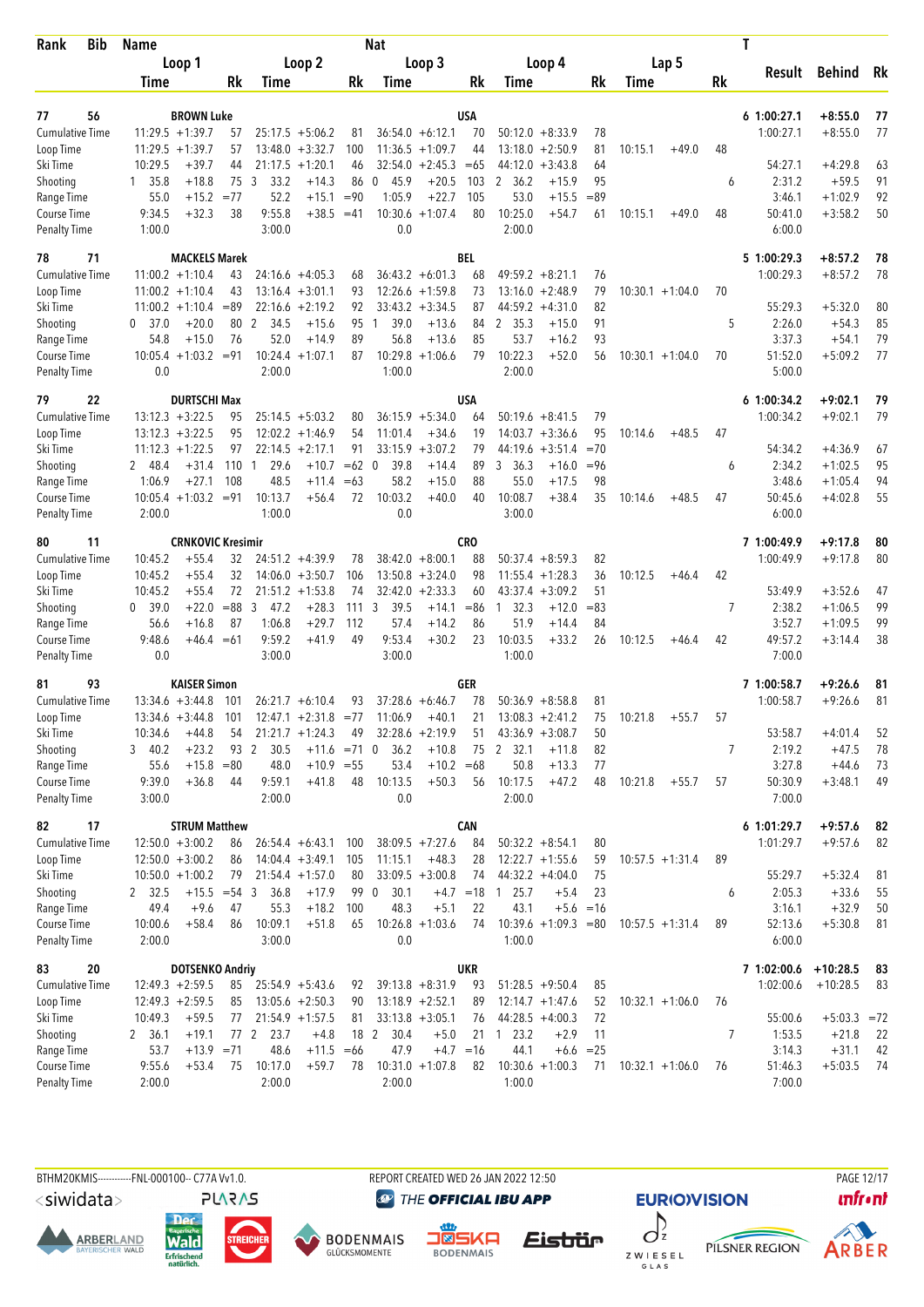| Bib<br><b>Rank</b>                 | <b>Name</b>        |                               | <b>Nat</b>     |                        |                                              |          |                   |                                          |                |                                          |             |                    | T  |                       |            |          |
|------------------------------------|--------------------|-------------------------------|----------------|------------------------|----------------------------------------------|----------|-------------------|------------------------------------------|----------------|------------------------------------------|-------------|--------------------|----|-----------------------|------------|----------|
|                                    |                    | Loop 1                        |                |                        | Loop 2                                       |          |                   | Loop 3                                   |                | Loop 4                                   |             | Lap 5              |    |                       |            |          |
|                                    | Time               |                               | Rk             | Time                   |                                              | Rk       | Time              |                                          | Rk             | Time                                     | Rk          | Time               | Rk | Result                | Behind     | Rk       |
|                                    |                    |                               |                |                        |                                              |          |                   |                                          |                |                                          |             |                    |    |                       |            |          |
| 83<br>105                          |                    | <b>BUTA Florin-Catalin</b>    |                |                        |                                              |          |                   |                                          | <b>ROU</b>     |                                          |             |                    |    | 7 1:02:00.6           | $+10:28.5$ | 83       |
| <b>Cumulative Time</b>             |                    | $12:45.3 + 2:55.5$            | 84             |                        | $25:43.4 + 5:32.1$                           | 88       |                   | $39:03.3 + 8:21.4$                       | 91             | $51:16.6 + 9:38.5$                       | 83          |                    |    | 1:02:00.6             | $+10:28.5$ | 83       |
| Loop Time                          |                    | $12:45.3 + 2:55.5$<br>$+55.5$ | 84<br>73       |                        | $12:58.1 + 2:42.8$<br>$21:43.4 +1:46.0$      | 87       |                   | $13:19.9 + 2:53.1$<br>$33:03.3 + 2:54.6$ | 90<br>69       | 12:13.3<br>$+1:46.2$<br>$+3:48.4$        | 48<br>69    | $10:44.0 + 1:17.9$ | 82 | 55:00.6               | $+5:03.3$  | $= 72$   |
| Ski Time                           | 10:45.3<br>2 35.6  | $+18.6$                       | $=72$ 2        | 25.8                   |                                              | 65<br>29 | 35.2              | $+9.8$                                   |                | 44:16.6<br>24.1<br>1                     | $=14$       |                    | 7  | 2:01.0                | $+29.3$    | $=43$    |
| Shooting<br>Range Time             | 53.5               | $+13.7$                       | 70             | 43.9                   | +6.9<br>$+6.8$                               | 26       | 2<br>53.2         | $+10.0$                                  | $=62$<br>$=65$ | $+3.8$<br>42.6<br>$+5.1$                 | 13          |                    |    | 3:13.2                | $+30.0$    | 39       |
| Course Time                        | 9:51.8             | $+49.6$                       | 69             | 10:14.2                | $+56.9$                                      | 74       |                   | $10:26.7 + 1:03.5$                       | 73             | $10:30.7 + 1:00.4$                       | 72          | $10:44.0 + 1:17.9$ | 82 | 51:47.4               | $+5:04.6$  | 76       |
| Penalty Time                       | 2:00.0             |                               |                | 2:00.0                 |                                              |          | 2:00.0            |                                          |                | 1:00.0                                   |             |                    |    | 7:00.0                |            |          |
| 53<br>85                           |                    | <b>PANCERZ Przemyslaw</b>     |                |                        |                                              |          |                   |                                          | <b>POL</b>     |                                          |             |                    |    | $6$ 1:02:15.4         | $+10:43.3$ | 85       |
| <b>Cumulative Time</b>             |                    | $11:38.9 + 1:49.1$            | 62             |                        | $23:55.8 + 3:44.5$                           | 60       |                   | $36:34.0 + 5:52.1$                       | 65             | $51:20.2 +9:42.1$                        | 84          |                    |    | 1:02:15.4             | $+10:43.3$ | 85       |
| Loop Time                          |                    | $11:38.9 + 1:49.1$            | 62             |                        | $12:16.9 + 2:01.6$                           | 62       |                   | $12:38.2 + 2:11.4$                       | 76             | 14:46.2<br>$+4:19.1$                     | 105         | $10:55.2 + 1:29.1$ | 87 |                       |            |          |
| Ski Time                           | 10:38.9            | $+49.1$                       | 61             | 21:55.8                | $+1:58.4$                                    | 82       | 33:34.0           | $+3:25.3$                                | 85             | 45:20.2<br>$+4:52.0$                     | 86          |                    |    | 56:15.4               | $+6:18.1$  | 88       |
| Shooting                           | $1 \quad 30.1$     | $+13.1$                       | $= 36$         | 30.5<br>-1             | $+11.6$                                      | $= 71$   | 35.8<br>1         | $+10.4 = 69$                             |                | 34.3<br>$+14.0$<br>3                     | 89          |                    | 6  | 2:10.8                | $+39.1$    | 65       |
| Range Time                         | 48.1               | $+8.3$                        | $=34$          | 50.5                   | $+13.4$                                      | 79       | 53.5              | $+10.3$                                  | $=70$          | 52.8<br>$+15.3$                          | $= 85$      |                    |    | 3:24.9                | $+41.7$    | 67       |
| Course Time                        | 9:50.8             | $+48.6$                       | 67             |                        | $10:26.4 + 1:09.1$                           | 89       |                   | $10:44.7 + 1:21.5$                       | 90             | $10:53.4 + 1:23.1$                       | 89          | $10:55.2 + 1:29.1$ | 87 | 52:50.5               | $+6:07.7$  | 89       |
| Penalty Time                       | 1:00.0             |                               |                | 1:00.0                 |                                              |          | 1:00.0            |                                          |                | 3:00.0                                   |             |                    |    | 6:00.0                |            |          |
| 86<br>45                           |                    | <b>TKALENKO Ruslan</b>        |                |                        |                                              |          |                   |                                          | <b>UKR</b>     |                                          |             |                    |    | 8 1:02:26.1           | $+10:54.0$ | 86       |
| <b>Cumulative Time</b>             |                    | $12:44.7 + 2:54.9$            | 83             |                        | $25:31.8 + 5:20.5$                           | 84       |                   | $36:40.9 + 5:59.0$                       | 67             | $51:46.7 + 10:08$                        | 86          |                    |    | 1:02:26.1             | $+10:54.0$ | 86       |
| Loop Time                          |                    | $12:44.7 + 2:54.9$            | 83             |                        | $12:47.1 + 2:31.8$                           | $= 77$   | 11:09.1           | $+42.3$                                  | 22             | 15:05.8<br>$+4:38.7$                     | 107         | $10:39.4 +1:13.3$  | 80 |                       |            |          |
| Ski Time                           | 10:44.7            | $+54.9$                       | 71             |                        | $21:31.8 + 1:34.4$                           | 58       |                   | $32:40.9 + 2:32.2$                       | 59             | $43:46.7 + 3:18.5$                       | 57          |                    |    | 54:26.1               | $+4:28.8$  | 62       |
| Shooting                           | 2 30.9             | $+13.9$                       | 42             | $\overline{2}$<br>26.0 | $+7.1$                                       | $=310$   | 31.3              | $+5.9$                                   | $=25$          | 29.4<br>$+9.1$<br>$\overline{4}$         | $=60$       |                    | 8  | 1:57.7                | $+26.0$    | 33       |
| Range Time                         | 48.7               | $+8.9$                        | $=41$          | 42.7                   | $+5.6$                                       | $=18$    | 47.6              | $+4.4$                                   | 14             | 47.0<br>$+9.5$                           | 53          |                    |    | 3:06.0                | $+22.8$    | 21       |
| Course Time                        | 9:56.0             | $+53.8$                       | 77             | 10:04.4                | $+47.1$                                      | 58       | 10:21.5           | $+58.3$                                  | 66             | 10:18.8<br>$+48.5$                       | 49          | $10:39.4 +1:13.3$  | 80 | 51:20.1               | $+4:37.3$  | 70       |
| <b>Penalty Time</b>                | 2:00.0             |                               |                | 2:00.0                 |                                              |          | 0.0               |                                          |                | 4:00.0                                   |             |                    |    | 8:00.0                |            |          |
| 87<br>40                           |                    | <b>KIERS Trevor</b>           |                |                        |                                              |          |                   |                                          | <b>CAN</b>     |                                          |             |                    |    | 10 1:02:38.4          | $+11:06.3$ | 87       |
| <b>Cumulative Time</b>             |                    | $15:22.0 + 5:32.2$            | 114            |                        | $28:54.7 + 8:43.4$                           | 111      |                   | $40:39.1 + 9:57.2$                       | 100            | 52:20.8<br>$+10:42.$                     | 88          |                    |    | 1:02:38.4             | $+11:06.3$ | 87       |
| Loop Time                          | 15:22.0            | $+5:32.2$                     | 114            |                        | $13:32.7 + 3:17.4$                           | 97       |                   | $11:44.4 + 1:17.6$                       | 51             | $+1:14.6$<br>11:41.7                     | 27          | 10:17.6<br>$+51.5$ | 52 |                       |            |          |
| Ski Time                           | 10:22.0            | $+32.2$                       | 33             | 20:54.7                | $+57.3$                                      | 26       |                   | $31:39.1 + 1:30.4$                       | 26             | 42:20.8<br>$+1:52.6$                     | 20          |                    |    | 52:38.4               | $+2:41.1$  | 26       |
| Shooting                           | 5 28.9             | $+11.9$                       | $= 22 \quad 3$ | 26.2                   | $+7.3$                                       | $= 34$   | 26.1<br>1         | $+0.7$                                   | $=4$           | 23.0<br>$+2.7$<br>$\mathbf{1}$           | 10          |                    | 10 | 1:44.4                | $+12.7$    | 7        |
| Range Time                         | 47.9               | $+8.1$                        | $=31$          | 44.8                   | $+7.7$                                       | 33       | 44.4              | $+1.2$                                   | 5              | 43.1<br>$+5.6$                           | $=16$       |                    |    | 3:00.2                | $+17.0$    | 14       |
| Course Time                        | 9:34.1             | $+31.9$                       | 37             | 9:47.9                 | $+30.6$                                      | 29       | 10:00.0           | $+36.8$                                  | 37             | 9:58.6<br>$+28.3$                        | 19          | 10:17.6<br>$+51.5$ | 52 | 49:38.2               | $+2:55.4$  | 35       |
| Penalty Time                       | 5:00.0             |                               |                | 3:00.0                 |                                              |          | 1:00.0            |                                          |                | 1:00.0                                   |             |                    |    | 10:00.0               |            |          |
| 83<br>88                           |                    | <b>SHYDLOUSKI Anton</b>       |                |                        |                                              |          |                   |                                          | BLR            |                                          |             |                    |    | 9 1:03:11.6           | $+11:39.5$ | 88       |
| <b>Cumulative Time</b>             |                    | $11:57.7 + 2:07.9$            | 66             |                        | $24:51.5 +4:40.2$                            | 79       |                   | $38:53.8 + 8:11.9$                       | 89             | 52:58.7 +11:20.                          | 94          |                    |    | 1:03:11.6             | $+11:39.5$ | 88       |
| Loop Time                          |                    | $11:57.7 + 2:07.9$            | 66             |                        | $12:53.8 + 2:38.5$                           | 86       |                   | $14:02.3 + 3:35.5$                       | 99             | $14:04.9 + 3:37.8$                       | 96          | 10:12.9<br>$+46.8$ | 43 |                       |            |          |
| Ski Time                           |                    | $10:57.7 + 1:07.9$            | 87             |                        | $21:51.5 + 1:54.1$                           | 75       |                   | $32:53.8 + 2:45.1$                       | 64             | $43:58.7 + 3:30.5$                       | 60          |                    |    | 54:11.6               | $+4:14.3$  | 56       |
| Shooting                           | $1 \quad 41.3$     | $+24.3$                       |                | 29.8<br>94 2           | $+10.9 = 64$ 3                               |          | 40.1              | $+14.7$                                  | 92             | 3 29.4<br>$+9.1$                         | $=60$       |                    | 9  | 2:20.7                | $+49.0$    | 79       |
| Range Time                         | 58.7               | $+18.9$                       | 94             | 47.2                   | $+10.1 = 52$                                 |          | 56.2              | $+13.0 = 81$                             |                | 47.5<br>$+10.0$                          | 57          |                    |    | 3:29.6                | $+46.4$    | 75       |
| Course Time<br><b>Penalty Time</b> | 9:59.0<br>1:00.0   | $+56.8$                       | 84             | 10:06.6<br>2:00.0      | $+49.3$                                      | 61       | 10:06.1<br>3:00.0 | $+42.9$                                  | 44             | 10:17.4<br>$+47.1$<br>3:00.0             | 47          | 10:12.9<br>$+46.8$ | 43 | 50:42.0<br>9:00.0     | $+3:59.2$  | 52       |
|                                    |                    |                               |                |                        |                                              |          |                   |                                          |                |                                          |             |                    |    |                       |            |          |
| 89<br>88                           |                    | <b>FOUNTAIN Vinny</b>         |                |                        |                                              |          |                   |                                          | GBR            |                                          |             |                    |    | 7 1:03:17.8 +11:45.7  |            | 89       |
| <b>Cumulative Time</b>             |                    | $10:51.4 +1:01.6 = 36$        |                |                        | $24:03.0 +3:51.7$                            | 64       |                   | $37:47.6 + 7:05.7$                       | 82             | $52:22.1 + 10:44$ .                      | 89          |                    |    | 1:03:17.8             | $+11:45.7$ | 89       |
| Loop Time                          |                    | $10:51.4 +1:01.6 = 36$        |                |                        | $13:11.6 + 2:56.3$                           | 91       |                   | $13:44.6 + 3:17.8$                       | 95             | $14:34.5 + 4:07.4$                       | 103         | $10:55.7 + 1:29.6$ | 88 |                       |            |          |
| Ski Time                           |                    | $10:51.4 +1:01.6 = 80$        |                |                        | $22:03.0 + 2:05.6$                           | 85       |                   | $33:47.6 + 3:38.9$                       | 88             | $45:22.1 +4:53.9$                        | 87          |                    |    | 56:17.8               | $+6:20.5$  | 89       |
| Shooting                           | 0 35.9             | $+18.9$                       | 76 2           | 30.8                   | $+11.9$ =73 2                                |          | 48.6              | $+23.2$                                  |                | 106 3 30.1<br>$+9.8$                     | 66          |                    | 7  | 2:25.6                | $+53.9$    | 83       |
| Range Time                         | 55.2<br>9:56.2     | $+15.4$                       | 79             | 48.9                   | $+11.8$                                      | 69       | 1:08.5            | $+25.3$                                  | 110            | 49.7<br>$+12.2 = 66$                     |             |                    | 88 | 3:42.3                | $+59.1$    | 89       |
| Course Time<br><b>Penalty Time</b> | 0.0                | $+54.0$                       | 78             | 2:00.0                 | $10:22.7 +1:05.4$                            | 85       | 2:00.0            | $10:36.1 + 1:12.9$                       | 85             | $10:44.8 + 1:14.5$<br>3:00.0             | 86          | $10:55.7 + 1:29.6$ |    | 52:35.5<br>7:00.0     | $+5:52.7$  | 86       |
|                                    |                    |                               |                |                        |                                              |          |                   |                                          |                |                                          |             |                    |    |                       |            |          |
| 90<br>66                           |                    | <b>HASILLA Tomas</b>          |                |                        |                                              |          |                   |                                          | <b>SVK</b>     |                                          |             |                    |    | $91:03:18.9 +11:46.8$ |            | 90       |
| <b>Cumulative Time</b>             | 10:41.6            | $+51.8$                       | 29             |                        | $24:27.8 +4:16.5 = 70$                       |          |                   | $38:33.8 + 7:51.9$                       | 86             | $52:46.9 +11:08$                         | 91          |                    |    | 1:03:18.9             | $+11:46.8$ | 90       |
| Loop Time<br>Ski Time              | 10:41.6<br>10:41.6 | $+51.8$<br>$+51.8$            | 29<br>64       |                        | $13:46.2 + 3:30.9$<br>$21:27.8 +1:30.4 = 56$ | 99       |                   | $14:06.0 + 3:39.2$<br>$32:33.8 + 2:25.1$ | 101<br>54      | $14:13.1 + 3:46.0$<br>$43:46.9 + 3:18.7$ | 98<br>58    | $10:32.0 + 1:05.9$ | 75 | 54:18.9               | $+4:21.6$  |          |
| Shooting                           | $0\quad 32.5$      | $+15.5 = 54$ 3                |                | 30.4                   | $+11.5$                                      | 70 3     | 33.3              |                                          |                | $+7.9$ =45 3 25.9                        | $+5.6 = 24$ |                    | 9  | 2:02.3                | $+30.6$    | 61<br>47 |
| Range Time                         | 51.7               | $+11.9 = 64$                  |                | 50.4                   | $+13.3$                                      | 78       | 52.3              | $+9.1 = 58$                              |                | 45.8<br>$+8.3$                           | 37          |                    |    | 3:20.2                | $+37.0$    | 60       |
| Course Time                        | 9:49.9             | $+47.7$                       | 64             | 9:55.8                 | $+38.5 = 41$                                 |          | 10:13.7           | $+50.5$                                  | 57             | 10:27.3<br>$+57.0$                       | 65          | $10:32.0 +1:05.9$  | 75 | 50:58.7               | $+4:15.9$  | 62       |
| <b>Penalty Time</b>                | 0.0                |                               |                | 3:00.0                 |                                              |          | 3:00.0            |                                          |                | 3:00.0                                   |             |                    |    | 9:00.0                |            |          |
|                                    |                    |                               |                |                        |                                              |          |                   |                                          |                |                                          |             |                    |    |                       |            |          |

BTHM20KMIS-----------FNL-000100-- C77A Vv1.0. REPORT CREATED WED 26 JAN 2022 12:50 PAGE 13/17

<siwidata>

**ARBERLAND** 







**@** THE OFFICIAL IBU APP

Eistrür



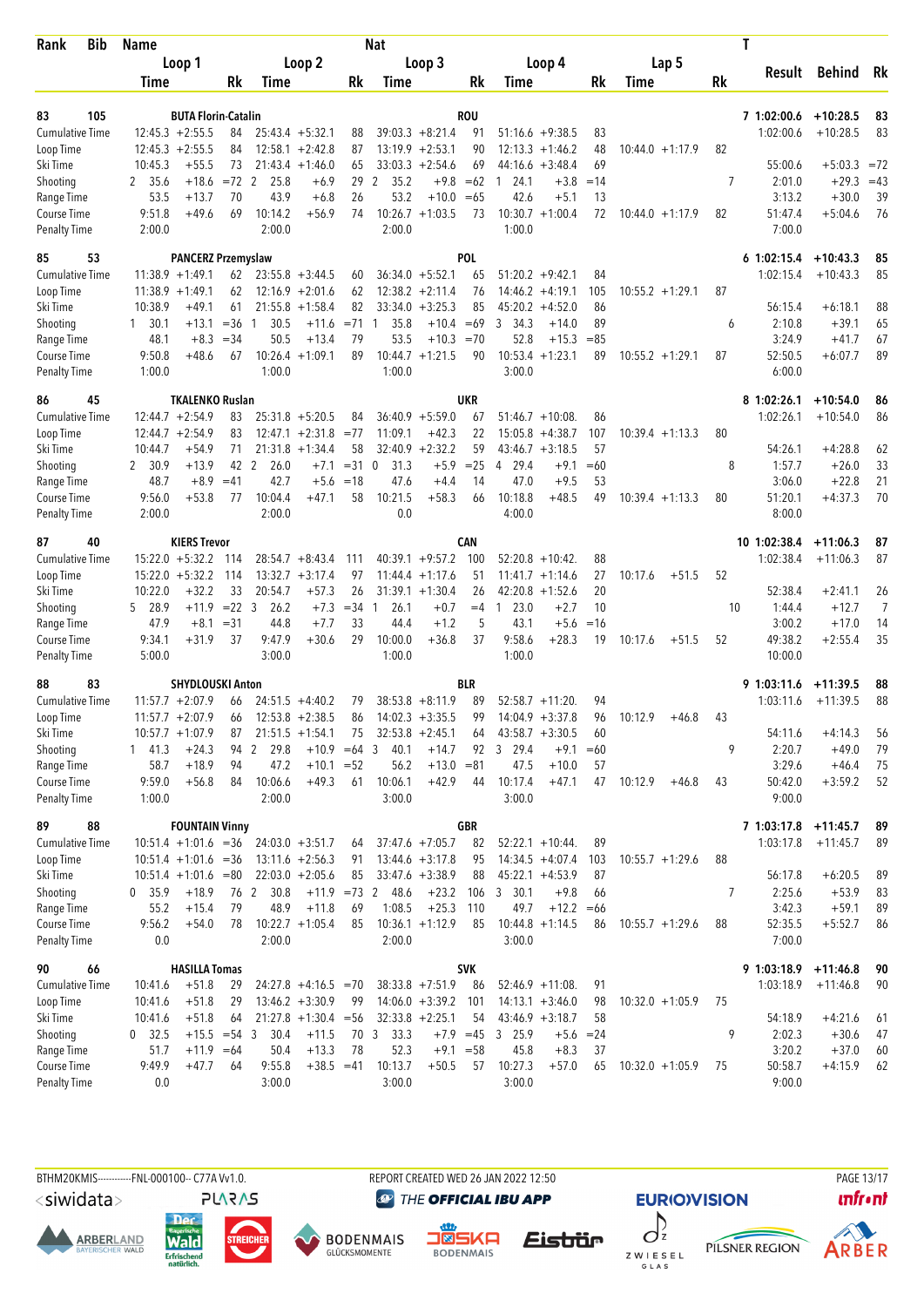| Bib<br>Rank                         | <b>Name</b>      |                                                |             |                         |                                          |             | <b>Nat</b>           |                                         |                     |                                                         |          |                        |     | T                      |                          |          |
|-------------------------------------|------------------|------------------------------------------------|-------------|-------------------------|------------------------------------------|-------------|----------------------|-----------------------------------------|---------------------|---------------------------------------------------------|----------|------------------------|-----|------------------------|--------------------------|----------|
|                                     |                  | Loop 1                                         |             |                         | Loop 2                                   |             |                      | Loop 3                                  |                     | Loop 4                                                  |          | Lap 5                  |     |                        |                          |          |
|                                     | Time             |                                                | Rk          | Time                    |                                          | Rk          | Time                 |                                         | Rk                  | Time                                                    | Rk       | <b>Time</b>            | Rk  | Result                 | Behind Rk                |          |
|                                     |                  |                                                |             |                         |                                          |             |                      |                                         |                     |                                                         |          |                        |     |                        |                          |          |
| 91<br>89                            |                  | <b>GOESSLING Raleigh</b><br>$12:56.2 + 3:06.4$ |             |                         |                                          |             |                      |                                         | USA                 |                                                         |          |                        |     | 7 1:03:49.4            | $+12:17.3$<br>$+12:17.3$ | 91       |
| <b>Cumulative Time</b><br>Loop Time |                  | $12:56.2 + 3:06.4$                             | 89<br>89    |                         | $27:09.7 + 6:58.4$<br>$14:13.5 + 3:58.2$ | 102<br>107  |                      | $38:56.0 + 8:14.1$<br>$11:46.3 +1:19.5$ | 90<br>53            | $52:44.8 + 11:06$<br>$13:48.8 + 3:21.7$                 | 90<br>92 | $11:04.6 + 1:38.5$     | 93  | 1:03:49.4              |                          | 91       |
| Ski Time                            |                  | $10:56.2 + 1:06.4$                             | 84          |                         | $22:09.7 + 2:12.3$                       | 90          |                      | $33:56.0 + 3:47.3$                      | 90                  | $45:44.8 + 5:16.6$                                      | 91       |                        |     | 56:49.4                | $+6:52.1$                | 91       |
| Shooting                            | 2 41.7           | $+24.7$                                        | 95          | 3<br>31.7               | $+12.8$                                  | 82          | 39.9<br>$\mathbf{0}$ | $+14.5$                                 | $= 90$              | 2 28.1<br>$+7.8$                                        | $=47$    |                        | 7   | 2:21.5                 | $+49.8$                  | 80       |
| Range Time                          | 59.0             | $+19.2$                                        | 95          | 52.6                    | $+15.5$                                  | $= 92$      | 59.9                 | $+16.7$                                 | 90                  | 50.4<br>$+12.9$                                         | $=73$    |                        |     | 3:41.9                 | $+58.7$                  | 88       |
| Course Time                         | 9:57.2           | $+55.0$                                        | 81          |                         | $10:20.9 + 1:03.6$                       | 83          |                      | $10:46.4 + 1:23.2$                      | 93                  | $10:58.4 + 1:28.1$                                      | 92       | $11:04.6 + 1:38.5$     | 93  | 53:07.5                | $+6:24.7$                | 90       |
| <b>Penalty Time</b>                 | 2:00.0           |                                                |             | 3:00.0                  |                                          |             | 0.0                  |                                         |                     | 2:00.0                                                  |          |                        |     | 7:00.0                 |                          |          |
| 92<br>24                            |                  | <b>BALODIS Rudis</b>                           |             |                         |                                          |             |                      |                                         | LAT                 |                                                         |          |                        |     | $6$ 1:03:51.8          | $+12:19.7$               | 92       |
| <b>Cumulative Time</b>              |                  | $13:10.4 + 3:20.6 = 93$                        |             |                         | $26:29.5 + 6:18.2$                       | 96          |                      | $39:08.4 + 8:26.5$                      | 92                  | $52:13.3 + 10:35$                                       | 87       |                        |     | 1:03:51.8              | $+12:19.7$               | 92       |
| Loop Time                           |                  | $13:10.4 + 3:20.6$                             | $= 93$      |                         | $13:19.1 + 3:03.8$                       | 94          |                      | $12:38.9 + 2:12.1$                      | 77                  | $13:04.9 + 2:37.8$                                      | 72       | $11:38.5 +2:12.4$      | 106 |                        |                          |          |
| Ski Time                            |                  | $11:10.4 + 1:20.6 = 95$                        |             |                         | $22:29.5 + 2:32.1$                       | 94          |                      | $34:08.4 + 3:59.7$                      | 94                  | $46:13.3 + 5:45.1$                                      | 93       |                        |     | 57:51.8                | $+7:54.5$                | 94       |
| Shooting                            | 2 23.4           | $+6.4$                                         |             | 2 <sub>2</sub><br>26.0  | $+7.1$                                   | $= 31$      | 26.4<br>1            | $+1.0$                                  | 6                   | 124.1<br>$+3.8$                                         | $=14$    |                        | 6   | 1:40.1                 | $+8.4$                   | 6        |
| Range Time                          | 42.7             | $+2.9$                                         | $=4$        | 43.2                    | $+6.1$                                   | $= 21$      | 46.2                 | $+3.0$                                  | 12                  | 43.3<br>$+5.8$                                          | 19       |                        |     | 2:55.4                 | $+12.2$                  | 6        |
| Course Time                         |                  | $10:27.7 + 1:25.5$                             | 104         |                         | $10:35.9 +1:18.6$                        | 96          | 10:52.7              | $+1:29.5$                               | 96                  | $11:21.6 + 1:51.3$                                      | 98       | $11:38.5 +2:12.4$      | 106 | 54:56.4                | $+8:13.6$                | 98       |
| <b>Penalty Time</b>                 | 2:00.0           |                                                |             | 2:00.0                  |                                          |             | 1:00.0               |                                         |                     | 1:00.0                                                  |          |                        |     | 6:00.0                 |                          |          |
| 93<br>108                           |                  | <b>MILLAR Aidan</b>                            |             |                         |                                          |             |                      |                                         | <b>CAN</b>          |                                                         |          |                        |     | 61:04:25.3             | $+12:53.2$               | 93       |
| <b>Cumulative Time</b>              |                  | $11:49.5 +1:59.7$                              | 64          |                         | $25:26.2 + 5:14.9$                       | 83          |                      | $38:37.9 +7:56.0$                       | 87                  | $52:56.1 + 11:18$ .                                     | 92       |                        |     | 1:04:25.3              | $+12:53.2$               | 93       |
| Loop Time                           |                  | $11:49.5 + 1:59.7$                             | 64          |                         | $13:36.7 + 3:21.4$                       | 98          |                      | $13:11.7 + 2:44.9$                      | 88                  | $14:18.2 + 3:51.1$                                      | 100      | $11:29.2 + 2:03.1$ 101 |     |                        |                          |          |
| Ski Time                            | 10:49.5          | $+59.7$                                        | 78          |                         | $22:26.2 +2:28.8$                        | 93          |                      | $34:37.9 + 4:29.2$                      | 97                  | $46:56.1 + 6:27.9$                                      | 97       |                        |     | 58:25.3                | $+8:28.0$                | 99       |
| Shooting                            | 1, 30.6          | $+13.6$                                        | 40          | 2<br>23.5               | $+4.6$                                   | 16          | 31.9<br>$\mathbf{1}$ | $+6.5$                                  | $=33$               | 2<br>20.3<br>0.0                                        | 1        |                        | 6   | 1:46.4                 | $+14.7$                  | 11       |
| Range Time                          | 48.7             | $+8.9$                                         | $=41$       | 42.1                    | $+5.0$                                   | 14          | 50.6                 |                                         | $+7.4 = 43$         | 40.2<br>$+2.7$                                          | 5        |                        |     | 3:01.6                 | $+18.4$                  | 16       |
| Course Time                         | 10:00.8          | $+58.6$                                        | 87          |                         | $10:54.6 + 1:37.3$                       | 101         |                      | $11:21.1 + 1:57.9$                      | 105                 | $11:38.0 + 2:07.7$                                      | 103      | $11:29.2 + 2:03.1$     | 101 | 55:23.7                | $+8:40.9$                | 100      |
| <b>Penalty Time</b>                 | 1:00.0           |                                                |             | 2:00.0                  |                                          |             | 1:00.0               |                                         |                     | 2:00.0                                                  |          |                        |     | 6:00.0                 |                          |          |
| 94<br>35                            |                  | <b>SIRIK Sergey</b>                            |             |                         |                                          |             |                      |                                         | KAZ                 |                                                         |          |                        |     | 7 1:04:26.2            | $+12:54.1$               | 94       |
| <b>Cumulative Time</b>              |                  | $13:10.4 + 3:20.6 = 93$                        |             |                         | $27:49.1 + 7:37.8$                       | 109         |                      | $39:30.5 + 8:48.6$                      | 94                  | $53:16.2 +11:38$                                        | 97       |                        |     | 1:04:26.2              | $+12:54.1$               | 94       |
| Loop Time                           |                  | $13:10.4 + 3:20.6 = 93$                        |             |                         | $14:38.7 + 4:23.4$                       | 109         |                      | $11:41.4 + 1:14.6$                      | 47                  | $13:45.7 + 3:18.6$                                      | 90       | $11:10.0 + 1:43.9$     | 95  |                        |                          |          |
| Ski Time                            |                  | $11:10.4 + 1:20.6$                             | $= 95$      |                         | $22:49.1 + 2:51.7$                       | 98          |                      | $34:30.5 +4:21.8$                       | 95                  | $46:16.2 + 5:48.0$                                      | 94       |                        |     | 57:26.2                | $+7:28.9$                | 93       |
| Shooting                            | 2 55.4           | $+38.4$                                        | 112         | $\overline{3}$<br>41.9  | $+23.0$                                  | 106         | 35.0<br>$\mathbf{0}$ | $+9.6$                                  | $=60$               | 2 24.1<br>$+3.8$                                        | $=14$    |                        | 7   | 2:36.5                 | $+1:04.8$                | 98       |
| Range Time                          | 1:14.1           | $+34.3$                                        | 112         | 1:01.6                  | $+24.5$                                  | 106         | 53.4                 | $+10.2 = 68$                            |                     | 46.3<br>$+8.8$                                          | $=42$    |                        |     | 3:55.4                 | $+1:12.2$                | 102      |
| Course Time<br>Penalty Time         | 9:56.3<br>2:00.0 | $+54.1$                                        | 79          | 3:00.0                  | $10:37.1 + 1:19.8$                       | 97          | 10:48.0<br>0.0       | $+1:24.8$                               | 94                  | $10:59.4 + 1:29.1$<br>2:00.0                            | 93       | $11:10.0 + 1:43.9$     | 95  | 53:30.8<br>7:00.0      | $+6:48.0$                | 92       |
|                                     |                  |                                                |             |                         |                                          |             |                      |                                         |                     |                                                         |          |                        |     |                        |                          |          |
| 95<br>116                           |                  | <b>WEBB Marcus</b>                             |             |                         |                                          |             |                      |                                         | GBR                 |                                                         |          |                        |     | 5 1:04:27.3            | $+12:55.2$               | 95       |
| <b>Cumulative Time</b>              |                  | $13:36.3 + 3:46.5$                             | 102         |                         | $26:28.0 + 6:16.7$                       | 94          |                      | $40:41.6 + 9:59.7$                      | 101                 | $52:56.8 + 11:18$                                       | 93       |                        |     | 1:04:27.3              | $+12:55.2$               | 95       |
| Loop Time                           |                  | $13:36.3 + 3:46.5$                             | 102         |                         | $12:51.7 + 2:36.4 = 84$                  |             |                      | $14:13.6 + 3:46.8$                      | 103                 | $12:15.2 +1:48.1 = 53$                                  |          | $11:30.5 +2:04.4$ 103  |     |                        |                          |          |
| Ski Time                            |                  | $11:36.3 + 1:46.5$                             | 106         |                         |                                          |             |                      |                                         |                     | 23:28.0 +3:30.6 105 35:41.6 +5:32.9 103 47:56.8 +7:28.6 | 102      |                        |     | 59:27.3                | $+9:30.0$                | 102      |
| Shooting<br>Range Time              | 2 42.8<br>1:00.8 | $+25.8$<br>$+21.0$                             | 97          | 33.4<br>97 1<br>54.0    | $+14.5$<br>$+16.9$                       | 97          | 87 2 45.1<br>1:04.6  | $+21.4$ 101                             |                     | $+19.7 = 101$ 0 32.4<br>$+12.1$<br>$+15.3 = 85$<br>52.8 | 85       |                        | 5   | 2:33.9<br>3:52.2       | $+1:02.2$<br>$+1:09.0$   | 94<br>97 |
| Course Time                         |                  | $10:35.5 + 1:33.3$ 106                         |             |                         | $10:57.7 + 1:40.4$ 103                   |             |                      | $11:09.0 + 1:45.8$ 101                  |                     | $11:22.4 +1:52.1$                                       | 99       | $11:30.5 +2:04.4$ 103  |     | 55:35.1                | $+8:52.3$ 102            |          |
| <b>Penalty Time</b>                 | 2:00.0           |                                                |             | 1:00.0                  |                                          |             | 2:00.0               |                                         |                     | 0.0                                                     |          |                        |     | 5:00.0                 |                          |          |
| 96<br>43                            |                  | <b>MATJUHINS Kirils</b>                        |             |                         |                                          |             |                      |                                         | LAT                 |                                                         |          |                        |     | $6$ 1:04:40.3 +13:08.2 |                          | 96       |
| <b>Cumulative Time</b>              |                  | $13:15.8 + 3:26.0$                             | 98          |                         | $25:51.9 + 5:40.6$                       | 90          |                      | $39:56.2 +9:14.3$                       | 97                  | $53:16.1 + 11:38$ .                                     | 96       |                        |     | 1:04:40.3              | $+13:08.2$               | - 96     |
| Loop Time                           |                  | $13:15.8 + 3:26.0$                             | 98          |                         | $12:36.1 + 2:20.8$                       | 74          |                      | $14:04.3 +3:37.5$                       | 100                 | $13:19.9 + 2:52.8$                                      | 83       | $11:24.2 + 1:58.1$ 100 |     |                        |                          |          |
| Ski Time                            |                  | $11:15.8 + 1:26.0$                             | 101         |                         | $22:51.9 + 2:54.5$                       | 100         |                      | $34:56.2 + 4:47.5$                      | 98                  | $47:16.1 + 6:47.9$                                      | 98       |                        |     | 58:40.3                | $+8:43.0$                | 100      |
| Shooting                            | 2 38.7           | $+21.7 = 85$ 1                                 |             | 29.0                    | $+10.1$                                  |             | 57 2<br>35.0         |                                         |                     | $+9.6 = 60 1 31.5$<br>$+11.2 = 75$                      |          |                        | 6   | 2:14.4                 | $+42.7$                  | 72       |
| Range Time                          | 57.2             | $+17.4 = 90$                                   |             | 46.8                    |                                          | $+9.7 = 50$ | 52.9                 | $+9.7 = 62$                             |                     | 49.8<br>$+12.3$                                         | 71       |                        |     | 3:26.7                 | $+43.5$                  | 71       |
| Course Time                         |                  | $10:18.6 + 1:16.4$ 100                         |             |                         | $10:49.3 + 1:32.0$ 100                   |             |                      | $11:11.4 + 1:48.2$ 102                  |                     | $11:30.1 + 1:59.8$ 101                                  |          | $11:24.2 + 1:58.1$ 100 |     | 55:13.6                | $+8:30.8$                | 99       |
| <b>Penalty Time</b>                 | 2:00.0           |                                                |             | 1:00.0                  |                                          |             | 2:00.0               |                                         |                     | 1:00.0                                                  |          |                        |     | 6:00.0                 |                          |          |
| 97<br>104                           |                  | <b>TURLUBEKOV Bekentay</b>                     |             |                         |                                          |             |                      |                                         | KAZ                 |                                                         |          |                        |     | $51:04:50.8 +13:18.7$  |                          | 97       |
| <b>Cumulative Time</b>              |                  | $12:15.1 + 2:25.3$                             |             | 72 27:10.9 +6:59.6 103  |                                          |             |                      | $39:55.0 + 9:13.1$                      | 96                  | $53:16.0 + 11:37$ .                                     | 95       |                        |     | 1:04:50.8              | $+13:18.7$               | 97       |
| Loop Time                           |                  | $12:15.1 + 2:25.3$                             |             | 72 14:55.8 +4:40.5 110  |                                          |             |                      | $12:44.1 + 2:17.3$                      | 78                  | $13:21.0 + 2:53.9$                                      | 84       | $11:34.8 + 2:08.7$ 104 |     |                        |                          |          |
| Ski Time                            |                  | $11:15.1 + 1:25.3$                             | 100         |                         | $23:10.9 + 3:13.5$ 102                   |             |                      | $35:55.0 + 5:46.3$                      | 104                 | $48:16.0 +7:47.8$                                       | 103      |                        |     | 59:50.8                | $+9:53.5$                | - 103    |
| Shooting                            | 1 17.0           | 0.0                                            |             | 1 <sub>3</sub><br>30.1  | $+11.2$                                  |             | 68 0<br>31.9         |                                         | $+6.5 = 33 \quad 1$ | 20.6<br>$+0.3$                                          | 3        |                        | 5   | 1:39.8                 | $+8.1$                   | $=4$     |
| Range Time                          | 48.1             |                                                | $+8.3 = 34$ | 50.2                    | $+13.1$                                  | 76          | 52.1                 | $+8.9$                                  | 55                  | 40.0<br>$+2.5$                                          | 4        |                        |     | 3:10.4                 | $+27.2$                  | -35      |
| Course Time                         |                  | $10:27.0 +1:24.8$ 102                          |             | $11:05.6 +1:48.3 = 105$ |                                          |             |                      | $11:52.0 +2:28.8$                       | 108                 | $11:41.0 + 2:10.7$ 104                                  |          | $11:34.8 + 2:08.7$ 104 |     | 56:40.4                | $+9:57.6$ 106            |          |
| <b>Penalty Time</b>                 | 1:00.0           |                                                |             | 3:00.0                  |                                          |             | 0.0                  |                                         |                     | 1:00.0                                                  |          |                        |     | 5:00.0                 |                          |          |
|                                     |                  |                                                |             |                         |                                          |             |                      |                                         |                     |                                                         |          |                        |     |                        |                          |          |

BTHM20KMIS-----------FNL-000100-- C77A Vv1.0. REPORT CREATED WED 26 JAN 2022 12:50 PAGE 14/17

<siwidata>

**ARBERLAND** 







**@** THE OFFICIAL IBU APP

Eistrür



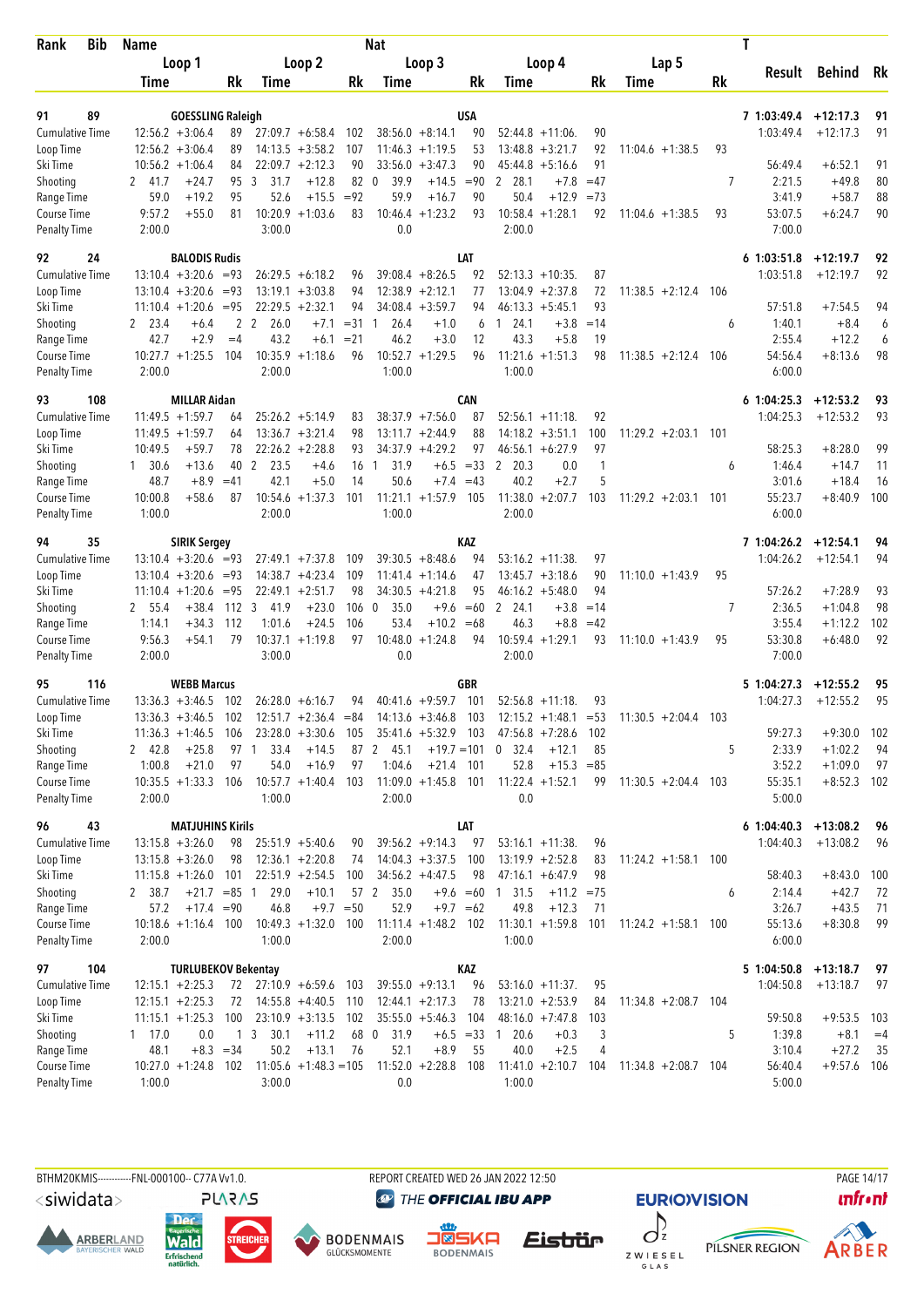| <b>Bib</b><br>Rank                  | Name                                            | <b>Nat</b> |                                                |                |                                              |            |                                           |           | T                      |     |                          |                          |          |  |  |
|-------------------------------------|-------------------------------------------------|------------|------------------------------------------------|----------------|----------------------------------------------|------------|-------------------------------------------|-----------|------------------------|-----|--------------------------|--------------------------|----------|--|--|
|                                     | Loop 1                                          |            | Loop 2                                         |                | Loop 3                                       |            | Loop 4                                    |           | Lap 5                  |     |                          |                          | - Rk     |  |  |
|                                     | Time                                            | Rk         | Time                                           | Rk             | Time                                         | Rk         | Time                                      | Rk        | Time                   | Rk  | Result                   | Behind                   |          |  |  |
|                                     |                                                 |            |                                                |                |                                              |            |                                           |           |                        |     |                          |                          |          |  |  |
| 98<br>31<br><b>Cumulative Time</b>  | <b>TSOUREKAS Nikolaos</b><br>$13:37.6 + 3:47.8$ | 104        | $26:29.3 + 6:18.0$                             | 95             | $40:03.2 +9:21.3$                            | GRE<br>98  | $53:37.1 + 11:59$                         | 98        |                        |     | 5 1:04:56.9<br>1:04:56.9 | $+13:24.8$<br>$+13:24.8$ | 98<br>98 |  |  |
| Loop Time                           | $13:37.6 + 3:47.8$                              | 104        | $12:51.7 + 2:36.4 = 84$                        |                | $13:33.9 + 3:07.1$                           | 94         | $13:33.9 + 3:06.8$                        | 88        | $11:19.8 + 1:53.7$     | 99  |                          |                          |          |  |  |
| Ski Time                            | $11:37.6 + 1:47.8$                              | 108        | $23:29.3 + 3:31.9$                             | 107            | $36:03.2 + 5:54.5$                           | 108        | 48:37.1<br>$+8:08.9$                      | 105       |                        |     | 59:56.9                  | $+9:59.6$                | 104      |  |  |
| Shooting                            | 2 34.9<br>$+17.9$                               | $=68$      | 22.9<br>$+4.0$<br>$\overline{1}$               | 11             | 31.3<br>$+5.9$<br>1                          | $=25$      | 26.3<br>$+6.0$<br>1                       | $=30$     |                        | 5   | 1:55.6                   | $+23.9$                  | 28       |  |  |
| Range Time                          | 56.4<br>$+16.6$                                 | 86         | 43.2<br>$+6.1$                                 | $= 21$         | 52.0<br>$+8.8$                               | 54         | 47.8<br>$+10.3$                           | $= 58$    |                        |     | 3:19.4                   | $+36.2$                  | 58       |  |  |
| Course Time                         | $10:41.2 +1:39.0$                               | 108        | $11:08.5 + 1:51.2$                             | 109            | 11:41.9<br>$+2:18.7$                         | 107        | $11:46.1 + 2:15.8$                        | 106       | $11:19.8 + 1:53.7$     | 99  | 56:37.5                  | $+9:54.7$                | 105      |  |  |
| <b>Penalty Time</b>                 | 2:00.0                                          |            | 1:00.0                                         |                | 1:00.0                                       |            | 1:00.0                                    |           |                        |     | 5:00.0                   |                          |          |  |  |
| 91<br>99                            | <b>JAKELIUNAS Lukas</b>                         |            |                                                |                |                                              | LTU        |                                           |           |                        |     | 6 1:05:04.7              | $+13:32.6$               | 99       |  |  |
| <b>Cumulative Time</b>              | $13:31.4 + 3:41.6$                              | 100        | $27:28.6 +7:17.3$                              | 106            | $40:38.1 + 9:56.2$                           | 99         | $53:49.0 + 12:10$                         | 99        |                        |     | 1:05:04.7                | $+13:32.6$               | 99       |  |  |
| Loop Time                           | $13:31.4 + 3:41.6$                              | 100        | $13:57.2 + 3:41.9$                             | 102            | $13:09.5 + 2:42.7$                           | 87         | $13:10.9 + 2:43.8$                        | 77        | $11:15.7 + 1:49.6$     | 97  |                          |                          |          |  |  |
| Ski Time                            | $11:31.4 + 1:41.6$                              | 105        | $23:28.6 + 3:31.2$                             | 106            | $35:38.1 + 5:29.4$                           | 102        | 47:49.0<br>$+7:20.8$                      | 101       |                        |     | 59:04.7                  | $+9:07.4$                | 101      |  |  |
| Shooting                            | $+21.6$<br>38.6<br>2                            | 84         | 2<br>29.9<br>$+11.0$                           | 66             | $+19.2$<br>44.6<br>1                         | $= 99$     | 32.9<br>$+12.6$<br>1                      | 86        |                        | 6   | 2:26.2                   | $+54.5$                  | $= 86$   |  |  |
| Range Time                          | 55.7<br>$+15.9$                                 | $= 82$     | 49.5<br>$+12.4$                                | 73             | 1:02.6<br>$+19.4$                            | 97         | 51.4<br>$+13.9$                           | 83        |                        |     | 3:39.2                   | $+56.0$                  | 81       |  |  |
| Course Time<br><b>Penalty Time</b>  | $10:35.7 +1:33.5$<br>2:00.0                     | 107        | $11:07.7 + 1:50.4$<br>2:00.0                   | 108            | $11:06.9 + 1:43.7$<br>1:00.0                 | 99         | $11:19.5 + 1:49.2$<br>1:00.0              | 97        | $11:15.7 + 1:49.6$     | 97  | 55:25.5<br>6:00.0        | $+8:42.7$                | 101      |  |  |
|                                     |                                                 |            |                                                |                |                                              |            |                                           |           |                        |     |                          |                          |          |  |  |
| 73<br>100                           | <b>USOV Andrei</b>                              |            |                                                |                |                                              | MDA        |                                           |           |                        |     | 7 1:05:07.6              | $+13:35.5$               | - 100    |  |  |
| <b>Cumulative Time</b><br>Loop Time | $15:13.4 + 5:23.6$<br>$15:13.4 + 5:23.6$        | 111<br>111 | $26:33.2 + 6:21.9$<br>$11:19.8 + 1:04.5$       | 97<br>28       | $39:37.5 + 8:55.6$<br>$13:04.3 + 2:37.5$     | 95<br>84   | $53:55.0 + 12:16$<br>$14:17.5 + 3:50.4$   | 100<br>99 | $11:12.6 + 1:46.5$     | 96  | 1:05:07.6                | $+13:35.5$               | 100      |  |  |
| Ski Time                            | $11:13.4 + 1:23.6$                              | 98         | $22:33.2 +2:35.8$                              | 96             | $34:37.5 +4:28.8$                            | 96         | $+6:26.8$<br>46:55.0                      | 96        |                        |     | 58:07.6                  | $+8:10.3$                | 95       |  |  |
| Shooting                            | 4 51.3<br>$+34.3$                               | 1110       | 28.2<br>$+9.3$                                 | $= 51 \quad 1$ | 36.9<br>$+11.5$                              | 78         | 2 30.9<br>$+10.6$                         | 72        |                        | 7   | 2:27.4                   | $+55.7$                  | 88       |  |  |
| Range Time                          | 1:10.9<br>$+31.1$                               | 111        | 48.5<br>$+11.4$                                | $=63$          | 55.7<br>$+12.5$                              | 79         | 52.8<br>$+15.3$                           | $= 85$    |                        |     | 3:47.9                   | $+1:04.7$                | 93       |  |  |
| Course Time                         | $10:02.5 + 1:00.3$                              | 89         | 10:31.3<br>$+1:14.0$                           | 93             | 11:08.6<br>$+1:45.4$                         | 100        | $11:24.7 + 1:54.4$                        | 100       | $11:12.6 + 1:46.5$     | 96  | 54:19.7                  | $+7:36.9$                | 97       |  |  |
| <b>Penalty Time</b>                 | 4:00.0                                          |            | 0.0                                            |                | 1:00.0                                       |            | 2:00.0                                    |           |                        |     | 7:00.0                   |                          |          |  |  |
| 101<br>101                          | <b>ROSBO Joachim Weel</b>                       |            |                                                |                |                                              | <b>DEN</b> |                                           |           |                        |     | 7 1:05:21.0              | $+13:48.9$               | 101      |  |  |
| <b>Cumulative Time</b>              | $13:30.4 + 3:40.6$                              | 99         | $27:27.9$ +7:16.6                              | 105            | $42:23.9 +11:42$ .                           | 107        | $54:28.6 + 12:50$ .                       | 101       |                        |     | 1:05:21.0                | $+13:48.9$               | 101      |  |  |
| Loop Time                           | $13:30.4 + 3:40.6$                              | 99         | $13:57.5 + 3:42.2$                             | 103            | $14:56.0 + 4:29.2$                           | 107        | $12:04.7 +1:37.6$                         | 43        | $10:52.4 + 1:26.3$     | 86  |                          |                          |          |  |  |
| Ski Time                            | $11:30.4 + 1:40.6$                              | 104        | $23:27.9 + 3:30.5$                             | 104            | $35:23.9 + 5:15.2$                           | 100        | 47:28.6<br>$+7:00.4$                      | 100       |                        |     | 58:21.0                  | $+8:23.7$                | 97       |  |  |
| Shooting                            | 2 43.4<br>$+26.4$                               | 99         | 2<br>39.2<br>$+20.3$                           | 101            | 3<br>44.0<br>$+18.6$                         | $= 97$     | 0<br>35.7<br>$+15.4$                      | $= 93$    |                        | 7   | 2:42.4                   | $+1:10.7$                | 102      |  |  |
| Range Time                          | $+25.2$<br>1:05.0                               | 104        | 1:01.3<br>$+24.2$                              | 105            | 1:04.7<br>$+21.5$                            | 102        | 56.4<br>$+18.9$                           | 100       |                        |     | 4:07.4                   | $+1:24.2$                | 104      |  |  |
| Course Time<br><b>Penalty Time</b>  | $10:25.4 + 1:23.2$<br>2:00.0                    | 101        | $10:56.2 +1:38.9$<br>2:00.0                    | 102            | $10:51.3 + 1:28.1$<br>3:00.0                 | 95         | $11:08.3 + 1:38.0$<br>0.0                 | 95        | $10:52.4 + 1:26.3$     | 86  | 54:13.6<br>7:00.0        | $+7:30.8$                | 95       |  |  |
|                                     |                                                 |            |                                                |                |                                              |            |                                           |           |                        |     |                          |                          |          |  |  |
| 102<br>85                           | <b>PANYIK David</b>                             |            |                                                |                |                                              | HUN        |                                           |           |                        |     | 61:06:17.8               | $+14:45.7$ 102           |          |  |  |
| <b>Cumulative Time</b><br>Loop Time | $13:36.6 + 3:46.8$<br>$13:36.6 + 3:46.8$        | 103<br>103 | $27:37.8$ +7:26.5<br>$14:01.2 +3:45.9$         | 107<br>104     | $41:02.1 + 10:20$ .<br>$13:24.3 + 2:57.5$    | 102<br>91  | $54:34.0 + 12:55$ .<br>$13:31.9 + 3:04.8$ | 102<br>87 | $11:43.8 + 2:17.7$     | 107 | 1:06:17.8                | $+14:45.7$               | 102      |  |  |
| Ski Time                            | $11:36.6 + 1:46.8$                              | 107        | $23:37.8 + 3:40.4$ 108                         |                | $36:02.1 + 5:53.4$ 106                       |            | $48:34.0 + 8:05.8$ 104                    |           |                        |     | 1:00:17.8                | $+10:20.5$               | - 106    |  |  |
| Shooting                            | $+17.4$<br>2 34.4                               |            | 61 2 31.2<br>$+12.3$                           | 77 1           | 36.8<br>$+11.4$                              | 77         | 30.7<br>$+10.4 = 70$<br>$\mathbf{1}$      |           |                        | 6   | 2:13.3                   | $+41.6$                  | 71       |  |  |
| Range Time                          | 54.2<br>$+14.4$                                 | 73         | 51.4<br>$+14.3$                                | 85             | 56.7<br>$+13.5$                              | 84         | 50.6<br>$+13.1$                           | 75        |                        |     | 3:32.9                   | $+49.7$                  | 78       |  |  |
| Course Time                         | $10:42.4 + 1:40.2$ 110                          |            | 11:09.8 +1:52.5 110                            |                | $11:27.6 + 2:04.4$ 106                       |            | $11:41.3 + 2:11.0$ 105                    |           | $11:43.8 + 2:17.7$ 107 |     | 56:44.9                  | $+10:02.1$ 107           |          |  |  |
| <b>Penalty Time</b>                 | 2:00.0                                          |            | 2:00.0                                         |                | 1:00.0                                       |            | 1:00.0                                    |           |                        |     | 6:00.0                   |                          |          |  |  |
| 78<br>103                           | <b>VANIAS Alexander</b>                         |            |                                                |                |                                              | GRE        |                                           |           |                        |     | 9 1:07:08.5 +15:36.4 103 |                          |          |  |  |
| Cumulative Time                     | $14:27.8 + 4:38.0$ 110                          |            | 27:55.0 +7:43.7 110                            |                | 42:04.9 +11:23. 106                          |            | $55:51.9 + 14:13$ . 104                   |           |                        |     | 1:07:08.5                | $+15:36.4$ 103           |          |  |  |
| Loop Time                           | $14:27.8 + 4:38.0$                              | 110        | $13:27.2 + 3:11.9$                             | 95             | $14:09.9 + 3:43.1$                           | 102        | $13:47.0 + 3:19.9$                        | 91        | $11:16.6 + 1:50.5$     | 98  |                          |                          |          |  |  |
| Ski Time                            | $11:27.8 + 1:38.0$                              | 103        | $22:55.0 + 2:57.6$                             | 101            | $35:04.9 + 4:56.2$                           | 99         | $46:51.9 + 6:23.7$                        | 95        |                        |     | 58:08.5                  | $+8:11.2$                | 96       |  |  |
| Shooting                            | 3, 36.2<br>$+19.2$                              | 78 2       | 33.6<br>$+14.7$                                |                | 90 2 47.5<br>$+22.1$                         | 105        | 2 32.0<br>$+11.7$                         | 81        |                        | 9   | 2:29.5                   | $+57.8$                  | 90       |  |  |
| Range Time                          | 1:00.6<br>$+20.8$                               | 96         | 55.1<br>$+18.0$                                | 99             | 1:05.7<br>$+22.5$                            | 103        | 51.2<br>$+13.7 = 81$                      |           |                        |     | 3:52.6                   | $+1:09.4$                | 98       |  |  |
| Course Time<br><b>Penalty Time</b>  | $10:27.2 + 1:25.0$<br>3:00.0                    | 103        | $10:32.1 + 1:14.8$<br>2:00.0                   | 94             | $11:04.2 +1:41.0$<br>2:00.0                  | 98         | $10:55.8 + 1:25.5$<br>2:00.0              | 91        | $11:16.6 + 1:50.5$     | 98  | 54:15.9<br>9:00.0        | $+7:33.1$                | 96       |  |  |
|                                     |                                                 |            |                                                |                |                                              |            |                                           |           |                        |     |                          |                          |          |  |  |
| 104<br>33                           | UHA Juri                                        |            |                                                |                |                                              | EST        |                                           |           |                        |     | 7 1:07:11.3 +15:39.2 104 |                          |          |  |  |
| <b>Cumulative Time</b>              | $12:50.5 + 3:00.7$                              | 87         | $25:40.6 + 5:29.3$                             | 87             | $42:58.9 +12:17$ . 108                       |            | $55:41.1 + 14:03$ .                       | 103       |                        |     | 1:07:11.3                | $+15:39.2$ 104           |          |  |  |
| Loop Time<br>Ski Time               | $12:50.5 + 3:00.7$<br>$11:50.5 + 2:00.7$ 110    | 87         | $12:50.1 + 2:34.8 = 81$<br>23:40.6 +3:43.2 110 |                | $17:18.3 + 6:51.5$ 111<br>$35:58.9 + 5:50.2$ | 105        | $12:42.2 + 2:15.1$<br>$48:41.1 + 8:12.9$  | 65<br>106 | $11:30.2 +2:04.1$ 102  |     | 1:00:11.3                | $+10:14.0$ 105           |          |  |  |
| Shooting                            | 148.2<br>$+31.2$                                | 109 1      | 26.0                                           | $+7.1 = 31.5$  | 39.6<br>$+14.2$                              | 88         | $0$ 27.8<br>$+7.5$                        | 45        |                        | 7   | 2:21.8                   | $+50.1$                  | 81       |  |  |
| Range Time                          | 1:08.5<br>$+28.7$ 110                           |            | 44.5<br>$+7.4 = 29$                            |                | 1:01.4<br>$+18.2$                            | 93         | 46.5<br>$+9.0$                            | 47        |                        |     | 3:40.9                   | $+57.7$                  | 86       |  |  |
| Course Time                         | $10:42.0 + 1:39.8$ 109                          |            | $11:05.6 +1:48.3 = 105$                        |                | $11:16.9 + 1:53.7$                           | - 104      | $11:55.7 + 2:25.4$                        | 107       | $11:30.2 +2:04.1$ 102  |     | 56:30.4                  | $+9:47.6$ 104            |          |  |  |
| <b>Penalty Time</b>                 | 1:00.0                                          |            | 1:00.0                                         |                | 5:00.0                                       |            | 0.0                                       |           |                        |     | 7:00.0                   |                          |          |  |  |
|                                     |                                                 |            |                                                |                |                                              |            |                                           |           |                        |     |                          |                          |          |  |  |

<siwidata>

**ARBERLAND** 







REPORT CREATED WED 26 JAN 2022 12:50

**@** THE OFFICIAL IBU APP

Eistrür





PAGE 15/17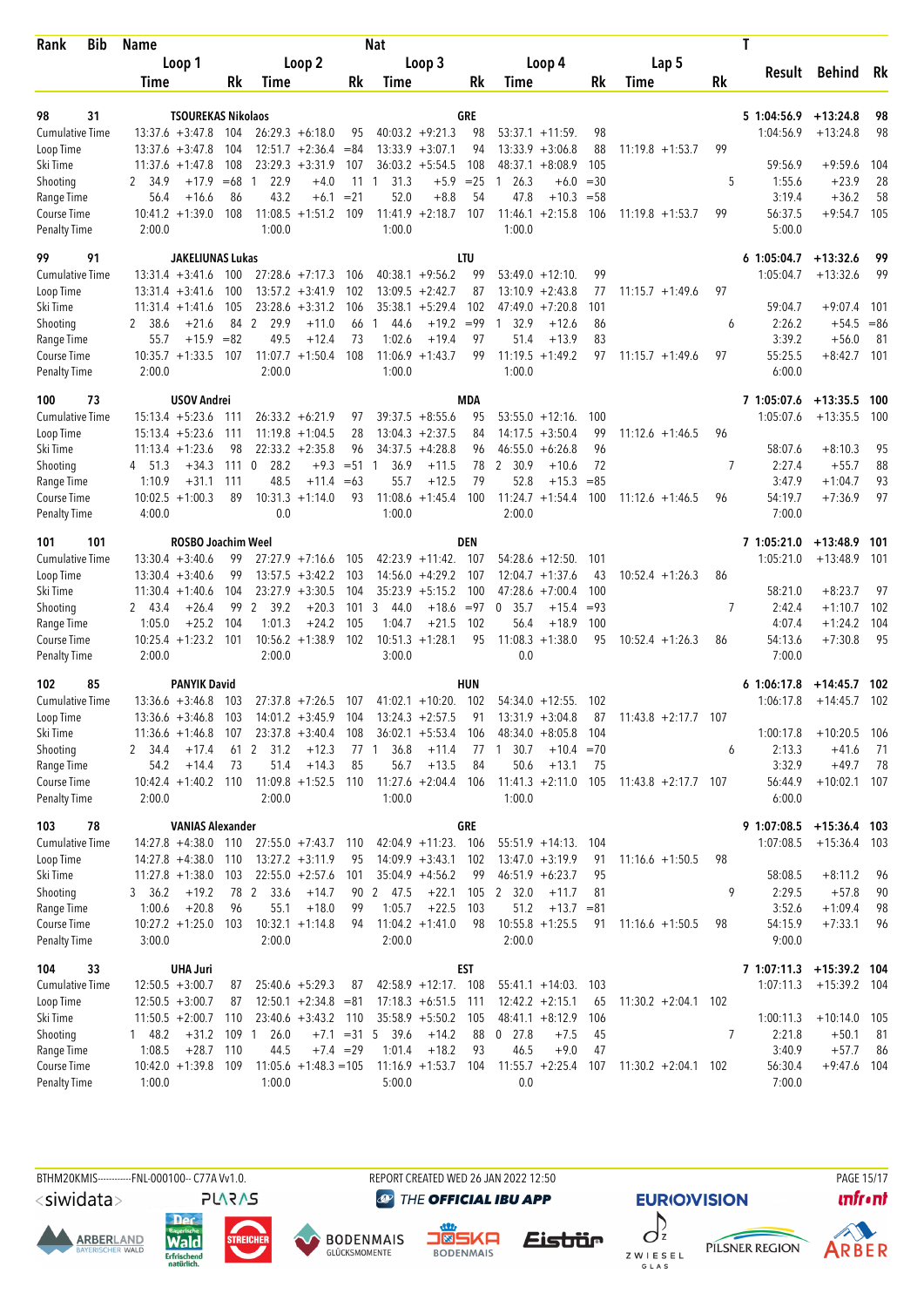| Bib<br>Rank                         | Name                                               |                       |                                                |           | <b>Nat</b>                                                           |                   |                                                 |            |                                         | T     |                            |                          |              |
|-------------------------------------|----------------------------------------------------|-----------------------|------------------------------------------------|-----------|----------------------------------------------------------------------|-------------------|-------------------------------------------------|------------|-----------------------------------------|-------|----------------------------|--------------------------|--------------|
|                                     | Loop 1                                             |                       | Loop 2                                         |           | Loop 3                                                               |                   | Loop 4                                          |            | Lap 5                                   |       |                            |                          |              |
|                                     | Time                                               | Rk                    | Time                                           | Rk        | Time                                                                 | Rk                | Time                                            | Rk         | Time                                    | Rk    | Result                     | Behind                   | - Rk         |
|                                     |                                                    |                       |                                                |           |                                                                      |                   |                                                 |            |                                         |       |                            |                          |              |
| 19<br>105<br><b>Cumulative Time</b> | <b>OBERHAUSER Magnus</b><br>$11:32.5 +1:42.7 = 58$ |                       |                                                |           | $41:54.0 + 11:12$ .                                                  | <b>AUT</b><br>103 | $56:32.5 + 14:54$                               | 105        |                                         |       | 12 1:07:22.0<br>1:07:22.0  | $+15:49.9$<br>$+15:49.9$ | - 105<br>105 |
| Loop Time                           | $11:32.5 +1:42.7$                                  | $= 58$                | $26:38.5 + 6:27.2$<br>$15:06.0 + 4:50.7$       | 98<br>112 | $15:15.5 + 4:48.7$                                                   | 108               | $14:38.5 +4:11.4$                               | 104        | $10:49.5 + 1:23.4$                      | 85    |                            |                          |              |
| Ski Time                            | $+42.7$<br>10:32.5                                 | $=46$                 | $21:38.5 +1:41.1$                              | 61        | $32:54.0 +2:45.3 = 65$                                               |                   | 44:32.5<br>$+4:04.3$                            | 76         |                                         |       | 55:22.0                    | $+5:24.7$                | 79           |
| Shooting                            | 1, 38.7<br>$+21.7$                                 | $= 85$<br>4           | 45.1<br>$+26.2$                                | 109       | 45.1<br>$+19.7 = 101$<br>4                                           |                   | 38.0<br>3<br>$+17.7$                            | 100        |                                         | 12    | 2:46.9                     | $+1:15.2 = 103$          |              |
| Range Time                          | 56.7<br>$+16.9$                                    | 88                    | 1:03.2<br>$+26.1 = 109$                        |           | 1:04.2<br>$+21.0$                                                    | 99                | 58.9<br>$+21.4$                                 | 101        |                                         |       | 4:03.0                     | $+1:19.8$                | 103          |
| Course Time                         | 9:35.8<br>$+33.6$                                  | 40                    | 10:02.8<br>$+45.5$                             | 56        | 10:11.3<br>$+48.1$                                                   | 53                | $10:39.6 + 1:09.3$                              | $=80$      | $10:49.5 + 1:23.4$                      | 85    | 51:19.0                    | $+4:36.2$                | -69          |
| <b>Penalty Time</b>                 | 1:00.0                                             |                       | 4:00.0                                         |           | 4:00.0                                                               |                   | 3:00.0                                          |            |                                         |       | 12:00.0                    |                          |              |
| 97<br>106                           | <b>ROSBO Jacob Weel</b>                            |                       |                                                |           |                                                                      | <b>DEN</b>        |                                                 |            |                                         |       | 10 1:08:21.5               | $+16:49.4$ 106           |              |
| <b>Cumulative Time</b>              | $14:24.0 +4:34.2$ 109                              |                       | $27:15.6 + 7:04.3$                             | 104       | $43:24.6 + 12:42$ .                                                  | 110               | $57:18.3 + 15:40$ .                             | 106        |                                         |       | 1:08:21.5                  | $+16:49.4$ 106           |              |
| Loop Time                           | $14:24.0 + 4:34.2$                                 | 109                   | $12:51.6 + 2:36.3$                             | 83        | $16:09.0 + 5:42.2$                                                   | 110               | $13:53.7 + 3:26.6$                              | 94         | $11:03.2 +1:37.1$                       | 92    |                            |                          |              |
| Ski Time                            | $11:24.0 + 1:34.2$                                 | 102                   | $23:15.6 + 3:18.2$                             | 103       | $35:24.6 + 5:15.9$                                                   | 101               | 47:18.3<br>$+6:50.1$                            | 99         |                                         |       | 58:21.5                    | $+8:24.2$                | 98           |
| Shooting                            | 3 46.9<br>$+29.9$                                  | 108<br>1              | 43.9<br>$+25.0$                                | 107       | 4 1:02.<br>$+37.5$                                                   | 112               | 2 41.9<br>$+21.6$                               | 104        |                                         | 10    | 3:15.7                     | $+1:44.0$                | 110          |
| Range Time                          | 1:06.8<br>$+27.0$                                  | 107                   | 1:03.1<br>$+26.0$                              | 108       | 1:23.3<br>$+40.1$                                                    | 112               | 1:01.2<br>$+23.7$                               | 104        |                                         |       | 4:34.4                     | $+1:51.2$                | 110          |
| Course Time                         | $10:17.2 +1:15.0$                                  | 99                    | $10:48.5 + 1:31.2$                             | 99        | $10:45.7 + 1:22.5$                                                   | 92                | $10:52.5 + 1:22.2$                              | 87         | $11:03.2 +1:37.1$                       | 92    | 53:47.1                    | $+7:04.3$                | 93           |
| <b>Penalty Time</b>                 | 3:00.0                                             |                       | 1:00.0                                         |           | 4:00.0                                                               |                   | 2:00.0                                          |            |                                         |       | 10:00.0                    |                          |              |
| 86<br>107                           | <b>CIUFFO Axel</b>                                 |                       |                                                |           |                                                                      | <b>ARG</b>        |                                                 |            |                                         |       | 5 1:10:00.5                | $+18:28.4$ 107           |              |
| <b>Cumulative Time</b>              | $15:29.2 + 5:39.4$                                 | -115                  | $30:31.6 + 10:20$ .                            | - 113     | $43:34.3 +12:52$ .                                                   | 111               | $57:26.1 + 15:48$ .                             | 107        |                                         |       | 1:10:00.5                  | $+18:28.4$               | -107         |
| Loop Time                           | $15:29.2 + 5:39.4$                                 | 115                   | $15:02.4 +4:47.1$                              | 111       | $13:02.7 + 2:35.9$                                                   | 83                | $13:51.8 + 3:24.7$                              | 93         | $12:34.4 + 3:08.3$                      | 109   |                            |                          |              |
| Ski Time                            | $12:29.2 + 2:39.4$                                 | 113                   | $25:31.6 + 5:34.2$                             | 113       | $38:34.3 + 8:25.6$                                                   | 111               | $52:26.1 + 11:57$ .                             | 110        |                                         |       | 1:05:00.5                  | $+15:03.2$               | 109          |
| Shooting                            | $+28.7$<br>3, 45.7                                 | 104<br>$\overline{2}$ | 40.2<br>$+21.3$                                | 104       | 39.4<br>$+14.0$<br>$\overline{0}$                                    | 85                | 0, 59.5<br>$+39.2$                              | 111        |                                         | 5     | 3:04.9                     | $+1:33.2$                | 106          |
| Range Time                          | 1:08.2<br>$+28.4$                                  | 109                   | 1:02.6<br>$+25.5$                              | 107       | 1:00.6<br>$+17.4$                                                    | 92                | 1:19.4<br>$+41.9$                               | 111        |                                         |       | 4:30.8                     | $+1:47.6$                | 109          |
| Course Time<br><b>Penalty Time</b>  | $11:21.0 + 2:18.8$<br>3:00.0                       | - 113                 | $11:59.8 + 2:42.5$<br>2:00.0                   | 113       | $12:02.1 + 2:38.9$<br>0.0                                            | 109               | $12:32.4 + 3:02.1$<br>0.0                       | 109        | $12:34.4 + 3:08.3$                      | 109   | 1:00:29.7<br>5:00.0        | $+13:46.9$ 109           |              |
|                                     |                                                    |                       |                                                |           |                                                                      |                   |                                                 |            |                                         |       |                            |                          |              |
| 108<br>76                           | <b>BUKI Adam</b>                                   |                       |                                                |           |                                                                      | HUN               |                                                 |            |                                         |       | 10 1:10:20.5               | $+18:48.4$ 108           |              |
| <b>Cumulative Time</b><br>Loop Time | $13:39.0 + 3:49.2$<br>$13:39.0 + 3:49.2$           | 105<br>105            | $26:40.2 + 6:28.9$<br>$13:01.2 +2:45.9$        | 99<br>88  | $42:02.8 +11:20$ .<br>$15:22.6 + 4:55.8$                             | 104<br>109        | $58:45.1 + 17:07$ .<br>$16:42.3 + 6:15.2$       | 108<br>110 | $11:35.4 + 2:09.3$                      | 105   | 1:10:20.5                  | $+18:48.4$               | 108          |
| Ski Time                            | $11:39.0 + 1:49.2$                                 | 109                   | $23:40.2 + 3:42.8$                             | 109       | $36:02.8 + 5:54.1$                                                   | 107               | $48:45.1 + 8:16.9$                              | 107        |                                         |       | 1:00:20.5                  | $+10:23.2$               | - 107        |
| Shooting                            | $+28.8$<br>2 45.8                                  | 105<br>1              | 49.6<br>$+30.7$                                | 114       | 3<br>$+19.2$<br>44.6                                                 | $= 99$            | 4 45.1<br>$+24.8$                               | 107        |                                         | 10    | 3:05.2                     | $+1:33.5$                | 107          |
| Range Time                          | 1:03.9<br>$+24.1$                                  | 103                   | 54.3<br>$+17.2$                                | 98        | 1:05.8<br>$+22.6$                                                    | 104               | 1:05.6<br>$+28.1$                               | 106        |                                         |       | 4:09.6                     | $+1:26.4$                | 105          |
| Course Time                         | $10:35.1 + 1:32.9$                                 | 105                   | $11:06.9 + 1:49.6$                             | 107       | 11:16.8<br>$+1:53.6$                                                 | 103               | $11:36.7 + 2:06.4$                              | 102        | $11:35.4 + 2:09.3$                      | 105   | 56:10.9                    | $+9:28.1$                | 103          |
| <b>Penalty Time</b>                 | 2:00.0                                             |                       | 1:00.0                                         |           | 3:00.0                                                               |                   | 4:00.0                                          |            |                                         |       | 10:00.0                    |                          |              |
| 109<br>109                          | <b>GAIDUC Nicolae</b>                              |                       |                                                |           |                                                                      | <b>MDA</b>        |                                                 |            |                                         |       | 81:12:19.6                 | $+20:47.5$ 109           |              |
| <b>Cumulative Time</b>              | $12:53.5 + 3:03.7$                                 | 88                    | $28:57.3 + 8:46.0$                             | 112       | $43:16.5 + 12:34.$                                                   | 109               | $59:49.9 + 18:11$ .                             | 109        |                                         |       | 1:12:19.6                  | $+20:47.5$               | - 109        |
| Loop Time                           | $12:53.5 + 3:03.7$                                 | 88                    | $16:03.8 + 5:48.5$                             | 114       | $14:19.2 + 3:52.4$                                                   | 105               | $16:33.4 + 6:06.3$                              | 108        | $12:29.7 + 3:03.6$                      | - 108 |                            |                          |              |
| Ski Time                            |                                                    |                       |                                                |           | $11:53.5 + 2:03.7$ 111 $24:57.3 + 4:59.9$ 112 $38:16.5 + 8:07.8$ 110 |                   | 51:49.9 +11:21. 108                             |            |                                         |       | 1:04:19.6                  | $+14:22.3$ 108           |              |
| Shooting                            | 1 44.5                                             | $+27.5$ 101 3 46.9    | $+28.0$ 110 1                                  |           | 39.5<br>$+14.1$                                                      | $=86$             | 3, 54.3<br>$+34.0$                              | 110        |                                         | 8     | 3:05.3                     | $+1:33.6$ 108            |              |
| Range Time                          | 1:02.5<br>$+22.7=100$                              |                       | 1:07.4<br>$+30.3$ 113                          |           | 1:00.1<br>$+16.9$                                                    | 91                | $+37.7$ 110<br>1:15.2                           |            |                                         |       | 4:25.2                     | $+1:42.0$ 108            |              |
| Course Time                         | $10:51.0 + 1:48.8$ 111                             |                       | $11:56.4 +2:39.1$ 112<br>3:00.0                |           | $12:19.1 + 2:55.9$ 110<br>1:00.0                                     |                   | $12:18.2 + 2:47.9$ 108<br>3:00.0                |            | $12:29.7 + 3:03.6$ 108                  |       | 59:54.4                    | $+13:11.6$ 108           |              |
| <b>Penalty Time</b>                 | 1:00.0                                             |                       |                                                |           |                                                                      |                   |                                                 |            |                                         |       | 8:00.0                     |                          |              |
| 110<br>113                          | <b>GYALLAI Soma</b>                                |                       |                                                |           |                                                                      | <b>HUN</b>        |                                                 |            |                                         |       | 8 1:14:10.7 +22:38.6 110   |                          |              |
| <b>Cumulative Time</b>              | $13:09.5 + 3:19.7$                                 | 92                    | $27:44.3 + 7:33.0$ 108                         |           |                                                                      |                   | $42:04.8 +11:22$ . 105 1:00:01.1 +18:23. 110    |            |                                         |       | 1:14:10.7                  | $+22:38.6$ 110           |              |
| Loop Time                           | $13:09.5 + 3:19.7$                                 | 92                    | 14:34.8 +4:19.5 108                            |           | $14:20.5 + 3:53.7$                                                   | 106               | $17:56.3 + 7:29.2$ 111                          |            | $14:09.6 + 4:43.5$                      | 110   |                            |                          |              |
| Ski Time                            | $12:09.5 + 2:19.7$ 112                             |                       | $24:44.3 +4:46.9$                              | - 111     | $38:04.8$ +7:56.1                                                    | 109               | $52:01.1 + 11:32$ .                             | 109        |                                         |       | 1:06:10.7                  | $+16:13.4$ 110           |              |
| Shooting<br>Range Time              | 1 31.8<br>50.7<br>$+10.9 = 57$                     | $+14.8$ =49 2         | 27.8<br>$+8.9$ $=45$ 1<br>48.0<br>$+10.9 = 55$ |           | 31.6<br>$+6.2$<br>50.5<br>$+7.3 = 41$                                |                   | 32 4 31.6<br>$+11.3$<br>50.0<br>$+12.5$         | 77<br>72   |                                         | 8     | 2:03.0<br>3:19.2           | $+31.3$<br>$+36.0$       | -48<br>-57   |
| Course Time                         | $11:18.8 + 2:16.6$ 112 11:46.8 +2:29.5 111         |                       |                                                |           | $12:30.0 + 3:06.8$ 111                                               |                   | $13:06.3 + 3:36.0$ 110                          |            | $14:09.6 + 4:43.5$ 110                  |       | 1:02:51.5                  | $+16:08.7$ 110           |              |
| <b>Penalty Time</b>                 | 1:00.0                                             |                       | 2:00.0                                         |           | 1:00.0                                                               |                   | 4:00.0                                          |            |                                         |       | 8:00.0                     |                          |              |
| 98<br>111                           | <b>MANSILLA MANSILLA Matias</b>                    |                       |                                                |           |                                                                      | CHI               |                                                 |            |                                         |       | $6$ 1:21:15.4 +29:43.3 111 |                          |              |
| <b>Cumulative Time</b>              | $15:21.2 + 5:31.4$ 113                             |                       | $32:41.7 +12:30$ . 115                         |           |                                                                      |                   | $50:24.1 + 19:42$ . 113 1:07:01.1 +25:23. 111   |            |                                         |       | 1:21:15.4                  | $+29:43.3$ 111           |              |
| Loop Time                           | $15:21.2 + 5:31.4$ 113                             |                       | $17:20.5 +7:05.2$ 115                          |           |                                                                      |                   | $17:42.4 + 7:15.6$ $112$ $16:37.0 + 6:09.9$ 109 |            | $14:14.3 + 4:48.2$ 111                  |       |                            |                          |              |
| Ski Time                            | $14:21.2 + 4:31.4$ 115                             |                       | 29:41.7 +9:44.3 115                            |           |                                                                      |                   | 45:24.1 +15:15. 113 1:01:01.1 +20:32. 112       |            |                                         |       | 1:15:15.4                  | $+25:18.1$ 112           |              |
| Shooting                            |                                                    |                       |                                                |           | 1 1:25. +1:08.9 115 2 1:20. +1:01.7 115 2 1:27. +1:02.2              |                   | $113 \quad 1 \quad 1:0$<br>$+49.6$ 112          |            |                                         | 6     | 5:24.1                     | $+3:52.4$ 112            |              |
| Range Time                          | $1:53.1 + 1:13.3$ 115                              |                       | $1:46.5 + 1:09.4$ 115                          |           | $1:51.8 + 1:08.6$                                                    | -113              | 1:35.3<br>$+57.8$                               | - 112      |                                         |       | 7:06.7                     | $+4:23.5$ 112            |              |
| Course Time                         | $12:28.1 + 3:25.9$ 114                             |                       | $13:34.0 +4:16.7$ 114                          |           | $13:50.6 + 4:27.4$ 113                                               |                   |                                                 |            | 14:01.7 +4:31.4 111 14:14.3 +4:48.2 111 |       | 1:08:08.7                  | $+21:25.9$ 111           |              |
| <b>Penalty Time</b>                 | 1:00.0                                             |                       | 2:00.0                                         |           | 2:00.0                                                               |                   | 1:00.0                                          |            |                                         |       | 6:00.0                     |                          |              |
|                                     |                                                    |                       |                                                |           |                                                                      |                   |                                                 |            |                                         |       |                            |                          |              |

<siwidata>

**ARBERLAND** 



**BODENMAIS** 



REPORT CREATED WED 26 JAN 2022 12:50



**EURIO)VISION** 





PAGE 16/17